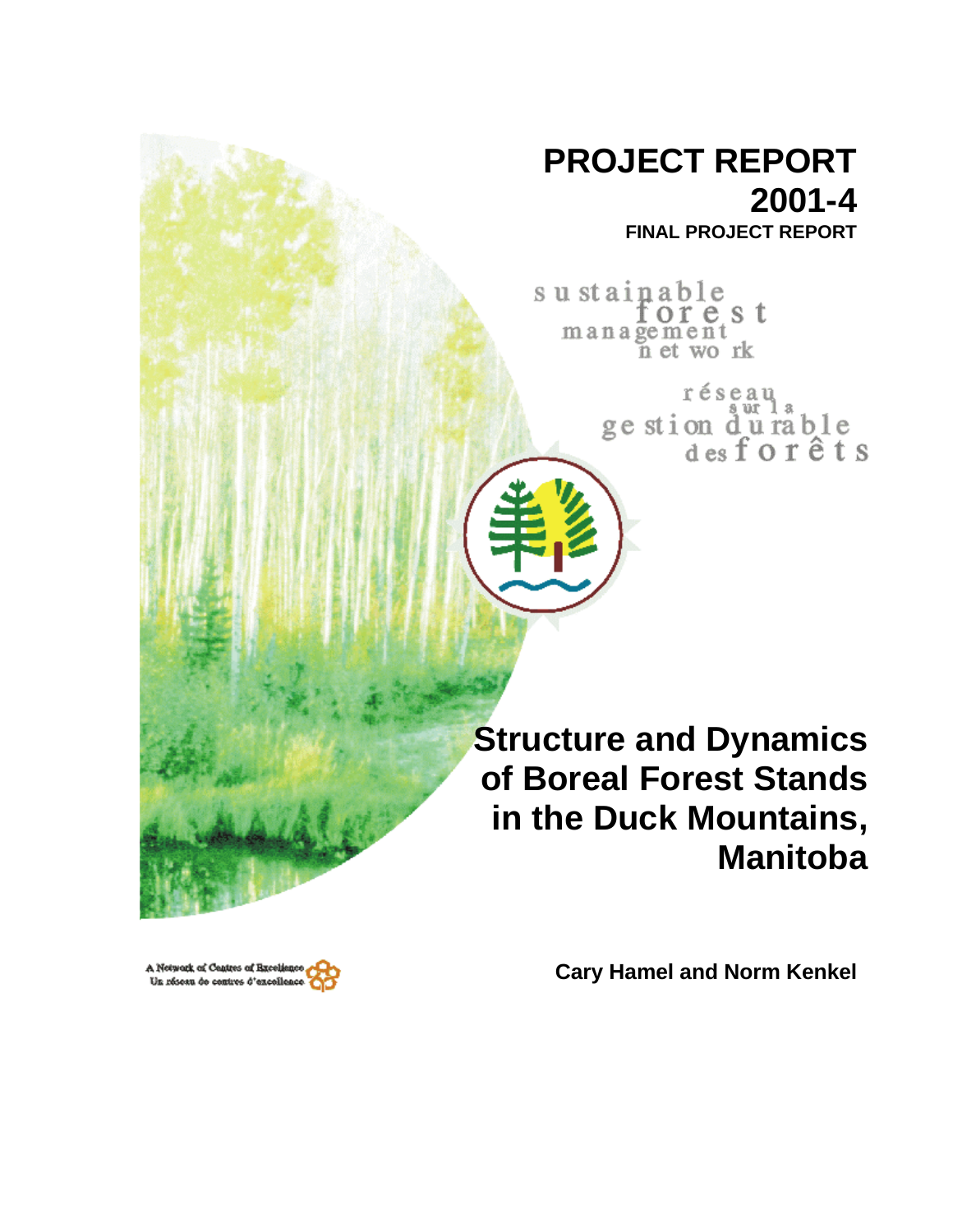For copies of this or other SFM publications contact:

Sustainable Forest Management Network G208 Biological Sciences Building University of Alberta Edmonton, Alberta, T6G 2E9 Ph: (780) 492 6659 Fax: (780) 492 8160 http://www.ualberta.ca/sfm

ISBN 1-55261-112-4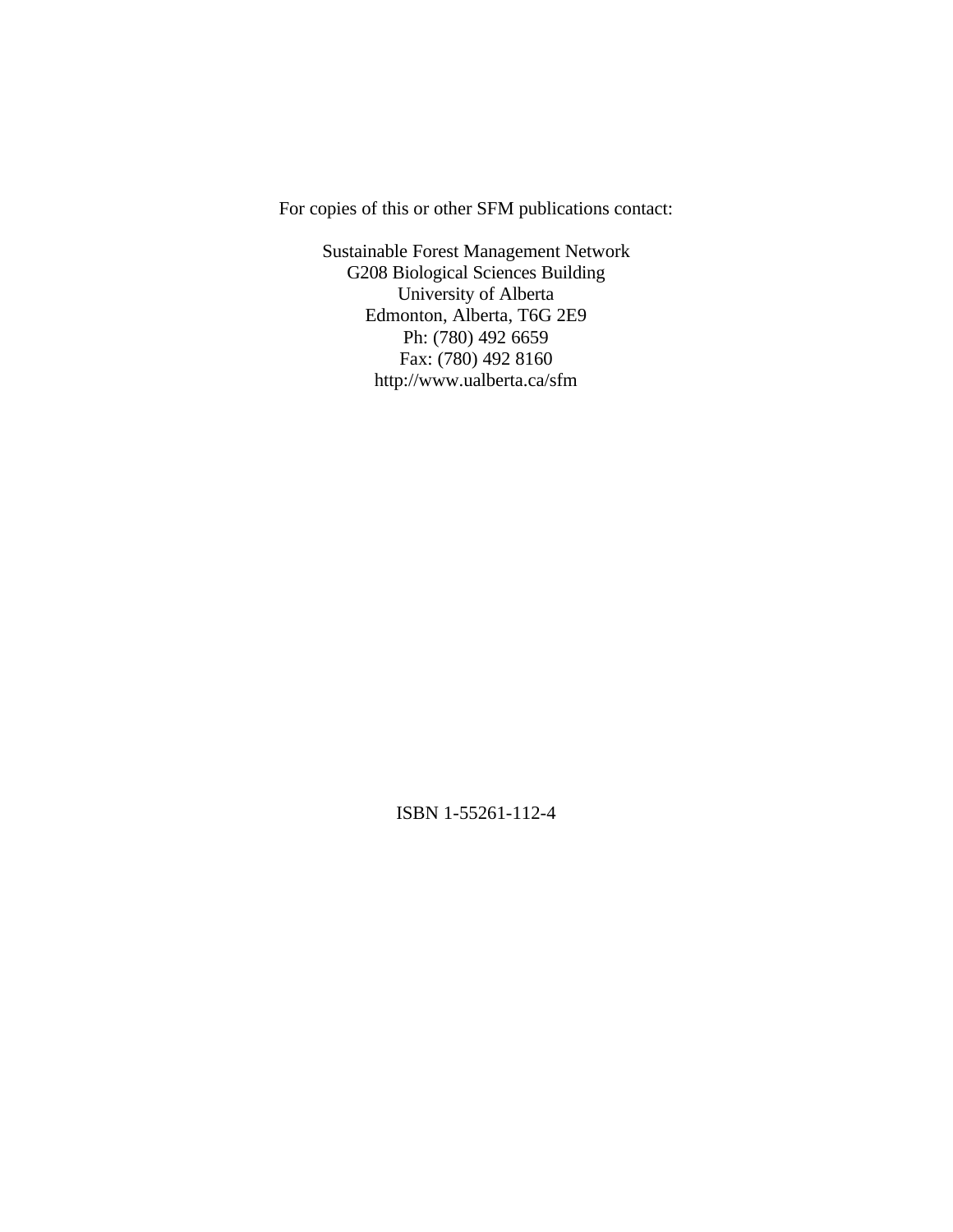# **Structure and Dynamics of Boreal** Forest Stands in the Duck Mountains, **M a n i t o b a**

**Forest succession and post-logging regeneration dynamics in the Duck Mountain ecoregion, west-central Manitoba**

> **Cary Hamel and Norm Kenkel** Department of Botany University of Manitoba

> > March 2001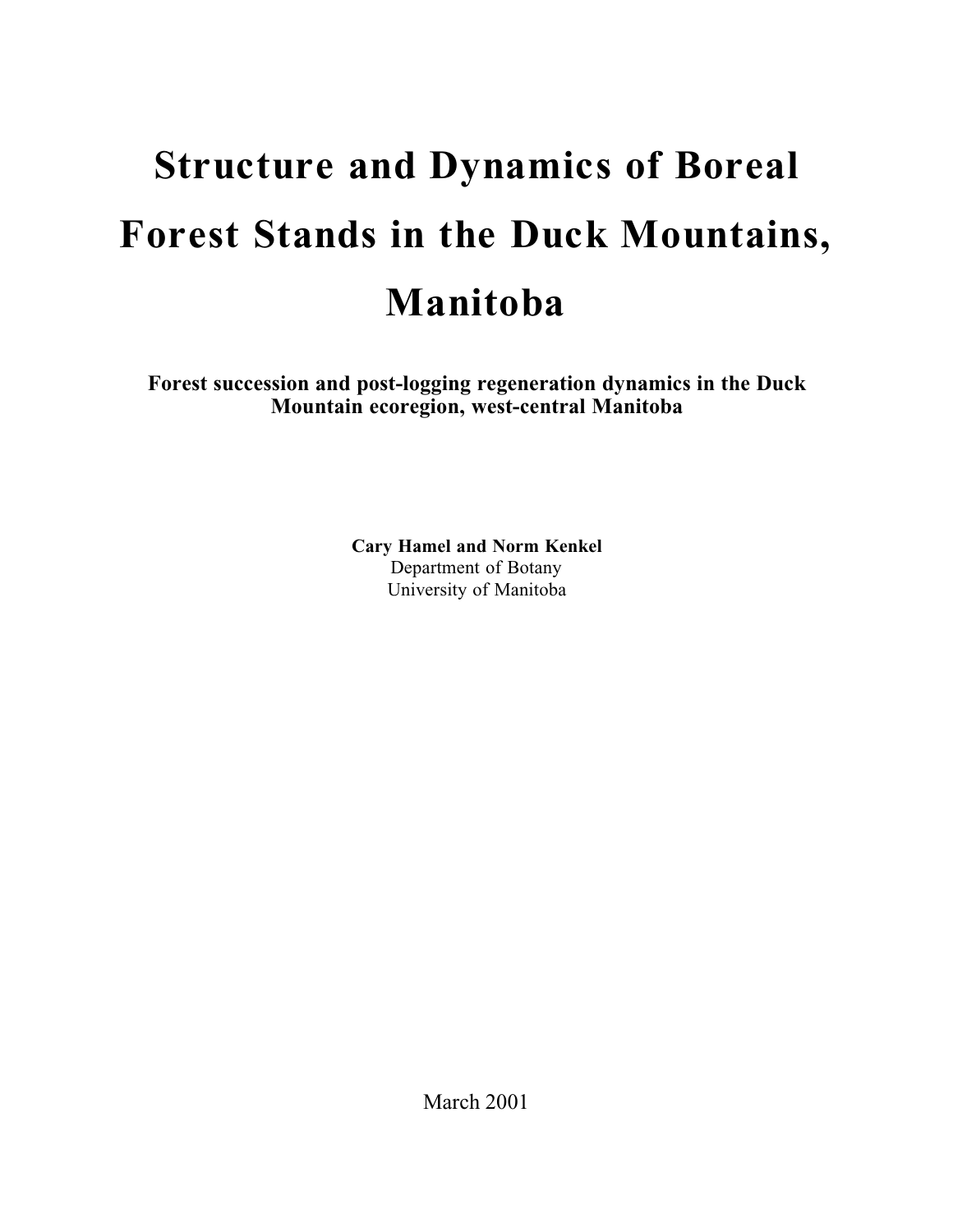# **EXECUTIVE SUMMARY**

Knowledge of natural forest successional processes is critical to the long-term sustainable management and environmental stewardship of Canada s boreal forests. No single process seems to characterize succession in the boreal forest; accumulating evidence suggests that it is subject to considerable variation resulting in multiple successional pathways. This study was undertaken to elucidate the structure and dynamics of major boreal forest stands in the Duck Mountain Provincial Park and Forest. A synoptic succesional model that explains the long-term dynamics of mixedwood forests at the ecosite scale was produced, incorporating both disturbance (light vs. catastrophic fire, timber harvesting, and gap dynamics) and conifer seed source proximity. Successional trajectories for major stand types were determined and important biological and non-biological processes driving stand composition, structure and dynamics were identified.

Detailed tree size and age data were obtained from each of 70 sampled stands (3 plots per stand, for a total of 210 plots) located throughout the study area. All individuals were assigned to one of three age cohorts: initially established, intermediately established (including advance regeneration), and recently established. Our approach involved reconstructing the initial post-fire composition of all stands, and classifying them into five stand types (Trembling Aspen, Balsam Poplar, White Spruce, Jack Pine, and Black Spruce). Successional pathways within these stand types were inferred through the careful examination of major stand dynamic features, such as canopy mortality and the vertical distribution of advance regeneration, in 80-130 year old stands. A novel multivariate approach was used to examine the relationship between the initial cohort and the composition of the subsequent advance regeneration cohort. Variation in patterns of regeneration were examined universally and within each stand type. Timing of recruitment and major factors affecting secondary recruitment were also examined.

Our results reveal that landscape-scale succession in Duck Mountain does not result in convergence to a single self-perpetuating climax forest community. Historically, many stands burned with sufficient frequency that canopy succession did not occur, resulting in long-term reestablishment of pre-fire canopy composition. Repeated catastrophic burns encourage the development of hardwood-dominated stands, sometimes in combination with jack pine. In the absence of disturbance, the initial post-fire cohort composition may be maintained by gap dynamic processes. More often, however, recruitment of other species along with regeneration of the initial cohort species results in increased canopy diversity and complexity over time. Lack of catastrophic fire and the proximity of a late successional conifer seed source results in the development of a canopy increasingly dominated by conifers, usually white spruce. In areas where a complex landscape physiography has historically limited fires to small extent and low severity, balsam fir often becomes a significant canopy component. Hardwoods maintain a presence in most stands, however, as they undergo successful vegetative regeneration in gaps. The elimination of late-successional seed source refugia by catastrophic fire can result in a reversion to hardwood-dominated stands.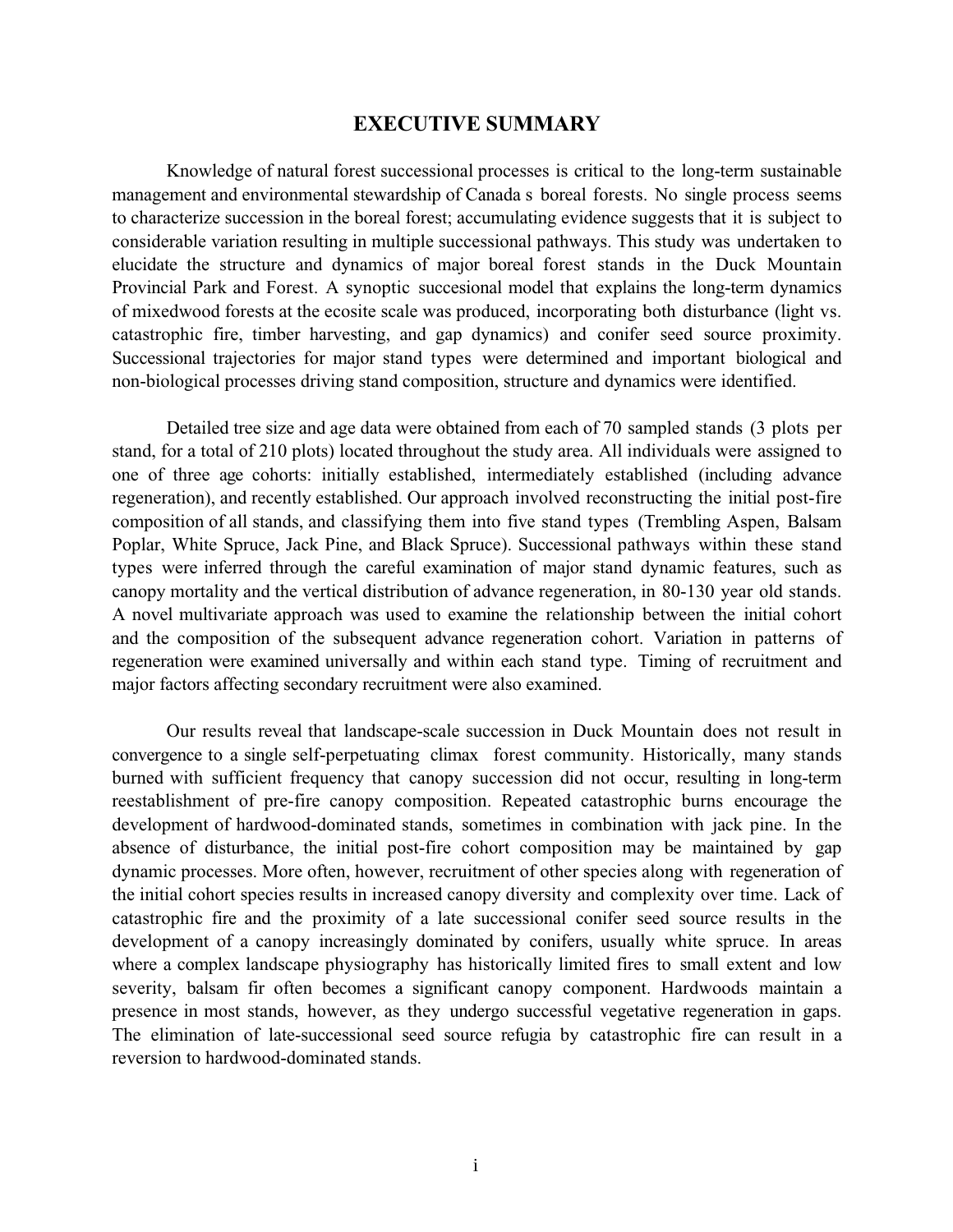Current harvesting practices are largely sustainable, provided the maintenance of current canopy diversity and its potential for change are promoted. An ecosite-based management approach that seeks to mimic local disturbance history, preserves proximate late successional seed sources, recognises interactions among canopy trees and subsequent recruitment, and incorporates competitive interactions and local site edaphic features can be used to promote natural post-disturbance successional trajectories. Management efforts should focus on maintaining representative examples of all seral stages of all stand-types, so as to preserve species and landscape diversity.

# **ACKNOWLEDGEMENTS**

This research was funded by the Sustainable Management Network (National Centres of Excellence) and the Province of Manitoba Centres of Excellence Fund. Thanks to Margaret Donnelly, Ken Broughton, Vern Baumann, Brad Epp and others at Louisiana Pacific Canada (Swan River) for technical expertise and in-kind support. Manitoba Natural Resources provided camping facilities, fire history maps, and expertise. Thanks as well to Dana Neuman, Richard Caners, Bethany Gowryluk, Samantha Murray, Scott Hamel and Janet Skavinski for providing valuable field assistance, and to David Walker and Rod Lastra for technical and computer assistance in the lab.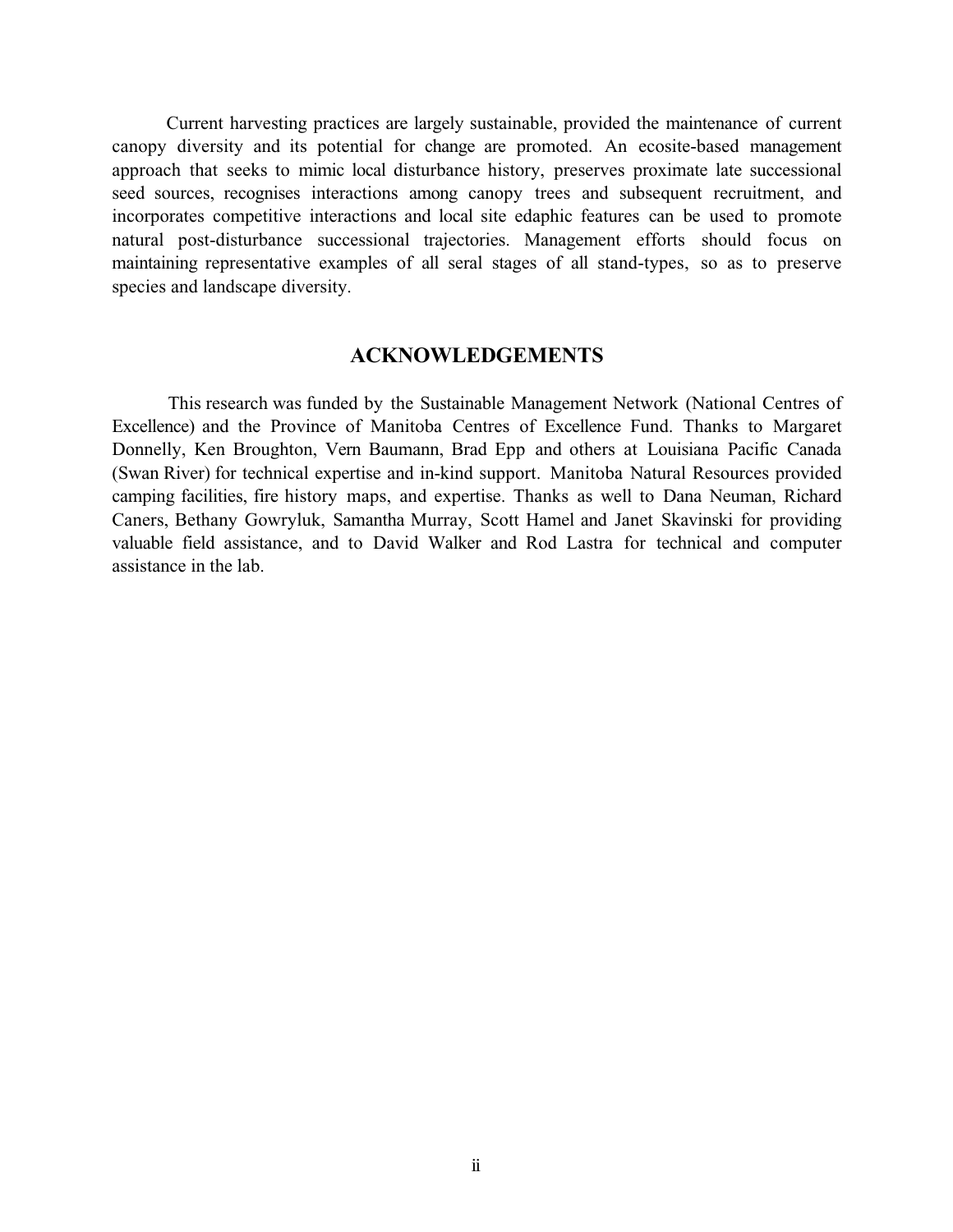# **INTRODUCTION**

The Duck Mountain Provincial Park and Forest is a complex forested landscape that incorporates elements of the Manitoba Escarpment, the Manitoba and Saskatchewan Plains, and the Grandview and Swan River Valleys. These underlying landforms, combined with Holocene glacial activity, have contributed to the complex and variable topography of the region. Largely as a result of this complex physiography, the area supports a remarkably diverse assemblage of forest communities. Other than a descriptive summary by Rowe (1956), few successional studies have been undertaken in the boreal mixedwood forests of western Manitoba (but see Caners and Kenkel 1998).

The boreal forest is one of the largest biomes in the world, occupying approximately 8% of the global continental landmass. Although it has been described as a simple ecosystem (Larsen 1980), the dynamic of these forests is poorly understood (Bonan and Shugart 1989). The boreal is a disturbance-driven ecosystem: catastrophic forest fires are so frequent that the classic Clementsian notion of forest succession is largely meaningless (Rowe 1961). Most studies of boreal forest succession in North America suggest that Egler s (1954) initial floristic composition model is broadly relevant. For example, in the boreal forest of east-central Qu bec apparent succession is simply an expression of differential longevity and conspicuousness of species (Cogbill 1985). In other words, changes in canopy composition and structure are simply a manifestation of differential growth rates of contemporaneously-established trees (the complete Egler model, cf. Wilson et al. 1992). Bergeron and Dubuc (1989) concluded that both the initial floristic composition model and Connell and Slatyer s (1977) passive tolerance model are applicable to boreal forest ecosystems. According to the passive tolerance model, succession is a reflection of subordinate species remaining in a suppressed state until more resources (e.g. light) are made available by the removal of an adjacent dominant individual.

A number of studies have indicated that young stands of pioneer species such as jack pine, trembling aspen and white birch are, at least in theory, transitional stages toward forests dominated by balsam fir, black spruce and/or white cedar (Dix and Swan 1971; Carleton and Maycock 1978; Cogbill 1985; Bergeron and Dubuc 1989; Bergeron and Dansereau 1993; Bergeron 2000; Zoladeski and Maycock 1990). However, older upland stands are often decadent , and display rapid deterioration and degeneration and limited advance regeneration (Cogbill 1985). Zoladeski and Maycock (1990) found evidence that early-succesional stands often develop toward mixed black spruce and balsam fir stands, but hypothesized that fire would normally halt such a trend (see also Dix and Swan 1971). In the absence of fire, Bergeron and Dubuc (1989) hypothesized that mesic and hygric upland sites will eventually be dominated by balsam fir and white cedar, while white cedar and black spruce will dominate xeric sites. However, they also recognized that patch dynamic disturbances (e.g. pest outbreaks) may alter these ideal succesional pathways. Boreal hardwood stands may become increasingly dominated by late-successional softwoods, but this trend is periodically interrupted by outbreaks of spruce budworm (Bergeron and Dansereau 1993). The result is a complex patchwork mosaic of mixed hardwood-softwood forest at the landscape level.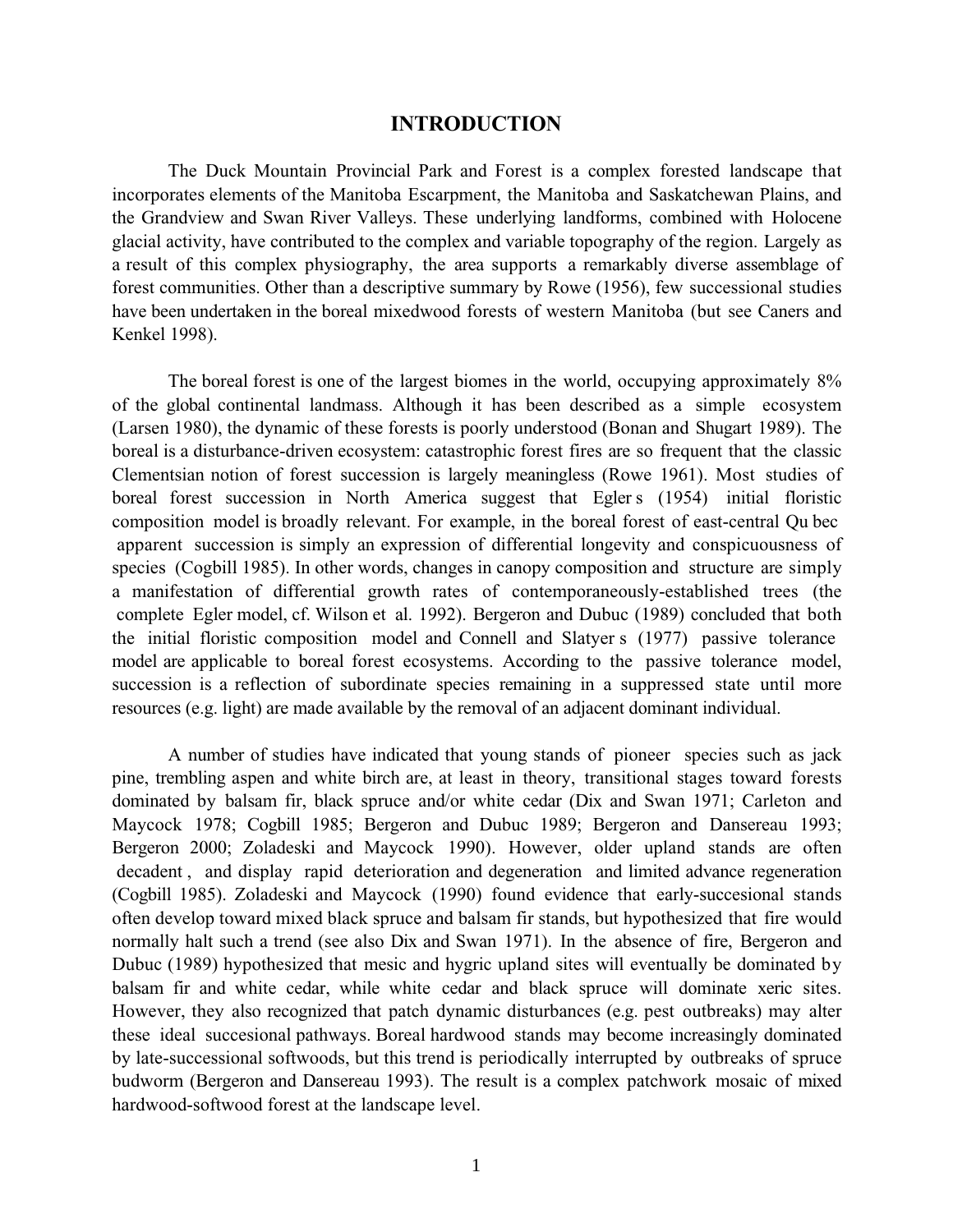Accumulating evidence suggests that succession in boreal forest stands is subject to considerable variation, resulting in multiple successional pathways (e.g Carleton and Maycock 1978; Cogbill 1985; Zoladeski and Maycock 1990; Fastie 1995; Kenkel et al. 1998). Factors contributing to this variation include propagule availability, soil nutrient status and physical structure, ungulate herbivory, granivory, insect pest and fungal pathogens, light availability, rooting space, and seedbed quality (Heinselman 1973; DeGrandpr et al. 1993; Galipeau et al. 1997). The accumulation of organic litter and/or high feathermoss cover can limit tree recruitment by retarding germination and seedling establishment (Cogbill 1985). A dense shrub layer may have a similar effect (Zoladeski and Maycock 1990; Caners and Kenkel 1998).

 Attempts have also been made to describe boreal forest dynamics in terms of vital attributes and life-history characteristics of major tree species (cf. Noble and Slatyer 1980; Huston and Smith 1987). Dix and Swan (1971) proposed that most boreal tree species are pioneers , defined as species that do not normally regenerate beneath themselves. Included in this category are trembling aspen, jack pine, white birch and balsam poplar (see also Bergeron and Dubuc 1989). Black and white spruce are deemed chiefly pioneer , since they may occasionally form an advance regeneration layer beneath an existing canopy. Balsam fir was considered the only late successional boreal forest species in western Canada. Rowe (1961), however, suggests that no western Canadian boreal tree possesses all the attributes required for a self-perpetuating climax species. In eastern Canada, both balsam fir and white cedar have vital attributes typical of late-successional species. These attributes include longevity, shade tolerance, and the ability to germinate and establish on organic substrates (Bergeron and Dubuc 1989).

 Repeated observations in the same stand over time are required to unequivocally describe forest stand dynamics, but such data are rarely available. An alternative approach is chronosequencing, which involves the enumeration of stands of various ages to infer successional trajectories. This approach assumes minimal confounding of environmental factors (e.g. differences in soil conditions among the stands sampled), and the existence of a single underlying successional trajectory. If environmental variation exists, or if multiple successional pathways are possible, chronosequencing may produce meaningless or overly-simplistic trajectories. Another approach involves using the size- and age-class distributions of trees in established stands to infer successional trajectories, under the assumption that individuals in the advance regeneration layer will eventually reach the canopy. An approach combining chronosequencing and size-age class analysis has been widely used to infer successional processes in the boreal forest (e.g. Dix and Swan 1971; Carleton and Maycock 1978; Cogbill 1985; Bergeron and Dubuc 1989; Zoladeski and Maycock 1990).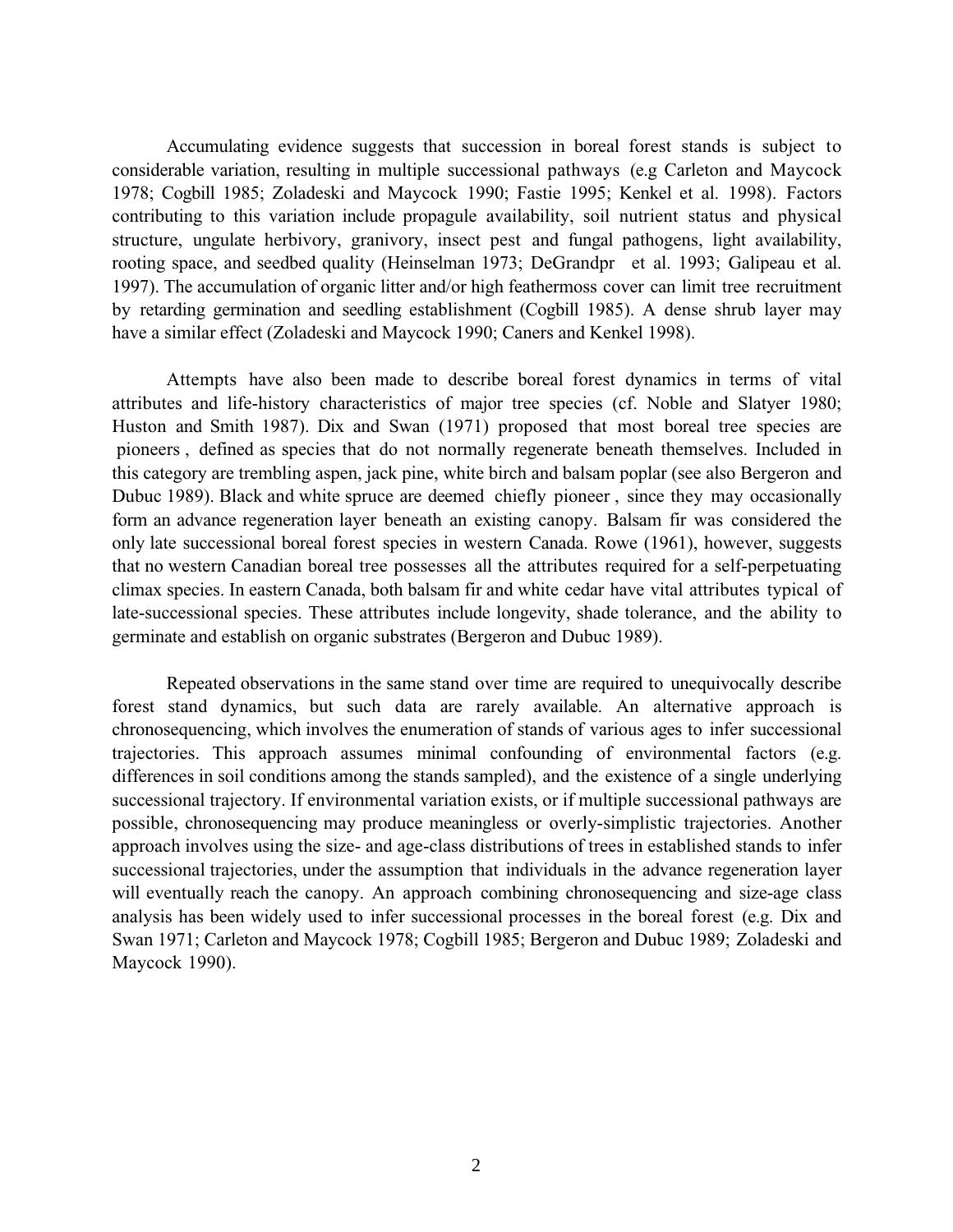# **Objectives**

 This study was undertaken to elucidate the structure and dynamics of major boreal forest stands in the Duck Mountain Provincial Park and Forest. The objective was to determine successional trajectories for major forest stand-types, and to identify the major biological and non-biological processes that determine stand composition, structure and dynamics. The data used to achieve these objectives were acquired through detailed, intensive sampling of forest stands located throughout the study area. Successional pathways were inferred by aging trees in the canopy and regenerating layers, and by carefully examining stand dynamic processes such as canopy mortality and advanced recruitment in the regeneration layer and overstory. Variation in patterns of regeneration in relation to initial post-fire composition were examined universally and within each of five initial stand-types (Trembling Aspen, Balsam Poplar, White Spruce, Jack Pine, and Black Spruce). Timing of recruitment and major factors affecting secondary recruitment (advance regeneration) were also examined. In addition, mature (80-130 year old) forest stands were compared to stands from the large 1961 burn in order to validate post-fire recruitment patterns. Based on these data, a synoptic model was developed to predict long-term successional dynamics of forest stands in the Duck Mountains.

 Our model will be useful in determining conditions most favourable for maintaining and promoting biodiversity in the region, and in predicting the likely outcomes of various forest management decisions. Knowledge of natural forest successional processes is critical to the longterm sustainable management and environmental stewardship of our boreal forests.

#### **METHODS**

# **Study Area**

 The 376,000 ha Duck Mountain Provincial Forest in west-central Manitoba is characterized by a complex interdigitation of small lakes, wetlands, and forested uplands. The Duck Mountains form part of the Manitoba Escarpment, which includes the Turtle and Riding Mountains to the south and the Porcupine and Pasqia Hills to the north. The Escarpment is a distinctive physiographic feature that strongly influences the vegetation, soils, groundwater hydrology, mesoclimate, and natural disturbance regime of the region. The eastern Escarpment slopes are moderately steep, punctuated by large valleys and ravines, and occasionally overlain by ancient beach ridges. In contrast, the southern, northern and western sides of Duck Mountain are more gently sloped and characterized by a gently rolling topography. The upland regions of the Duck Mountains are characterized by a landscape physiography consisting of numerous lakes interspersed with ridges and hills.

 In 1996, the province of Manitoba awarded Louisiana-Pacific Canada Ltd. an Environmental License to sustainably manage the boreal mixedwood forests of the Duck Mountains. In addition to the hardwood volume harvested by Louisiana-Pacific, a number of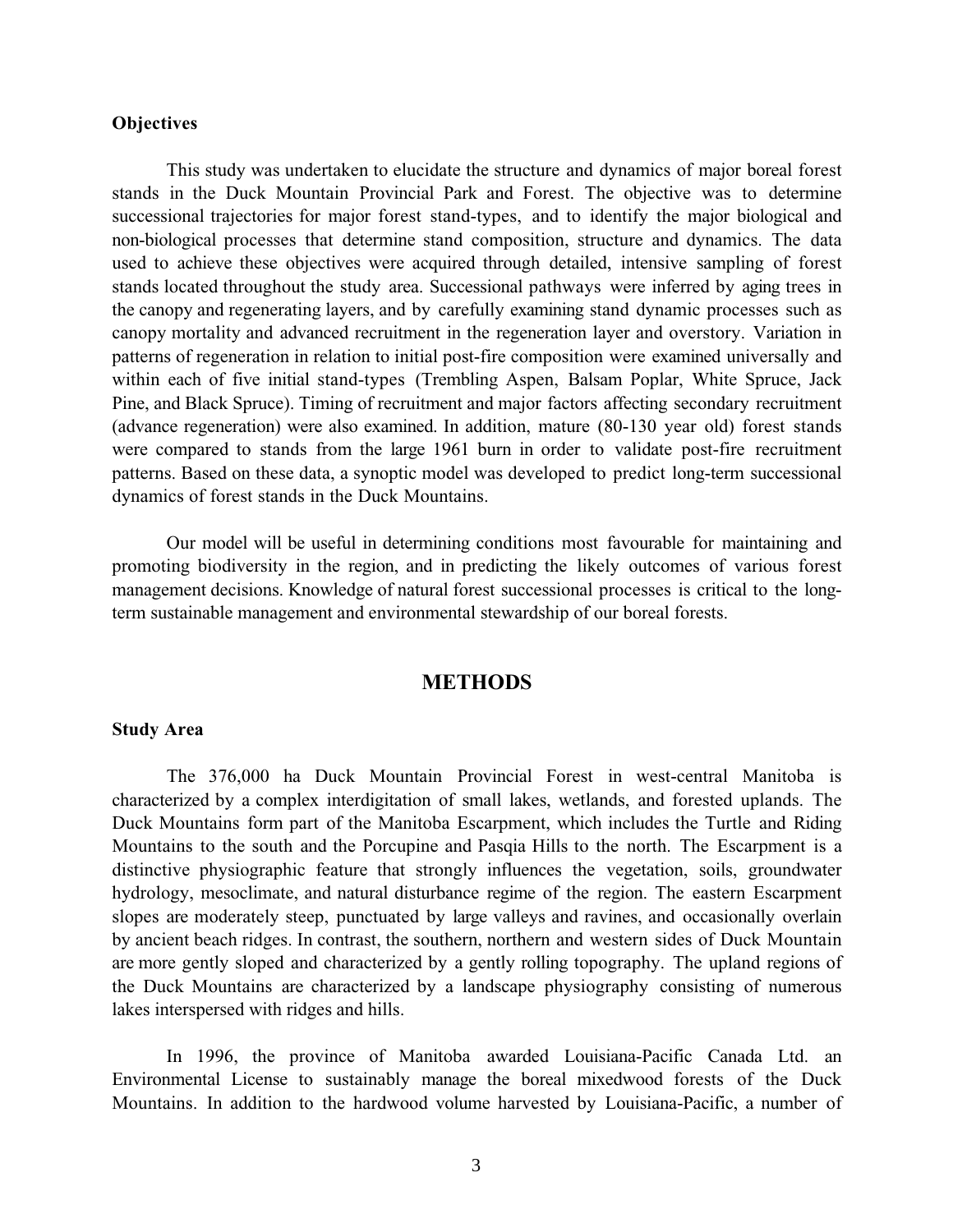smaller operators harvest softwoods in the region. The Duck Mountains are also an important recreation/tourism area. The region is a critical habitat resource for maintaining the biological and landscape diversity of western Manitoba, and is part of a landscape corridor connecting the continuous boreal forest of northern Manitoba to Riding Mountain National Park to the south. Wetlands in the Duck Mountains store vast quantities of water, making the Escarpment the principal watershed for the extensive agrarian lands to the east, north and south.

# **Stand Selection**

 A total of 70 stands (3 plots per stand, for a total of 210 plots) were enumerated over two field seasons. Stands were sampled from June 23 to August 27 in 1998, and from June 2 to August 31 in 1999. A number of stands were revisited in October of 1999 and August 2001 to obtain additional data on the size and age of canopy and advance regeneration trees.

 Sampling was necessarily limited to forest stands that were reasonably accessible by road or trail. Stands showing any evidence of logging (including selective cutting) were avoided. As a result, most stands were randomly located after walking a considerable distance from the nearest access road. Stands were selected using the following criteria: (a) no evidence of human disturbance; (b) uniform post-fire age; (c) uniform environmental conditions, such as slope, aspect, and edaphic conditions.

 Initial reconnaissance of the study area indicated considerable spatial variation in forest composition and structure within environmentally uniform stands (most stands were approximately 1 ha in size). Each stand was therefore enumerated using three randomly located 10 x 10 m plots (a cluster sampling approach) in order to sufficiently characterize within-site variation. Plots were randomly located within each stand. However, the three plots were at least 25 m apart to minimize spatial autocorrelation.

#### **Data Collection**

#### *Tree sizes*

 Data on the identity, bole size (diameter at breast height), and height of living trees were recorded in each 10 x 10 m plot. In addition, the bole size and identity of all standing dead snags and identifiable fallen trees that had once occupied the canopy were recorded. Most stands were characterized by a clear overstory cohort comprised of one dominant species, or two codominant species, of similar height and DBH.

#### *Tree ages*

Within each 10 x 10 m plot, individual trees of each species in each of five height classes were aged. The height classes are: (1) upper canopy or initial cohort,  $> 15$  m in height; (2) lower canopy, 10-15 m; (3) subcanopy, 2-10 m; (4) saplings, 0.5- 2 m; (5) seedlings,  $< 0.5$  m. Within each plot, 3-5 individuals of the dominant initial cohort species were randomly selected for aging. When present, all individuals of less abundant species in the upper canopy were also aged. These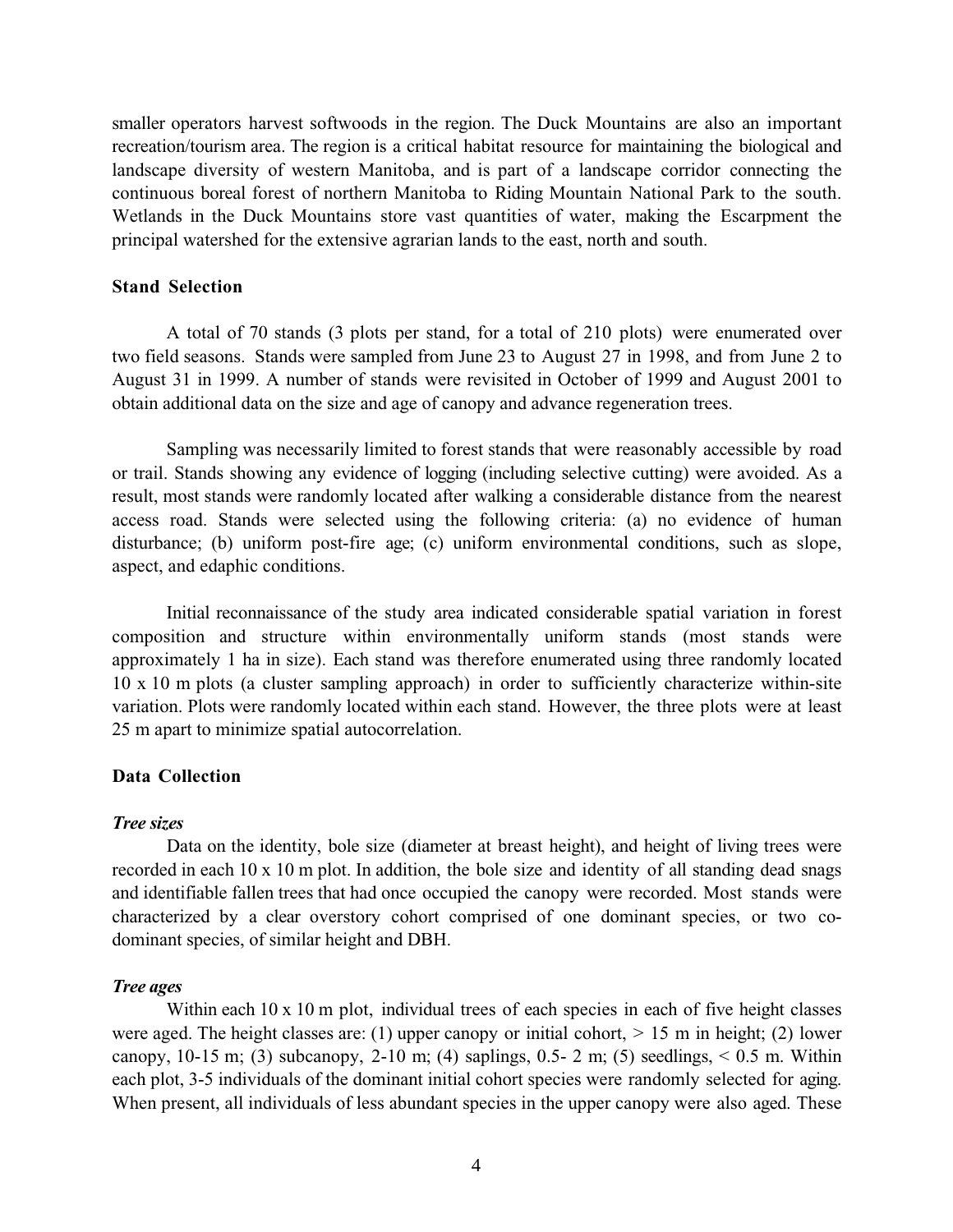canopy cohort data were used to determine minimum stand age, and to confirm that all canopy trees were of similar age (i.e. that they form the initial post-fire cohort). In most plots, all individuals in the lower canopy, subcanopy and sapling height classes were aged. However, if a large number of similar-sized individuals of a given species were present, only a random subset of trees were aged. Most upper and lower canopy trees were cored at 30 cm from the base, but some had rotten bases and had to be cored at 1.2 m. A number of trees were cored at both 1.2 m and 30 cm to quantify discrepancies in age estimates. Many upper and lower canopy trees (particularly trembling aspen and balsam poplar) had heart-rot and could not be accurately aged. These cores were not considered in subsequent analyses. Over 800 useable increment cores were obtained from upper and lower canopy trees. Smaller trees (< 10m in height) were cut at their base (as close to the root collar as was possible) using a chainsaw or handsaw. In total, over 1000 trees were aged in this way.

 Basal disks and cores were prepared by sanding with coarse (100 grit) sandpaper and finishing with fine (400 grit) sandpaper. 600 grit sandpaper was used when further resolution was required. Tree rings were counted with the aid of a compound microscope.

#### *Understory*

 Percent cover of each shrub species was estimated in each 10 x 10 m plot. Cover estimates for understory graminoids, forbs, ferns (and fern-allies), bryophytes and lichens were obtained from four 1 x1 m plots randomly located within a 10 x 10 m plot.

#### *Soils*

 A soil pit was dug in each stand, and a representative soil core collected. Soils were classified, soil horizons measured, and depth to carbonates recorded. Soils were analyzed for pH and conductivity, and particle-size (percentage sand, silt and clay).

# *Physiography and landscape*

 Distance to seed source was estimated for late-successional species such as balsam fir and white spruce. Landscape structural features (e.g. slope, aspect, drainage, landform, local proportion of lakes) were also recorded for each stand.

#### *Natural disturbance*

 Herbivory (spruce budworm, ungulates, beaver activity) and browsing intensity were estimated for tree saplings and shrubs in each plot, and general tree health (e.g. evidence of spruce budworm infestation) was noted.

#### **Characterization of Stands**

#### *Determination of stand ages*

 Post-fire stand age was determined from aged canopy trees in each stand, together with available forest fire maps. While fires in the Duck Mountains have been recorded since 1912, questionable recording in remote areas prior to 1940 limited the applicability of fire maps. A map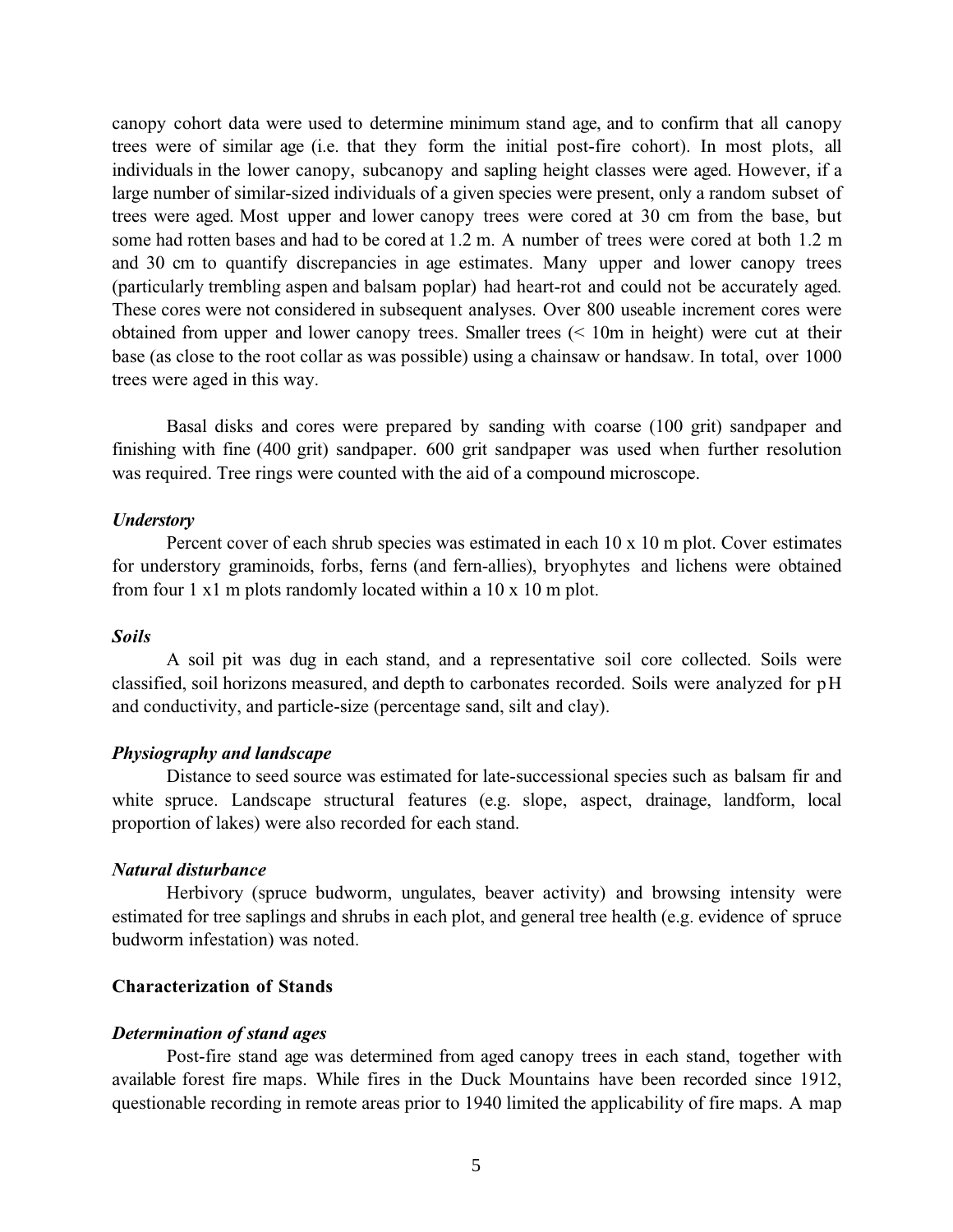of recorded 20<sup>th</sup> century fires in Duck Mountain is presented in **Figure 1**. Major fires occurred from the 1910 s to the early 1960 s, with only minor fires (too small to map) since that time. In most stands canopy trees were aged at 100-115 years, however, which corresponds to historical records of a large catastrophic fire in the Duck Mountains in 1885 (Harrison 1934). The most reliable stand age estimates were obtained from individuals of jack pine, since this species only establishes immediately post-fire. Where stands contained one or two fire-surviving individuals (determined through fire scars and/or lack of evidence of a recently-fallen contemporary cohort), post-fire individuals were used to determine stand age. To account for differences in tree core heights (1.2 m and 30 cm), all individuals aged within 20 years of the maximum estimated stand age were considered part of the initial cohort.

# *Delineation of post-fire stand types*

 The oldest living canopy trees were assumed to form the initial post-fire cohort. When present, recently fallen and standing dead trees ( snags ) were also used to reconstruct the initial canopy cohort. The known autecology of major tree species was also considered:

- 1. Jack Pine: This species produces serotinous cones that result in immediate establishment following crown-killing fire. Jack pine is very shade intolerant and therefore fails to establish beneath an existing canopy. Jack pine stands undergo extensive self-thinning starting at age 40- 50 (Kenkel et al. 1997a).
- 2. Trembling Aspen and Balsam Poplar: These species produce sucker shoots from the root system immediately following crown-killing fire or other disturbance. Less commonly, they may establish from seed. Stands undergo extensive self-thinning at an early age, particularly in dense stands (Peterson and Peterson 1992). Both species are shade-intolerant, but may undergo secondary suckering (advance regeneration) following canopy breakup if light conditions are favourable.
- 3. Black Spruce: This species produces semi-serotinous cones, resulting in immediate establishment following a crown-killing fire. Unlike jack pine, black spruce is quite shadetolerant and can seed into older stands. It also has the ability to produce new individuals through layering of lower branches, though this is only common in open stands growing on organic peat substrates.
- 4. White Spruce: Provided a proximate seed source is present, this species can establish immediately following a crown-killing fire. Later recruitment into established stands, which is more common, is episodic and highly variable (Lieffers et al. 1996).
- 5. Balsam Fir: This is considered a later-successional species. Our results indicate that balsam fir in the Duck Mountains rarely establishes immediately following a crown-killing fire. Balsam fir requires moist organic seedbeds, such as well-rotted logs in moderately dense forests, for successful germination and establishment. This species is shade tolerant, but grows very slowly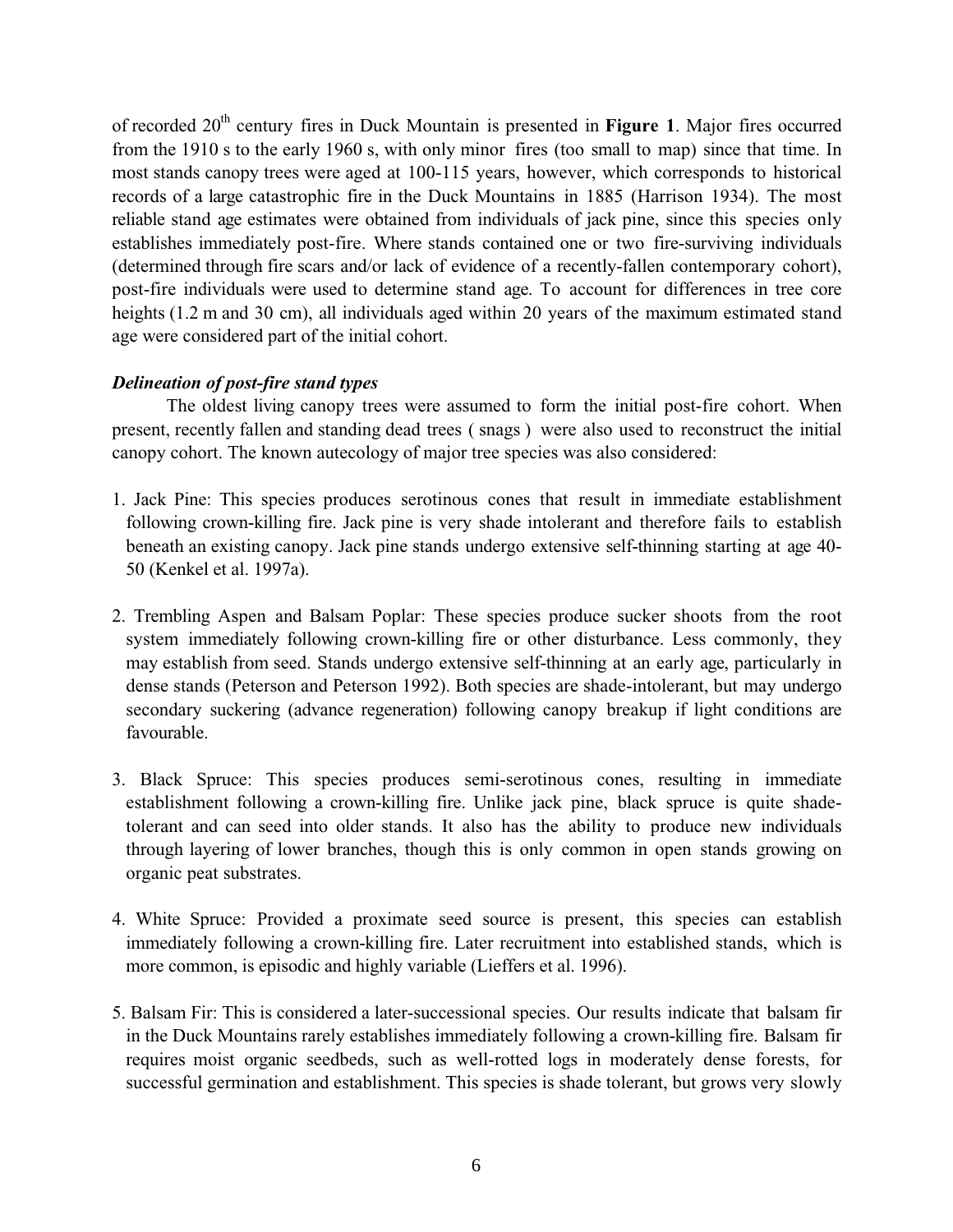

**Figure 1.** Forest fire history for Duck Mountain, 1912-present. Spot fires are not included.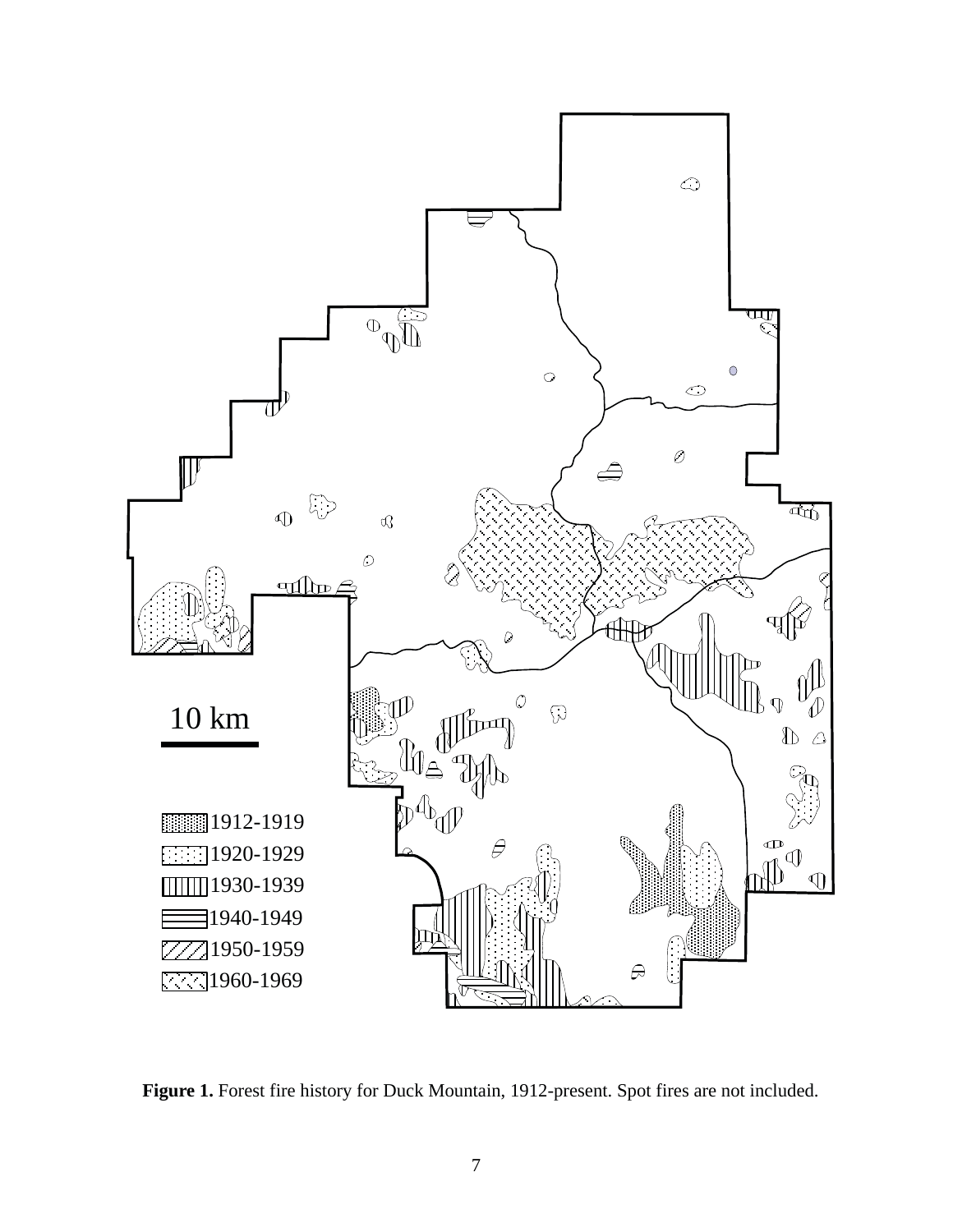under a closed canopy. Once established, growth is most rapid in canopy gaps. It is generally considered to be drought-intolerant (Galipeau et al. 1997).

6. White Birch: This species may establish immediately following a crown-killing fire from seeds or sucker shoots emanating from the root collar. White birch may also invade established stands, with most seedlings establishing on well-rotted logs. The species is considered moderately shade-tolerant.

 For each stand, the initial post-fire abundance of each tree species was estimated using the following relative rankings:

- $0 =$  absent at stand initiation.
- $0.1$  = single tree present at stand initiation.
- $1 =$ low abundance at stand initiation (2-5 trees per stand).
- $2 =$  species codominant at stand initiation.
- 3 = species dominant at stand initiation.

 Using this method, the floristic composition of the initial canopy cohort was estimated for each of the 70 stands. The resulting data set was subjected to cluster analysis in order to delineate five post-fire stand types: Trembling Aspen (*n*=16), Balsam Poplar (*n*=11), White Spruce (*n*=17), Jack Pine (*n*=18), and Black Spruce (*n*=8).

#### *Summarization of stands*

 The 70 forest stands enumerated in this study are summarized in **Table 1**. For the purpose of developing a forest succession model, the 70 stands were classified into five groups:

# 1. Stands 1-48

These stands occur on mineral soil, and range in age from 80 to 130 years (mean age  $=110$ ) years). Most of these stands developed following the catastrophic 1885 fire. In all these stands, tree aging revealed that the vast majority of individuals in the upper canopy  $($  > 15 m in height) represent the initial post-fire cohort. These 48 stands therefore formed the data set for examining forest successional trends, based on size- and age-class analysis of trees in the canopy (initial cohort) and advance regeneration height classes. Temporal patterns of recruitment, and the degree of canopy recruitment by non-contemporaneous trees, were also examined using these stands. The number of stands in each stand-type are: Trembling Aspen,  $n = 12$ ; Balsam Poplar,  $n = 10$ ; White Spruce,  $n = 10$ ; Jack Pine,  $n = 13$ ; Black Spruce,  $n = 3$ .

#### 2. Stands 49-56

 These 8 stands range in age from 55-70 years. Advance regeneration in these stands was often absent or very limited, and if present was not well developed (i.e. individuals were < 2 m in height). These stands could therefore not be used for size- and age-class analysis of successional trends. Instead, they were used to validate information on the timing of advance regeneration recruitment obtained from stands 1-48.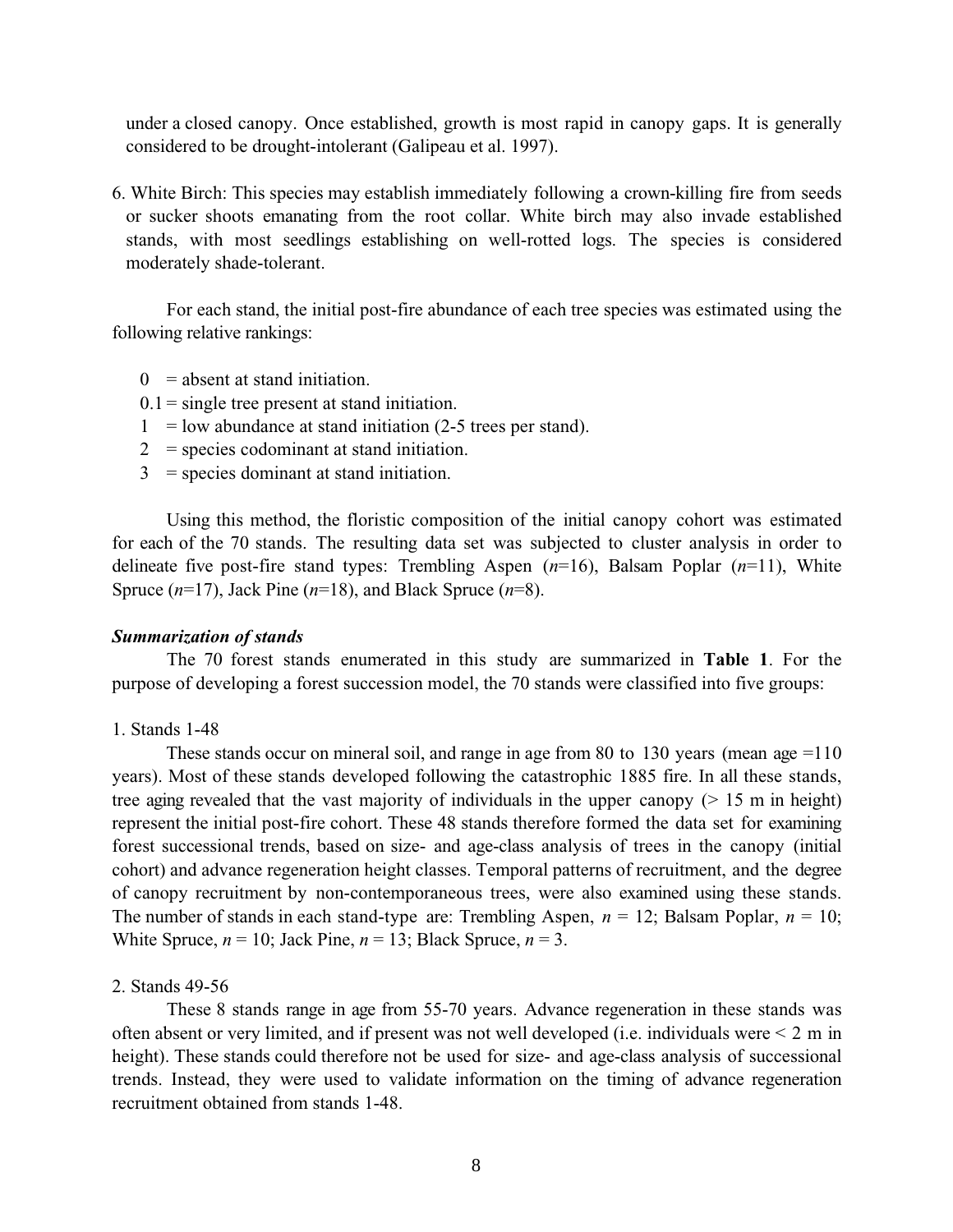Table 1. Data analyses conducted<sup>1</sup>, stand age, initial cohort class, dominant post-fire (initial) regeneration (I.R.), dominant advance regeneration (A.R.) and soil order for 70 sampled stands. Species codes: BF = balsam fir, BP = balsam poplar, BS = black spruce, JP = jack pine, TA = trembling aspen, WB = white birch, WS = white spruce. Species codes in brackets when A.R. is minimal.

| <b>Analyses</b>               | <b>Stand</b>            | <b>Stand Age</b> | Class      | Dominant I.R.            | Dominant A.R.     | Soil Order               |
|-------------------------------|-------------------------|------------------|------------|--------------------------|-------------------|--------------------------|
| $1 - 6$                       | $\mathbf 1$             | 65               | T A        | T A                      | T A               | Brunisolic               |
| $1 - 6$                       | $\overline{\mathbf{c}}$ | 85               | T A        | T A                      | T A               | Brunisolic               |
| $1 - 6$                       | 3                       | 75               | T A        | T A                      | T A               | Brunisolic               |
| $1 - 6$                       | 4                       | 85               | T A        | T A                      | T A               | Brunisolic               |
| $1 - 6$                       | 5                       | 90               | T A        | T A                      | T A               | Luvisolic                |
| $1 - 6$                       | 6                       | 115              | T A        | TA, WB, WS               | T A               | Luvisolic                |
| $1 - 6$                       | $\overline{7}$          | 115              | T A        | T A                      | (TA, BP)          | Brunisolic               |
| $1 - 6$                       | 8                       | 100              | T A        | T A                      | T A               | Brunisolic               |
| $1 - 6$                       | 9                       | 90               | T A        | T A                      | WS, TA            | Brunisolic               |
| $1 - 6$                       | 10                      | 115              | T A        | T A                      | W S               | Brunisolic               |
| $1 - 6$                       | 11                      | 115              | T A        | ТA                       | WS                | Brunisolic               |
| $1 - 6$                       | 12                      | 115              | T A        | TA, WB, WS               | W S               | Luvisolic                |
| $1 - 6$                       | 13                      | 100              | B P        | B P                      | (BP, TA)          | Brunisolic               |
| $1 - 6$<br>$1 - 6$            | 14<br>1.5               | 115              | B P        | TA, BP<br>B <sub>P</sub> | W S               | Brunisolic               |
| $1 - 6$                       | 16                      | 110<br>80        | B P<br>B P | B P                      | W S<br>W S        | Gleysolic<br>Gleysolic   |
| $1 - 6$                       | 17                      | 85               | B P        | TA, BP                   | W S               | Brunisolic               |
| $1 - 6$                       | 18                      | 105              | B P        | B P                      | W S               | Gleysolic                |
| $1 - 6$                       | 19                      | 115              | <b>BP</b>  | B P                      | T A               | Gleysolic                |
| $1 - 6$                       | 20                      | 95               | <b>BP</b>  | TA, BP                   | TA, WB, BS        | Brunisolic               |
| $1 - 6$                       | 21                      | 130              | B P        | B P                      | B F               | Gleysolic                |
| $1 - 6$                       | 22                      | 90               | B P        | WB, BP                   | B F               | Brunisolic               |
| $1 - 6$                       | 23                      | 150              | W S        | TA, WS                   | B F               | Brunisolic               |
| $1 - 6$                       | 24                      | 150              | WS         | TA, WB, WS               | ВF                | Luvisolic                |
| $1 - 6$                       | 25                      | 105              | W S        | WS, TA, WS               | ВF                | Luvisolic                |
| $1 - 6$                       | 26                      | 145              | W S        | WS , TA                  | ВF                | Brunisolic               |
| $1 - 6$                       | 27                      | 115              | W S        | W S                      | B F               | Luvisolic                |
| $1 - 6$                       | 28                      | 100              | WS         | TA, BP, WS               | BF, WS            | Brunisolic               |
| $1 - 6$                       | 29                      | 75               | W S        | TA, WS                   | W S               | Brunisolic               |
| $1 - 6$                       | 30                      | 110              | W S        | WB, WS                   | BF, TA            | Brunisolic               |
| $1 - 6$                       | 31                      | 80               | W S        | TA, WB, WS               | WB, BF, WS, TA    | Brunisolic               |
| $1 - 6$                       | 32                      | 90               | WS         | WS, TA, BP               | TA, BF, WS        | Luvisolic                |
| $1 - 6$                       | 33                      | 105              | J P        | BS, TA, JP               | T A               | Brunisolic               |
| $1 - 6$                       | 34                      | 105              | J P        | JP, BS, TA               | (TA, BS)          | Luvisolic                |
| $1 - 6$<br>$1 - 6$            | 35<br>36                | 110<br>110       | J P<br>JP  | TA, JP<br>TA, JP         | WB, TA<br>WВ      | Brunisolic<br>Brunisolic |
| $1 - 6$                       | 37                      | 105              | J P        | JP, TA                   | WВ                | Brunisolic               |
| $1 - 6$                       | 38                      | 115              | J P        | JP, BS                   | (WB, TA)          | Brunisolic               |
| $1 - 6$                       | 39                      | 105              | J P        | TA, JP                   | W <sub>B</sub>    | Brunisolic               |
| $1 - 6$                       | 40                      | 95               | J P        | J P                      | WВ                | Brunisolic               |
| $1 - 6$                       | 41                      | 105              | J P        | J P                      | BF, WS, BS        | Brunisolic               |
| $1 - 6$                       | 42                      | 110              | J P        | J P                      | BF, BS            | Brunisolic               |
| $1 - 6$                       | 43                      | 110              | J P        | J P                      | ВF                | Regosol                  |
| $1 - 6$                       | $4\;4$                  | 110              | J P        | TA, WS, JP               | $\, {\bf B} \,$ F | Brunisolic               |
| $1 - 6$                       | 45                      | 120              | JP         | TA, WS, JP, BS           | ВF                | Brunisolic               |
| $1 - 6$                       | 46                      | 110              | B S        | BS, JP                   | (BS)              | Luvisolic                |
| $1 - 6$                       | 47                      | 110              | <b>BS</b>  | BS, JP                   | (BS)              | Brunisolic               |
| $1 - 6$                       | 48                      | 105              | B S        | вs                       | (BS)              | Brunisolic               |
| 1,<br>$\sqrt{2}$              | 49                      | 55               | T A        |                          |                   | Brunisolic               |
| 1,<br>$\sqrt{2}$              | 50                      | 60               | T A        |                          |                   | Brunisolic               |
| $\overline{2}$<br>1,          | 51                      | 60               | T A        |                          |                   | Brunisolic               |
| $\sqrt{2}$<br>1,              | 52                      | 65               | ТA         |                          |                   | Brunisolic               |
| 1,<br>$\sqrt{2}$              | 53                      | 60               | B P        |                          |                   | Gleysolic                |
| 1,<br>$\sqrt{2}$              | 54                      | 60               | W S        |                          |                   | Regosolic                |
| 1,<br>$\overline{\mathbf{2}}$ | 55                      | 70               | W S        |                          |                   | Brunisolic               |
| ı,<br>2                       | 56                      | 75<br>150        | WS         |                          |                   | Luvisolic                |
| ı,<br>$\sqrt{2}$              | 57                      |                  | W S        |                          |                   | Luvisolic                |
| 1.<br>$\overline{2}$          | 58<br>59                | 170<br>220       | W S<br>WS  |                          |                   | Brunisolic<br>Luvisolic  |
| 1, 2                          |                         |                  |            |                          |                   | Brunisolic               |
| 1, 2<br>$\sqrt{2}$<br>1,      | 60<br>61                | 155<br>110       | B S<br>вs  |                          |                   | Brunisolic               |
| $\mathbf 1$                   | 62                      | 38               | W S        |                          |                   | Brunisolic               |
| $\mathbf 1$                   | 63                      | 37               | J P        |                          |                   | Brunisolic               |
| $\mathbf{1}$                  | 64                      | 37               | JP         |                          |                   | Brunisolic               |
| $\mathbf{1}$                  | 65                      | 37               | J P        |                          |                   | Brunisolic               |
| $\mathbf 1$                   | 66                      | 38               | JP         |                          |                   | Brunisolic               |
| $\mathbf 1$                   | 67                      | 38               | J P        |                          |                   | Brunisolic               |
| 1                             | 68                      | 37               | B S        |                          |                   | Organic                  |
| 1, 4                          | 69                      | 110              | B S        |                          |                   | Organic                  |
| 1, 4                          | 70                      | 165              | ΒS         |                          |                   | Organic                  |

<sup>1</sup> Data Analyses Conducted: 1. Cluster analysis of initial composition, 2. Canonical corresponence analysis (CCA) of extant vegetation, 3. CCA of advance regeneration constrained by initial cohort, 4. Analyses of temporal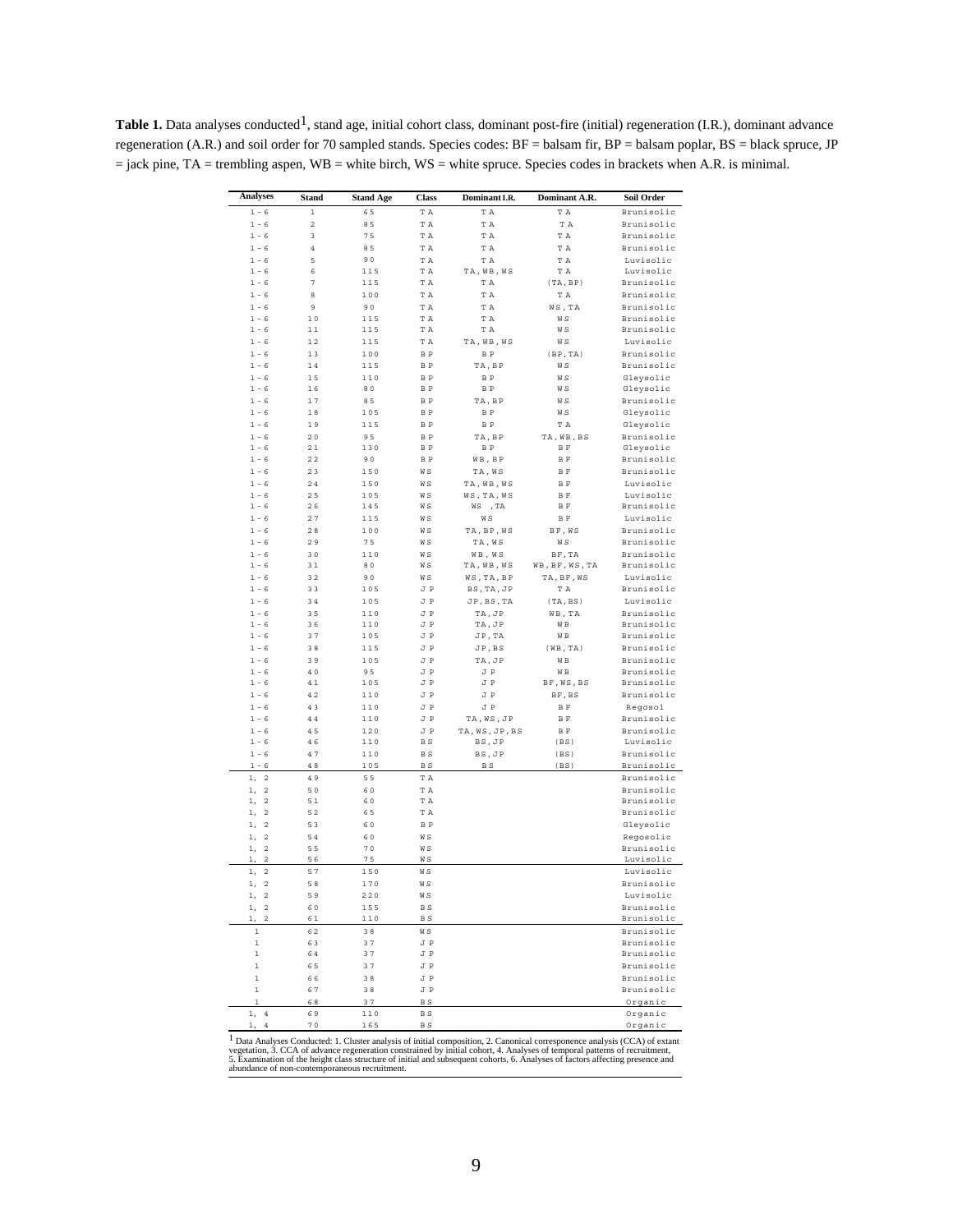#### 3. Stands 57-61

 These 5 stands are at least 150 years old. In all cases, the upper canopy of these stands consisted of a few remnant individuals of the initial canopy cohort (often very old white spruce or white birch) and a predominance of much younger trees recruited as advance regeneration (often balsam fir). These stands were therefore used to validate the successional trends obtained from the age and size-class analyses of stands 1-48.

# 4. Stands 62-68

 These 37-38 year old stands all occur within the large 1961 fire. Data from these stands were used to validate the initial cohort reconstructions of stands 1-48, and to confirm information on the timing of advance regeneration recruitment.

# 5. Stands 69-70

 These two stands occurred on organic peat substrates, and were dominated by black spruce. Advance regeneration was almost exclusively from black spruce layers. Since substrate conditions, vegetation, and stand development in these stands are unique, they are not considered in most subsequent analyses.

# **Data Analysis**

# *Vegetation-environment relationships*

 Canonical correspondence analysis (CCA) of stands 1-61 was undertaken to summarize the relationship between forest stand composition (percent cover of trees and shrubs) and the following 14 environment-landscape variables:

CLAY - Percent clay content of soil.

SAND - Percent sand content of soil.

 $PH$  — Soil pH.

COND — Soil conductivity.

ORG - Depth of litter (LFH) layer.

CARB - Depth to carbonates.

LITT — Percent cover of deciduous litter.

WOOD — Percent cover of coarse woody debris.

MOSS — Percent cover of moss.

HERB — Percent cover of herbaceous plants.

SLOPE - Percent slope of landscape.

ELEV — Elevation of stand.

AGRIC - Distance to agricultural land.

AGE - Stand age.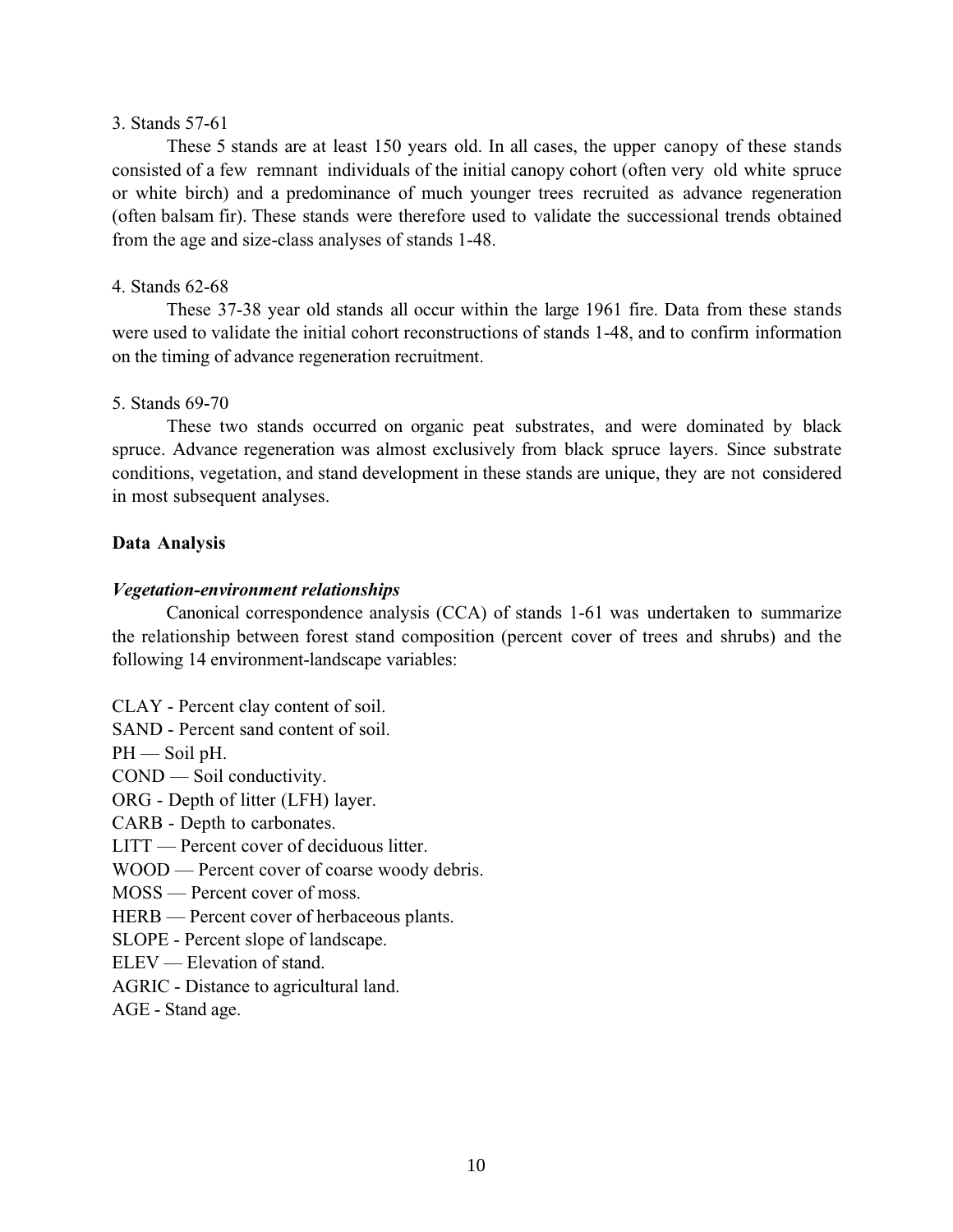# *Cohort classification: initial cohort, advance regeneration and recent regeneration*

Each living tree in stands 1-48 was assigned to one of three age-cohort classes:

A. Initial Cohort — trees that established within the first 20 years following fire. These trees almost invariably formed the upper canopy  $(> 15 \text{ m}$  in height). The only exception were heavily shaded, suppressed individuals of white or black spruce that were occasionally encountered in very dense stands. These trees were easily recognizable in the field and were considered part of the initial cohort, even though they occurred in the subcanopy.

B. Advance Regeneration — trees that established at east 20 years following stand initiation (i.e. at least 20 years younger than individuals forming the initial cohort), but greater than 20 years old. The majority of the advance regeneration in this study was at least 40 years younger than the initial cohort class.

C. Recent Regeneration — saplings and seedlings 20 years of age or younger.

 Aged trees were assigned to one of these three classes without difficulty. For unaged individuals in a given stand, likelihood-based assignments were made based on measured stem diameters; an example of the method, using stand 5 as illustration, is present in **Fig. 2**. Using this approach, mean per-species densities (per 10x10 m plot) of the initial cohort, advance regeneration and recent regeneration classes were determined for each of the 48 stands.

# *Multivariate modeling of stand dynamics*

 Stand dynamic modeling was undertaken for stands 1-48, which ranged in age from 80 - 130 years and occurred on mineral substrates. The majority of these stands established following the 1885 fire, i.e. they are approximately 110-115 years old. This is an ideal stand age window to examine boreal forest dynamics, since trees of the initial post-fire cohort are reaching their maximum age: while senescence (stand breakup) has started to occur, the initial post-fire cohort still dominates the upper canopy. Furthermore, a well-developed advance regeneration cohort is present in most stands. By sampling such stands, it is possible to obtain data on both the initial post-fire cohort (which forms the upper canopy) and the advance regeneration (generally present in the lower canopy, subcanopy and sapling layers). Quantification of the age and size structures of such stands therefore provides a snapshot of stand dynamics at a critical time in stand development, i.e. when the initial canopy has begun to break up and advance regeneration trees (the successive canopy cohort) are well established. For the purposes of stand dynamic modeling, the initial cohort and advance regeneration were defined as follows:

A. Initial Cohort —as stated previously, the initial cohort includes trees that established within the first 20 years following fire. For the purpose of modeling stand dynamics, standing dead ( snags ) and recently fallen trees were also included in the initial cohort class.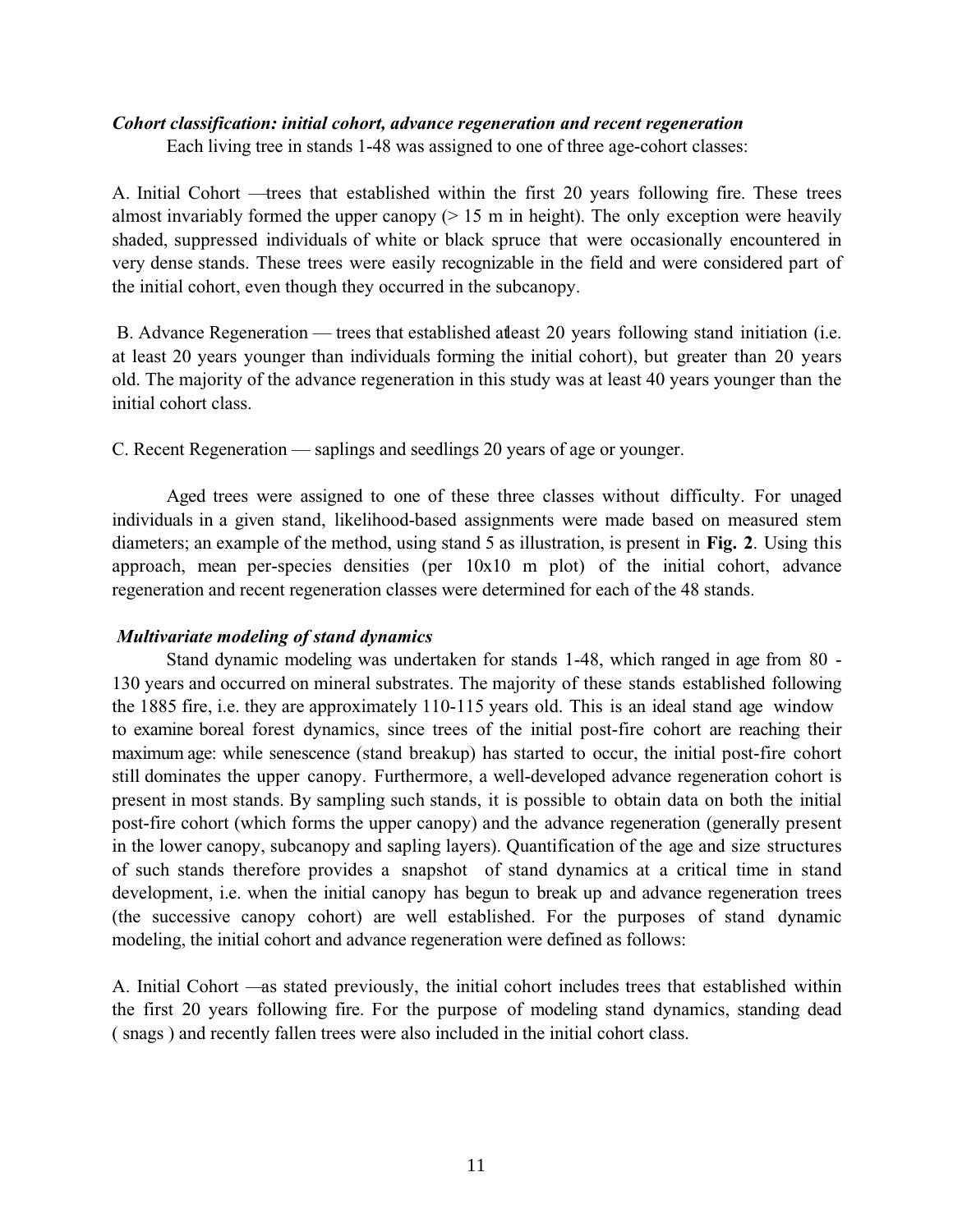# **(a) TREMBLING ASPEN**



**Figure 2.** The relationship between stem diameter and age for aged (a) trembling aspen and (b) white spruce individuals in stand 5. Aged individuals were assigned to one of three age classes: initial cohort ( $\sigma$  = established in first 20 years following disturbance), advanced regeneration ( $\blacksquare$ established at least 20 years following disturbance, but are greater than 20 years old), and recent regeneration (20 years of age or younger; not shown). Frequency histograms of the stem diameters of unaged individuals are presented above each scatterplot. Unaged individuals were assigned to one of the establishment classes through comparison with the size distribution and establishment class of aged trees of the same species, on a stand by stand basis.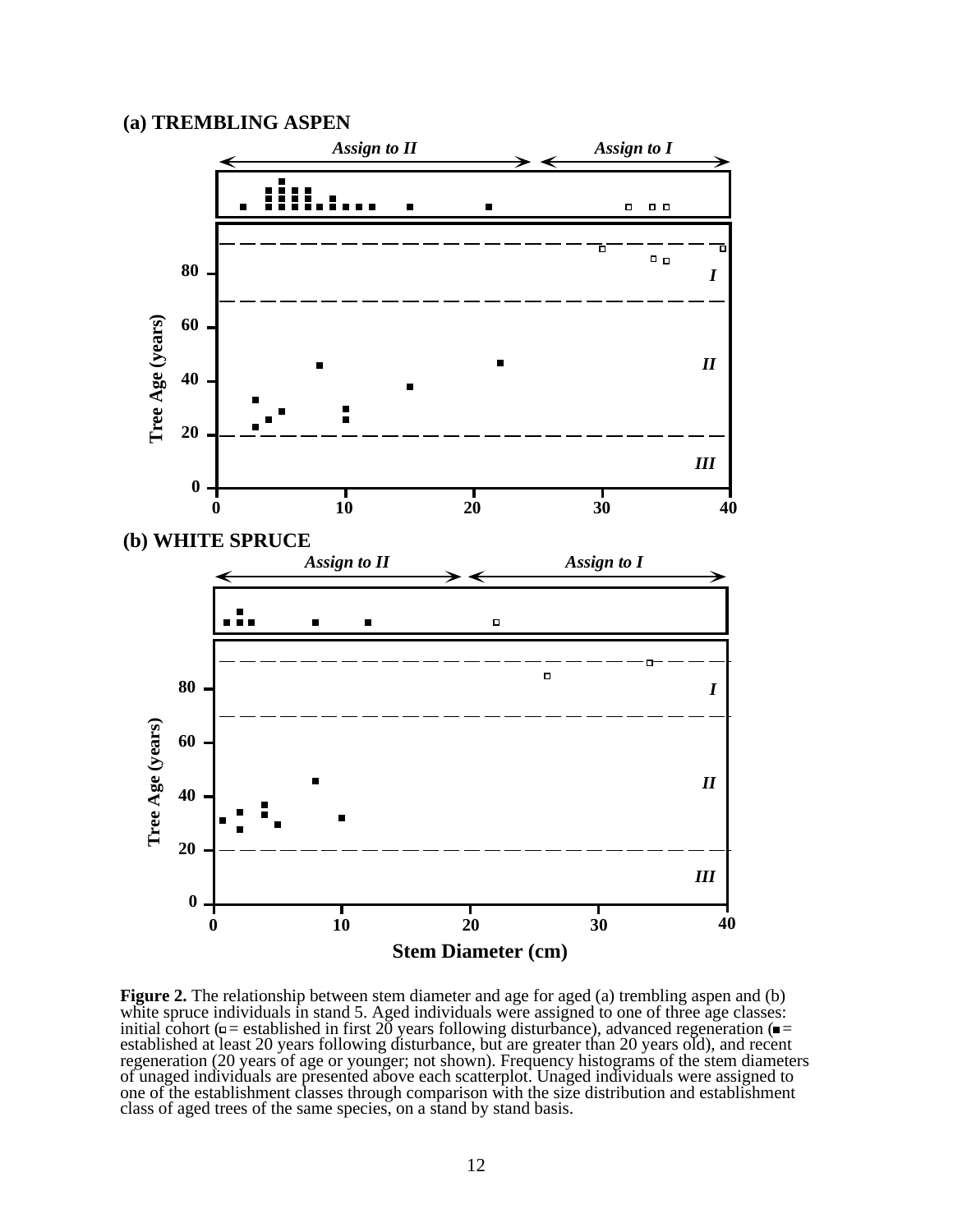B. Advance Regeneration — as stated previously, advance regeneration trees are those that established at least 20 years following stand initiation, but are greater than 20 years old.

However, for the purpose of modeling stand dynamics we used a more restrictive definition of advance regeneration: non-contemporaneous individuals that have achieved a height greater than species-specific critical mortality pressures, i.e. individuals considered to have a high likelihood of survival and continued growth and that are therefore likely to contribute to longterm stand canopy dynamics. Since mortality rates of smaller saplings are high (competition, ungulate browsing), they should not be considered in modeling stand dynamics. Therefore only hardwood saplings > 4 m in height were considered as advance regeneration. Softwood saplings are more shade-tolerant than hardwoods, and were therefore considered as advance regeneration provided they were at least 2 m in height. As a justification for this approach, consider heavily browsed balsam fir saplings: such trees are invariably < 2 m in height, but are often quite old. These individuals should not be considered as advance regeneration, since the likelihood of their ever reaching the canopy is very low.

 Canonical correspondence analysis (CCA) was used as a multivariate ordination model to examine the relationship between the initial canopy cohort composition and advance regeneration composition. Specifically, the advance regeneration data were canonically constrained by the initial cohort data. Such a model is appropriate since tree regeneration (seed dispersal and vegetative propagation, including suckering and trunk sprouting) and establishment (microenvironmental conditions created by the extant canopy) are necessarily constrained by the composition of the initial stand cohort. This model therefore allowed us to examine the relationship between the initial canopy cohort and subsequent advance regeneration. The following set of analyses were undertaken:

- 1. Overall Analysis: CCA was performed on all 48 stands to examine general trends in the relationship between initial canopy cohort composition and subsequent advance regeneration. Environmental trends were also summarized, by rotating the CCA axes to environmental congruence using canonical correlation analysis (CANCOR).
- 2. Stand-Type Analyses: Individual CCA ordinations were undertaken for the Trembling Aspen  $(n=12)$ , Balsam Poplar  $(n=10)$ , White Spruce  $(n=10)$ , and Jack Pine  $(n=13)$  stand-types. The three stands forming the black spruce stand-type were not examined in this way, since these stands had very little advance regeneration.

# *Age-height relationships*

This analysis was undertaken using data from stands 1-48. Within each of the five standtypes, vertical canopy stratification was examined using a contingency table approach. Specifically, each tree was classified by cohort class (initial cohort, advance regeneration, and recent regeneration, as defined above) and vertical canopy (height) class. The following height classes were used: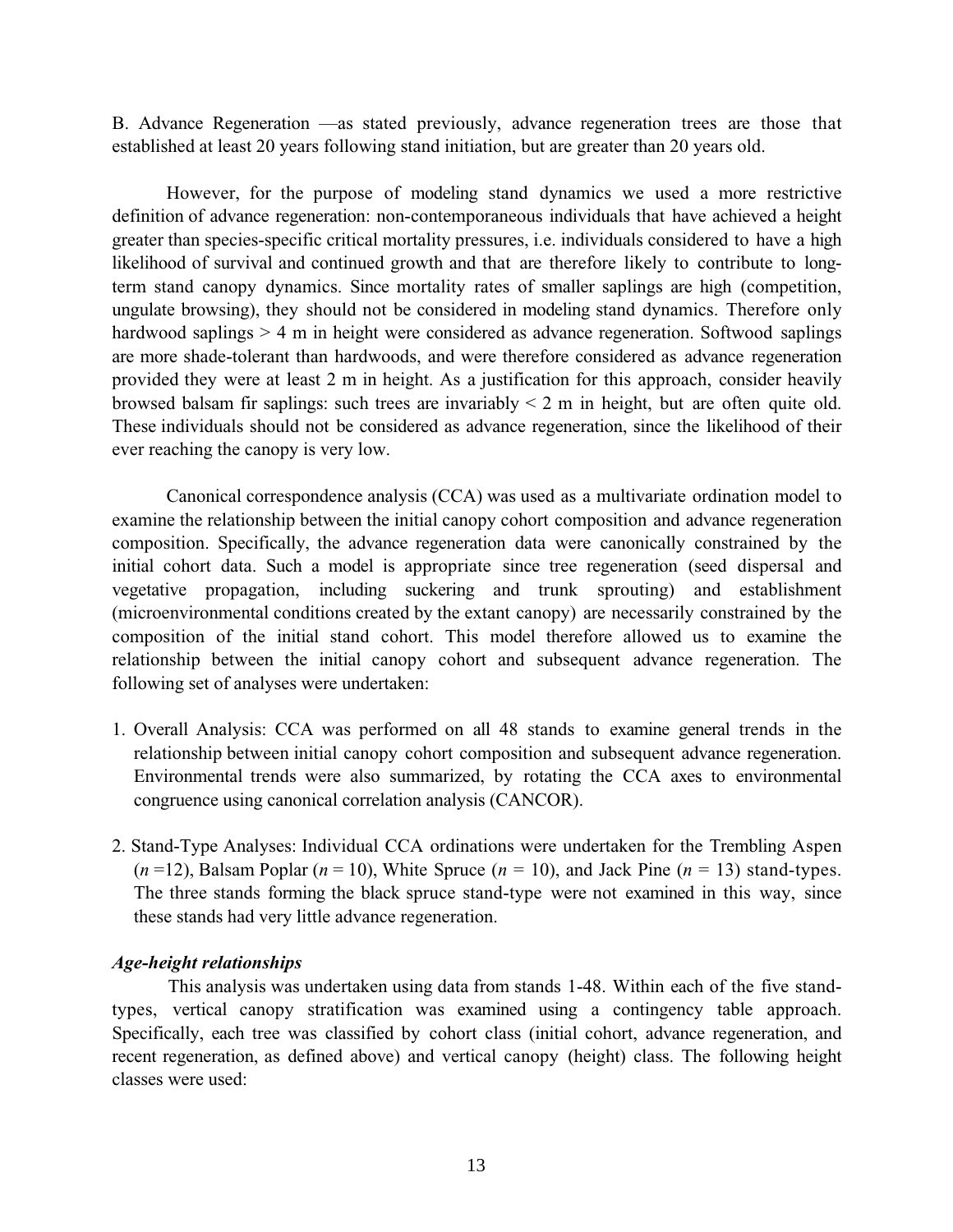1. Upper Canopy: > 15 m 2. Lower Canopy: 10-15 m 3. Subcanopy: 2-10 m 4. Sapling: 0.5-2 m 5. Seedling:  $< 0.5$  m

 The vertical distribution of cohort classes in each stand-type was summarized by computing means (and standard errors) of density values for major species in each height-cohort class combination. This approach is particularly useful in determining whether advance regeneration remains in a highly suppressed state, or reaches the canopy/subcanopy to form a secondary canopy cohort.

#### *Temporal recruitment patterns of advance regeneration*

 This analysis was undertaken using data from stands 1-48. The age structure of advance regeneration trees was examined to determine temporal recruitment patterns of dominant species in each stand-type. As before, advance regeneration trees were defined as those establishing at least 20 years after stand initiation but more than 20 years old. Only trees aged at the root collar were included in this analysis, and hardwoods  $\leq 4$  m in height and softwoods  $\leq 2m$  in height were not considered. Age profiles (presented as age since stand establishment) were summarized in histogram form.

# **RESULTS**

# **I. Post-Fire Stand Types**

#### *1. Trembling Aspen*

 These stands are characterized by an initial cohort of trembling aspen, sometimes in mixture with small amounts of balsam poplar, white spruce and/or white birch. Trembling aspen stands in the Duck Mountains are relatively young (mean stand age is 90 years). Cover of tall shrubs (beaked hazelnut, mountain maple and/or green alder) in these stands is moderate to high. Other common shrubs include prickly rose, willows, saskatoon, and chokecherry. Pincherry and speckled alder are occasionally encountered at high cover. The herb layer is poorly developed under dense tall shrub cover, but is well developed otherwise. Major herb species include wild strawberry, fringed aster, wild lily-of-the-valley, wild sarsaparilla, Canada violet, palmate-leaved coltsfoot, tall bluebells, dewberry and mountain rice grass. Canada goldenrod and bishop's cap occasionally having significant cover. Moss cover is low: species of *Brachythecium* and *Mnium* occur on rotting logs at low cover.

 Trembling aspen stands are most commonly found on the well-drained north, south, and west slopes of the Duck Mountains, and along the upper slopes of major valleys. North-facing slopes are often dominated by trembling aspen, with some white birch and balsam poplar but few conifers. Mountain maple or green alder are often the dominant shrubs in these nutrient-rich, cool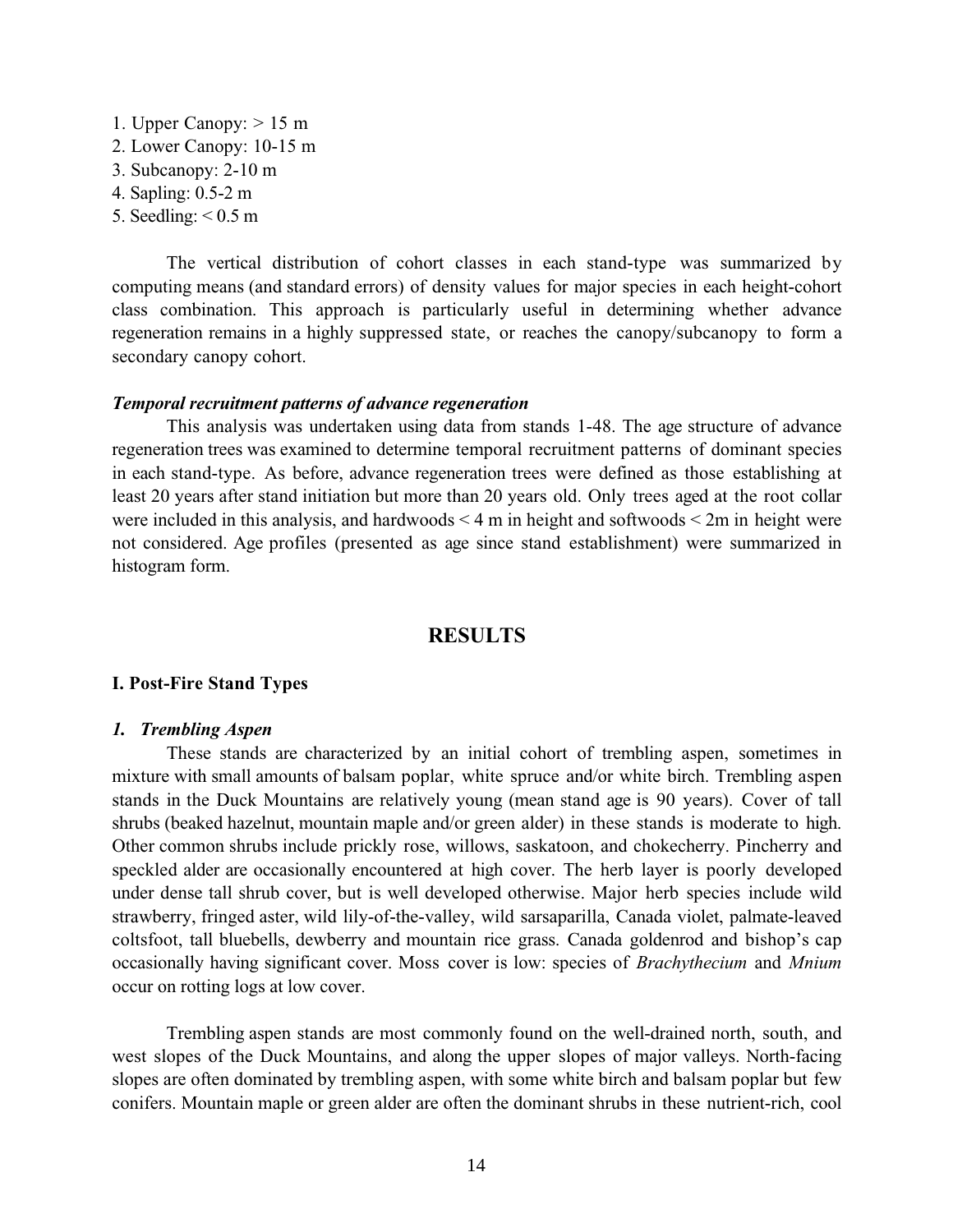stands. Aspen stands in the Duck Mountain uplands often contain one or more contemporaneously-established white spruce. By contrast, stands more proximate to agricultural land are less likely to include a softwood component. Historically high fire cycles, repeated settlement-era fires, and selective logging of white spruce at the turn of the century are thought to have contributed to the development of extensive monodominant aspen stands adjacent to agricultural land (cf. Weir and Johnson 1998).

# *2. Balsam Poplar*

 The initial cohort of these stands is dominated by balsam poplar, often in mixture with trembling aspen. Mean stand age is 100 years. Balsam poplar is the dominant species of floodplains and in imperfectly-drained, nutrient-rich stands. By contrast, mixed stands of balsam poplar and trembling aspen occur in better-drained sites. Contemporaneously-established white spruce is present in many stands, albeit at low densities. Tall shrub cover ranges from low to high. Beaked hazelnut is often the dominant tall shrub, but occasionally mountain maple or green alder dominate. Other shrub species present include prickly rose, red-osier dogwood, saskatoon, speckled alder, pincherry and wild red raspberry. Common species in the herb layer include wild sarsaparilla, dewberry, bishop's cap, Canada violet, fringed aster, tall bluebells, sedges and rice grass.

 Balsam poplar typically occurs in moderately drained low-lying areas and on seepage slopes, generally where nutrient status is moderate to high. Groundwater flow is critical: black spruce is favoured over balsam poplar in oligotrophic, poorly drained anoxic sites. Stands of balsam poplar are often associated with trembling aspen stands, occupying local depressions and flats within a larger background matrix of trembling aspen forest.

# *3. White Spruce*

 These stands are characterized by an initial cohort of white spruce, almost invariably in mixture with trembling aspen. White birch and/or balsam poplar may also be present, and very rarely contemporaneous balsam fir are present. Pure post-fire stands of white spruce are uncommon in the Duck Mountains. The cover of tall shrubs is generally low to moderate, and dominated by beaked hazelnut, green alder and/or mountain maple. Other common shrubs include prickly rose, wild red currant, twinflower, wild red raspberry, common snowberry and low-bush cranberry. Common species in the herb layer include wild sarsparilla, tall bluebells, dewberry, wild lily-of-the-valley, bunchberry, palmate-leaved coltsfoot, bishop's cap and wild strawberry. Moss cover tends to increase with increasing conifer abundance in the canopy. Feathermosses and species of *Mnium* and *Brachythecium* are most frequent. Stiff club-moss is occasionally present at high cover.

While pure trembling aspen stands are generally found along the lower slopes of the Duck Mountains adjacent to agricultural land, mixed white spruce — aspen stands are more often encountered in more complex upland hummocky terrain in the central, higher elevational regions. This upland landscape is punctuated by numerous small lakes and hills. These are older stands, with a mean age of 115 years.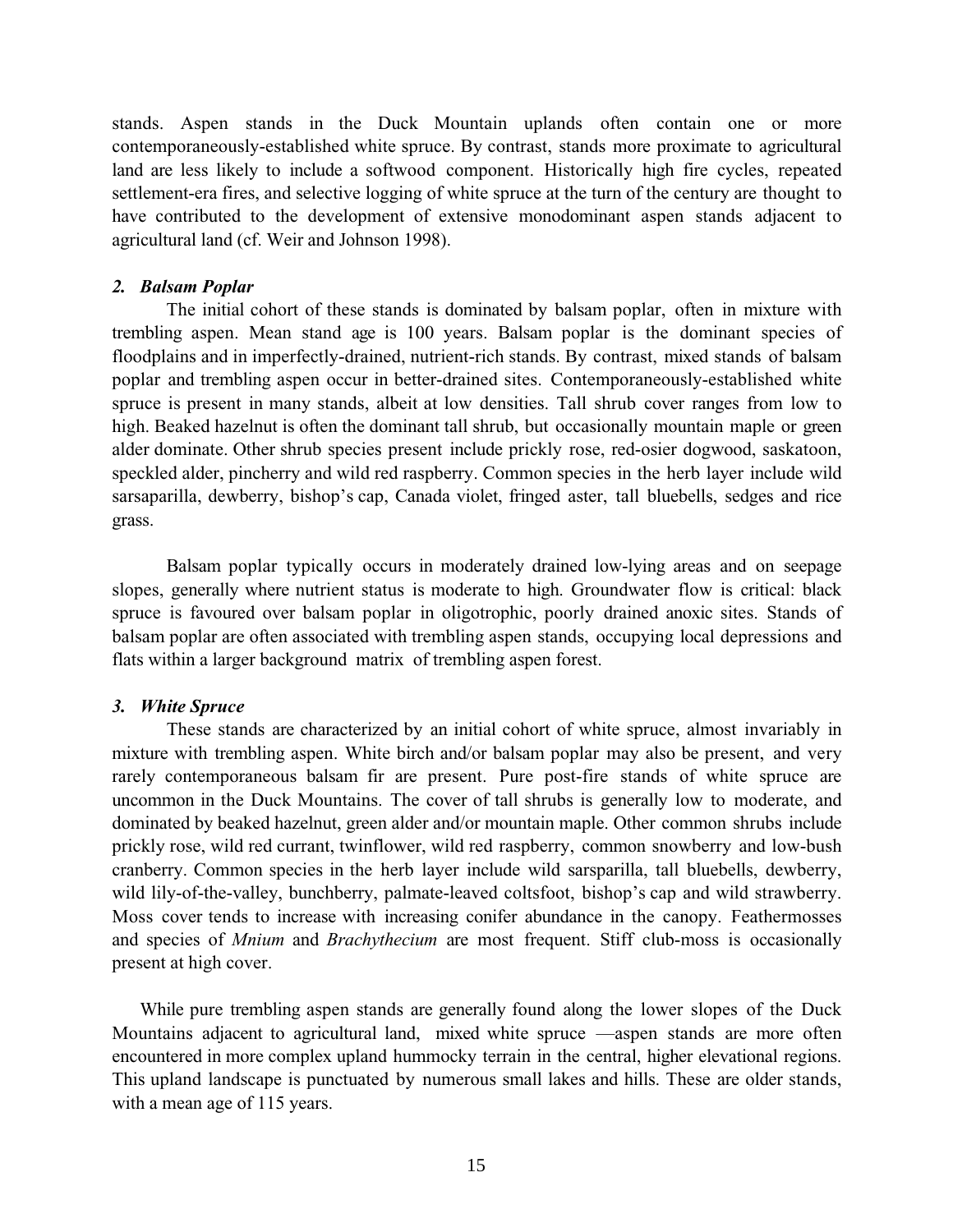# *4. Jack Pine*

 Jack pine rarely forms extensive pure stands in the Duck Mountains. Instead, the species most often occurs in a patchy mixture with trembling aspen. White birch and/or white spruce may also establish contemporaneously, but at low density. In well-drained sites, jack pine may occur in mixture with black spruce. Shrub cover is low in most stands, but beaked hazelnut may be common in stands with high cover of aspen. Green alder occasionally occurs in sites where the water table is within 2 m of the surface. Other shrub species in these stands include prickly rose, low-bush cranberry, twinflower, wild red raspberry, saskatoon, red-osier dogwood, chokecherry and bush honeysuckle. Herbaceous cover is variable, and feathermosses are favoured in stands with a significant component of black spruce. Common herbs include wild sarsparilla, bunchberry, dewberry, wild strawberry, palmate-leaved coltsfoot, tall bluebells, bishop s cap and stiff club-moss.

 Jack pine stands are commonly found on well-drained substrates in uplands near Wellman Lake, in the region north of Baldy Mountain and south of Highway 366, and on sandy ancient beach ridges along the northeast side of Duck Mountain. The occasional presence of jack pine on clay soils proximate to lakes is likely a reflection of the frequency of historical fires. Most jack pine stands originated following the catastrophic burn of 1885. The jack pine stands enumerated in this study averaged 110 years.

# *5. Black Spruce*

 Black spruce usually forms a dense initial cohort on mineral substrates, often in mixture with some jack pine. Trembling aspen and white birch are occasional at low density. Shrub and herb cover is low. Twinflower, prickly rose, bog cranberry, Labrador tea, palmate-leaved coltsfoot, bunchberry, lesser rattlesnake-plantain, bishop s cap and stiff club-moss are the most frequently encountered understory species. Speckled alder is occasionally abundant in canopy openings. Most stands are characterized by a continuous cover of feathermosses. Black spruce stands are common in the central uplands of the Duck Mountains, in areas of impeded drainage and low nutrient status. Extensive stands are found in the area north and east of Wellman Lake, and on the extensive flats around Singuish Lake. Average stand age is 115 years.

 Post-fire black spruce stands also occur on organic peat substrates, occasionally with small amounts of tamarack. Organic substrates vary in drainage and depth to water table: if the water table is close to the surface, black spruce are stunted. Labrador tea, speckled alder, cloudberry and bog cranberry are the most common shrub species of organic substrates. Moss cover is continuous and dominated by feathermosses, *Tomenthhypnum niten*s, and *Sphagnum* species. Black spruce stands on organic substrates occur in hummocky upland and on extensive flats in the Wellman Lake area, usually grading into adjacent black spruce stands on mineral substrates.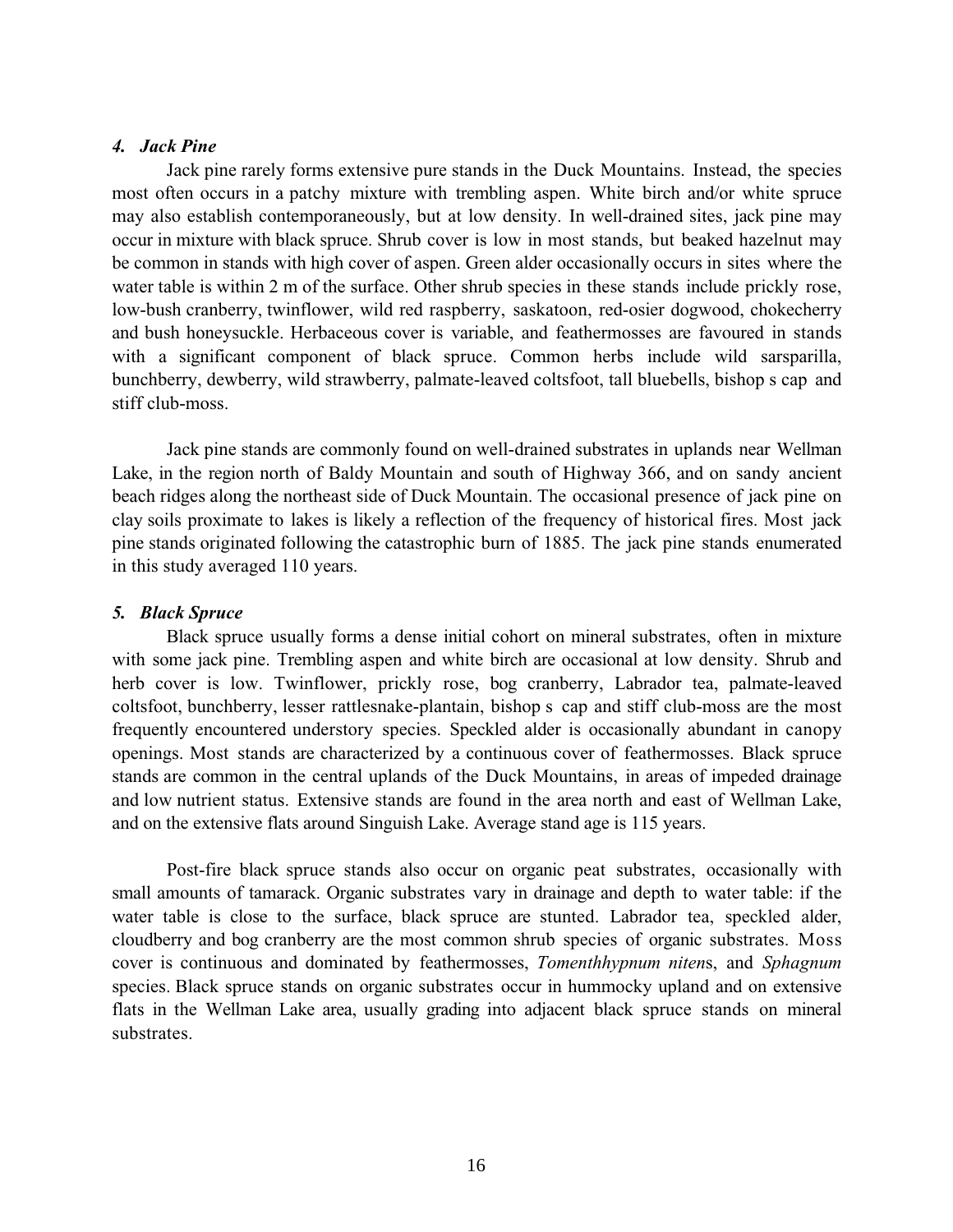#### **II. Vegetation — Environment Relationships**

 Canonical correspondence analysis (CCA) was used to examine the relationship between the woody vegetation (trees and shrubs) and 14 environment-landscape variables in stands 1-61 (**Figure 3**). Stands are coded by initial stand-type. The first CCA axis reflects a gradient from hardwood-dominated to softwood-dominated stands. The second CCA axis separates the softwood stands, from white spruce stands on clayey substrates to jack pine and black spruce stands on well-drained sandy soils. Hardwood stands (trembling aspen, balsam poplar) are associated with the richer soils (higher pH and conductivity) on the lower slopes of the Duck Mountains adjacent to agricultural land. These stands have the highest herb cover and greatest accumulation of deciduous litter. Conversely, softwood stands occur further from agricultural lands at higher elevations in the central Duck Mountains. These stands also tend to be older, and have higher moss cover, greater accumulation of coarse woody debris, and a deeper organic (LFH) layer. Jack pine and black spruce stands are associated with well-drained (sandier) soils compared to white spruce stands.



**Figure 3.** Canonical correspondence analysis ordination biplot of woody vegetation cover in stands 1-61 and 14 environment-landscape variables. Stands are coded by initial stand-type. Horizontal axis is axis 1, vertical axis is axis 2. Canonical correlations:  $R_1^2 = 0.900$ ,  $R_2^2 = 0.763$ . The redundancy (ratio of the canonical inertia to total inertia) =  $0.690/1.610 = 42.85\%$ . Environment-landscape codes are given in the Methods section.

The CCA species biplot indicates that trembling aspen, balsam poplar, white spruce and white birch are ordinated near the centre of the diagram (**Figure 4**). Jack pine and black spruce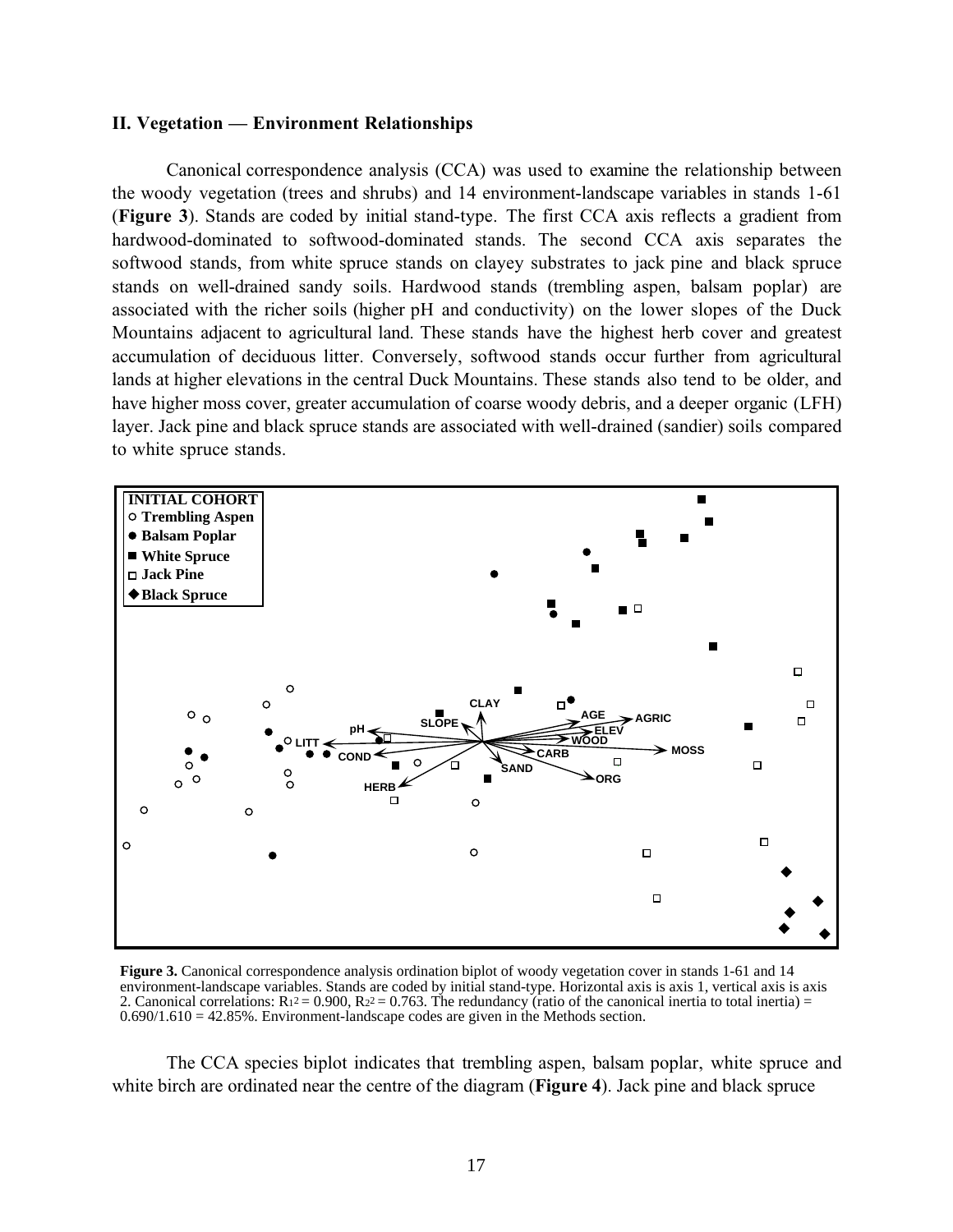

**Figure 4.** Canonical correspondence analysis ordination biplot of the woody vegetation cover in stands 1-61, showing major tree (a) and shrub (b) species. The corresponding species-environment biplot is presented in Figure 3. Species codes:  $BF = balsam$  fir,  $BP = balsam$  poplar,  $BS = black$  spruce,  $JP = jack$  pine,  $TA =$ trembling aspen, WB = white birch, WS = white spruce,  $Rr =$  poison ivy,  $Rw =$  common wild rose,  $Pv =$ chokecherry, So = western snowberry, Cc = beaked hazelnut, As = mountain maple, Cs = red-osier dogwood,  $Ra =$  alder-leaved buckthorn,  $Ac =$  green alder,  $Ri =$  wild rapsberry,  $Ar =$  speckled alder,  $Lb =$  twinflower,  $Vm = blueberry$ ,  $Lg = Labrador tea$ ,  $Vo = bog$  cranberry.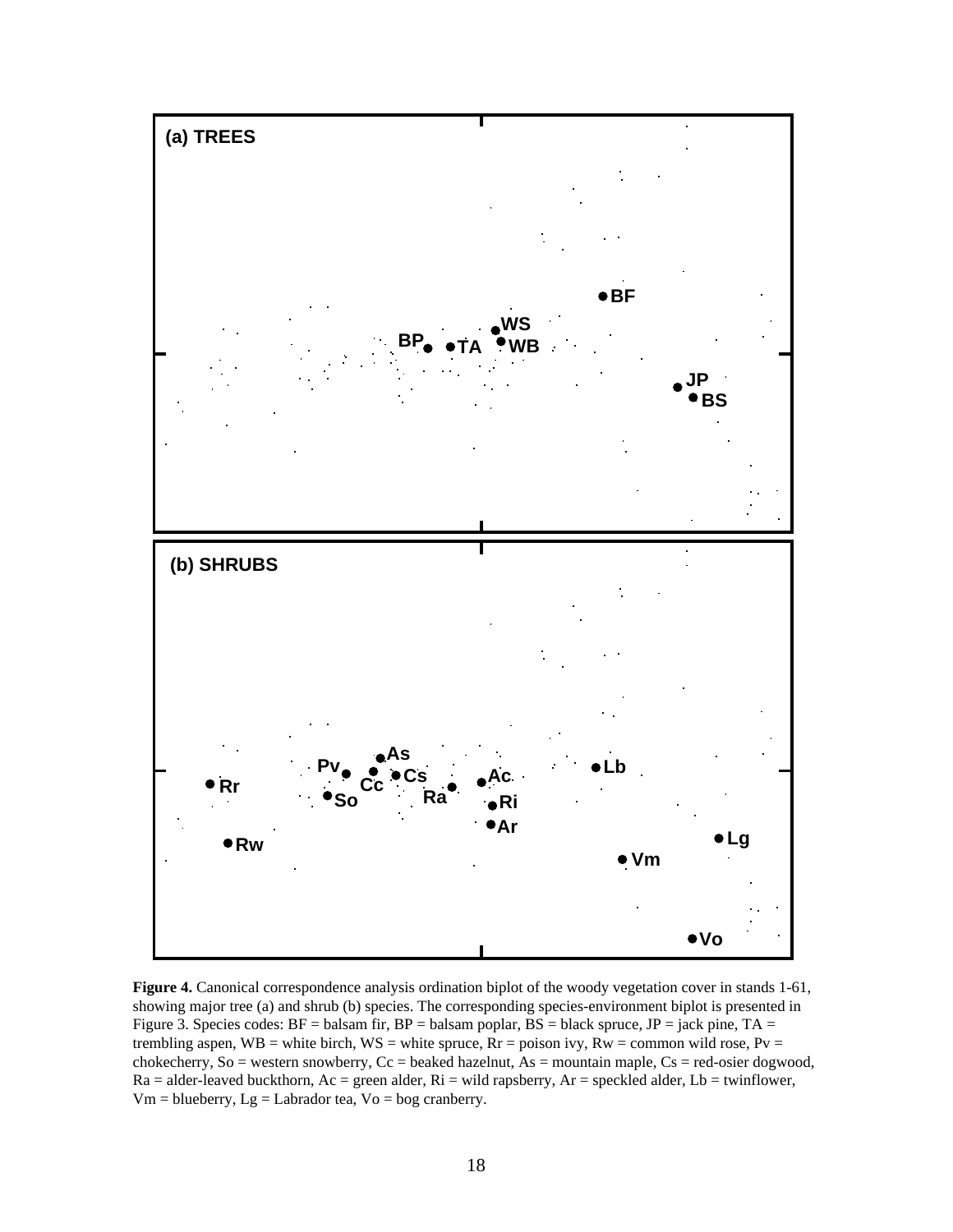are ordinated at the lower right, indicating their occurrence on well-drained, nutrient-impoverished substrates in the north-central region of the Duck Mountains. Balsam fir occurs at the upper right, indicating its association with older white spruce stands in the central Duck Mountains. Shrub species associated with hardwood stands include poison ivy, wild rose, chokecherry, snowberry, beaked hazelnut, and mountain maple. Ericaceous and evergreen shrubs such as twinflower, Labrador tea, bog cranberry and blueberry are associated with jack pine and black spruce stands.

#### **III. Multivariate Modeling of Stand Dynamics**

 The CCA of advance regeneration composition constrained by initial cohort composition is presented in **Figure 5**. The 48 stands are coded by initial stand-type. To aid in the CCA interpretation, relative abundances of the initial cohort species of each stand are given in **Figure 6**. Three major trends in the relationship between initial cohort and advance regeneration are apparent: (1) advance regeneration of balsam fir is associated with stands containing white spruce and white birch in the initial cohort; (2) advance regeneration of trembling aspen, balsam poplar and white spruce are associated with stands in which trembling aspen and balsam poplar dominate the initial cohort; (3) advance regeneration of white birch and black spruce are associated with stands in which black spruce or jack pine dominate the initial cohort.



**Figure 5.** Canonical correspondence analysis ordination biplot of the advanced regeneration density in stands 1-48 constrained by initially-established cohort composition (vectors). Stands are coded by initial stand type. Centroids of species advance regeneration are indicated by x. Horizontal axis is axis 1, vertical axis is axis 2. Canonical correlations:  $R_1^2 = 0.731$ ,  $R_2^2 = 0.735$ . The redundancy (ratio of the canonical inertia to total inertia =  $0.586/1.680 = 34.88\%$ . Species codes: BF = balsam fir, BP = balsam poplar, BS = black spruce,  $JP =$  jack pine,  $TA =$  trembling aspen,  $WB =$  white birch,  $WS =$  white spruce.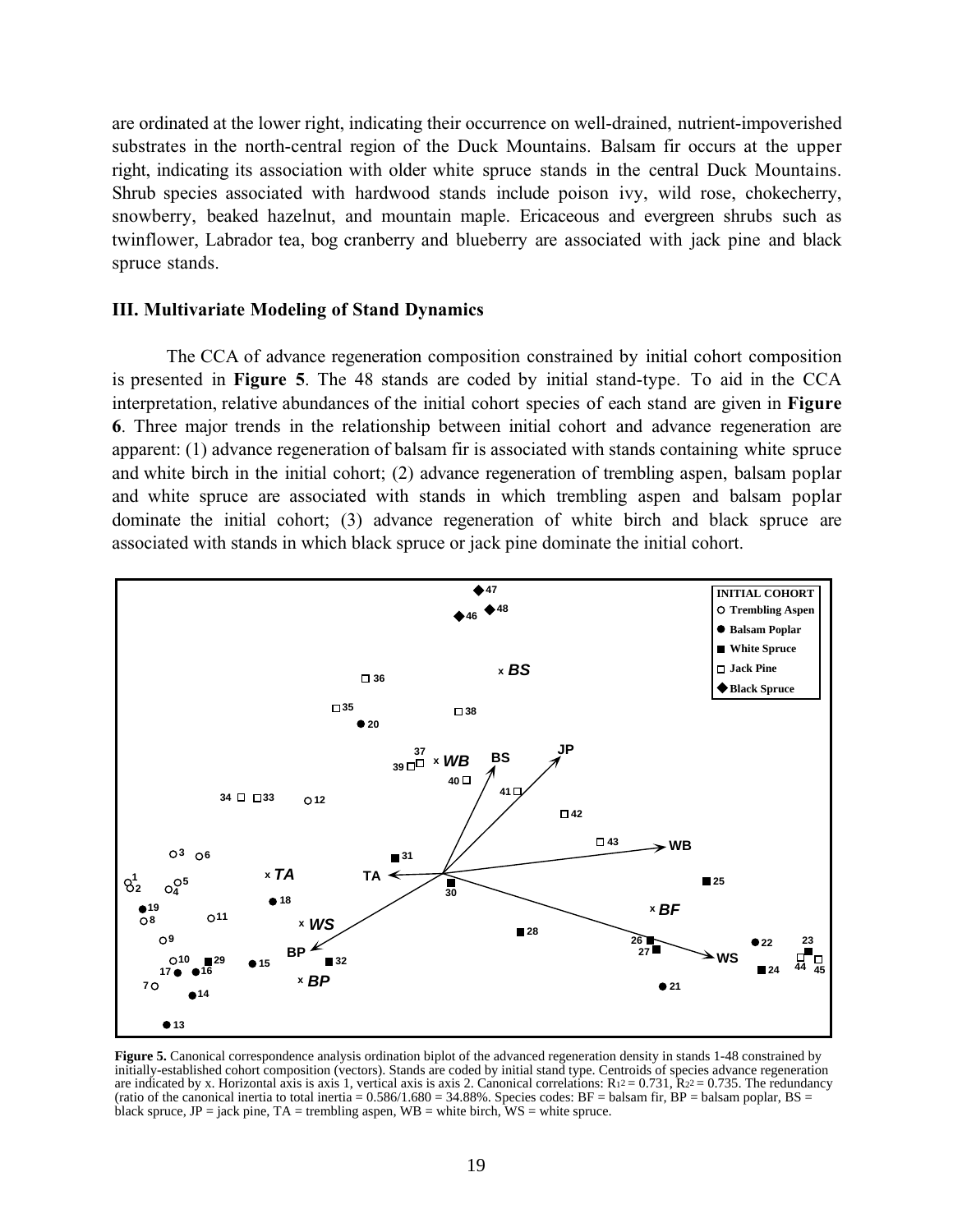

**Figure 6.** Relative abundance of initial cohort tree species in the 48 stands ordinated using canonical correspondence analysis and presented in Figure 5. Open circles are proportional to relative species abundance at stand initiation; crosses indicate species absence at stand initiation.

The majority of stands belonging to the trembling aspen and balsam poplar initial standtypes are characterized by advance regeneration of trembling aspen, balsam poplar and/or white spruce. Two stands belonging to the white spruce stand-type (stands 29 and 32) show a similar pattern of advance regeneration. Two stands belonging to the balsam poplar initial stand-type (stands 21 and 22), and two belonging to the jack pine stand-type (stands 44 and 45) are strongly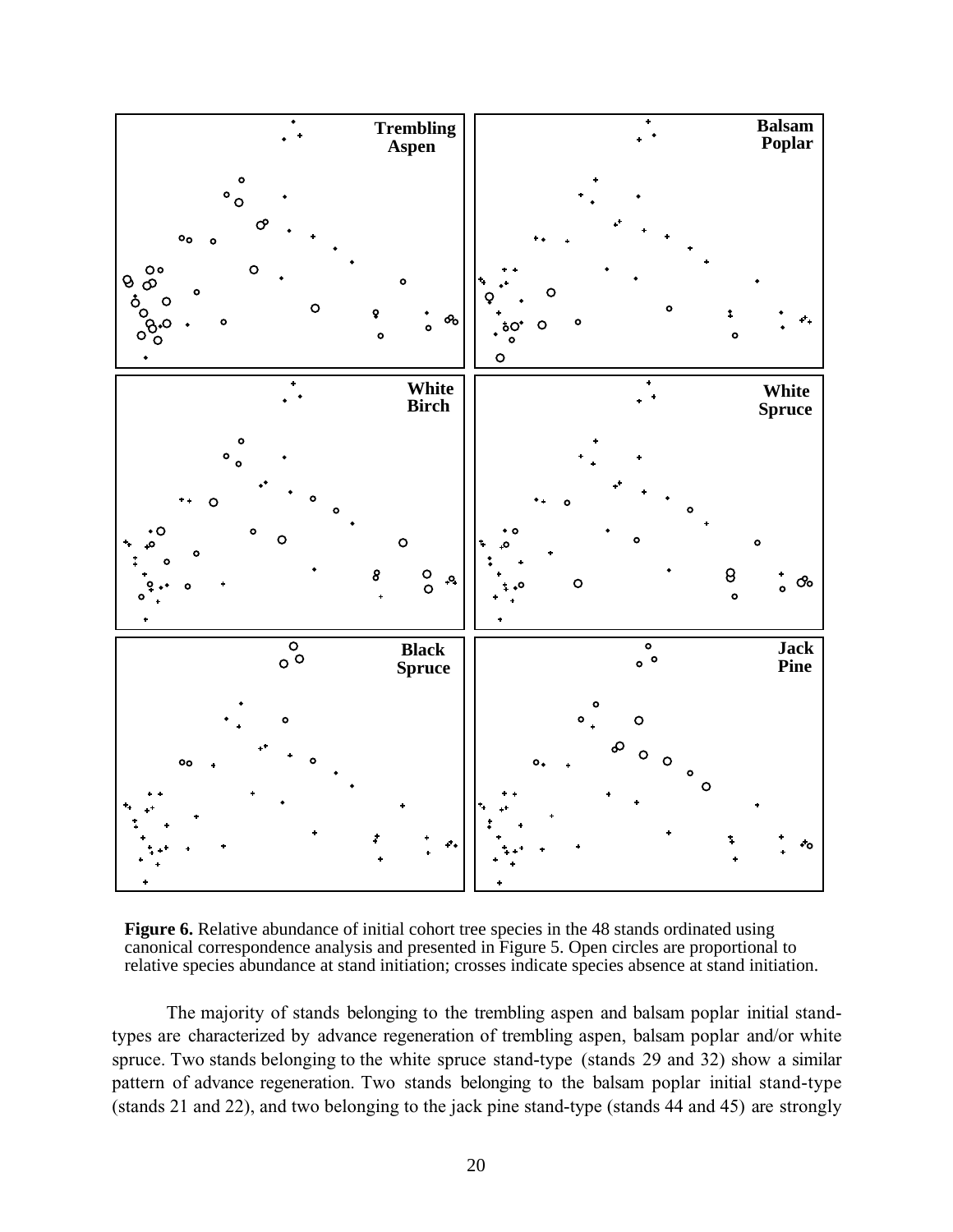associated with balsam fir advance regeneration. However, the majority of stands showing strong advance regeneration of balsam fir belong to the white spruce stand-type. Stands belonging to the jack pine stand-type are most often characterized by black spruce and/or white birch advance regeneration, but balsam fir may also be present. Stands in the black spruce initial stand-type are self-perpetuating, i.e. associated with black spruce advance regeneration.

 A canonical rigid rotation of the two-dimensional CCA ordination to environmental congruence is shown in **Figure 7**. The trembling aspen and balsam poplar initial cohort standtypes, which are characterized by advance regeneration of trembling aspen, balsam poplar and/or white spruce, are characterized by higher soil nutrient status (pH and conductivity), as well as higher shrub cover and deciduous litter accumulation. Softwood initial cohort stand-types (white spruce, jack pine and black spruce) occur at higher elevations far from agricultural land, and are characterized by higher moss cover and greater accumulation of coarse woody debris. Stands showing strong advance regeneration of balsam fir are associated with finer-textured soils, whereas advance regeneration of black spruce and white birch (jack pine and black spruce initial stand-types) are associated with coarser-textured, nutrient-poor substrates.



**Figure 7.** Rotation of canonical correspondence analysis (CCA) ordination (Figure 5) to environmental conguence using canonical correlation analysis, based on 11 'environmental' variables. The 48 stands are coded by initial stand type. Horizontal axis is axis 1, vertical axis is axis 2. Canonical correlations: R<sub>12</sub> = 0.860, R<sub>22</sub> = 0.728. The canonical relationship is highly significant ( $\chi$ <sub>2</sub> = 83.96, P < 0.001), redundancy of CCA ordination = 63.88%. Environment codes: SHRUB = percent tall shrub cover; DECI = percent hardwood canopy cover; COND = soil conductivity; pH = soil pH; SAND = percent soil sand content; CLAY = percent soil clay content; CARB = depth to carbonates; MOSS = percent moss cover; WOOD = percent coarse woody debris cover; ELEV = elevation above sea level;  $DIST = distance (km)$  to agricultural land.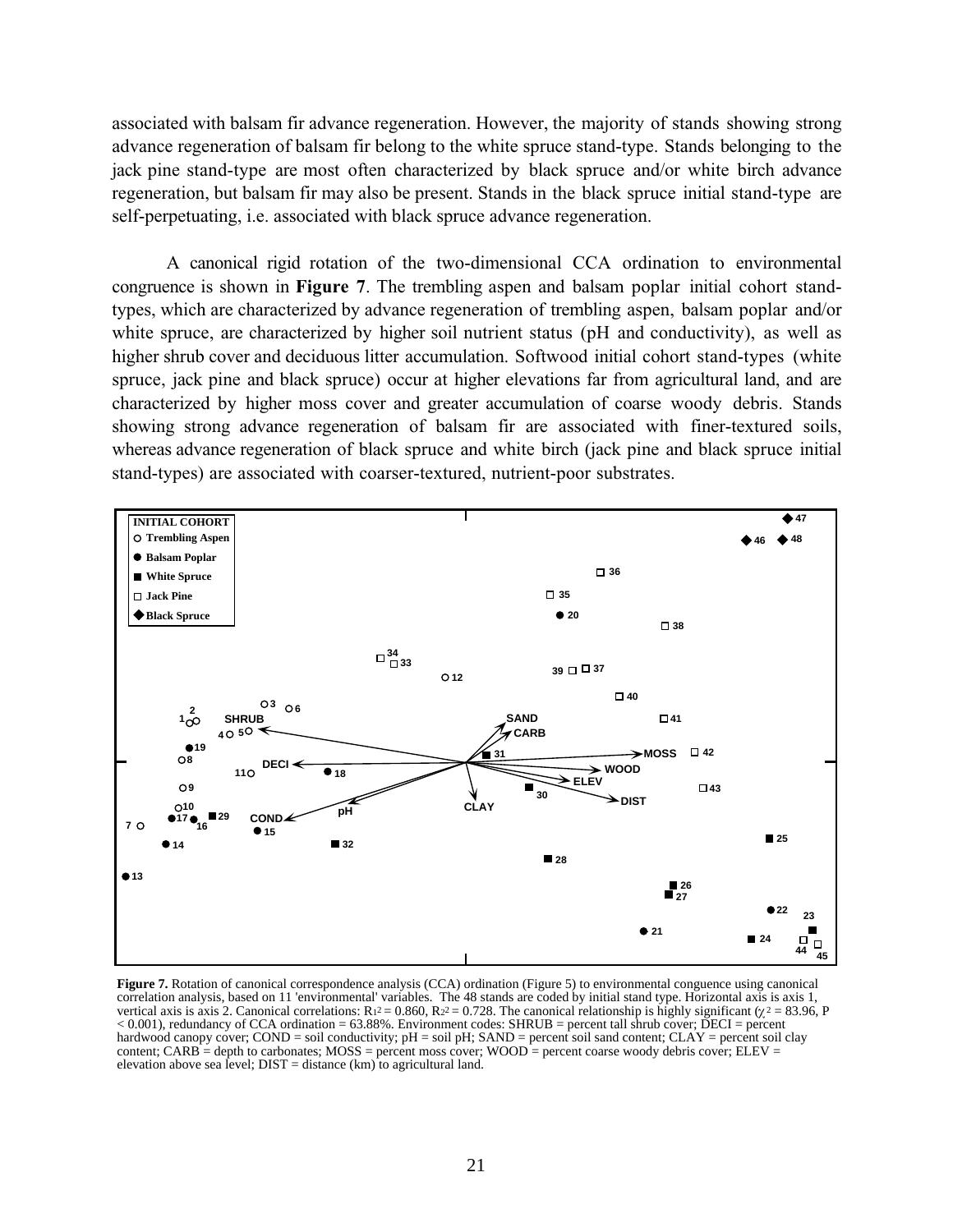# *Trembling Aspen Stand-Type (n = 12)*

 The CCA of advance regeneration constrained by initial cohort composition for the aspen stand-type indicates two broad regeneration patterns (**Figure 8**). Stands 1-8 are characterized by secondary aspen suckering. Balsam poplar, white spruce and white birch advance regeneration may also occur in these stands at low densities. These are nearly pure hardwood stands. Stands 1, 2 and 7 lack a proximate white spruce seed source. By contrast, stands 9-12 are dominated by trembling aspen but contain one or more contemporaneously-established white spruce that serve as a proximate seed source. Advance regeneration in these stands is dominated by white spruce, with some secondary recruitment from aspen root suckers and white birch basal trunk suckers.



**Figure 8.** Canonical correspondence analysis ordination biplot of advance regeneration density (x) constrained by the initially-established cohort composition (vectors) of 12 trembling aspen stands. Horizontal axis is axis 1, vertical axis is axis 2. Canonical correlations:  $R_1^2 = 0.773$ ,  $R_2^2 = 0.794$ . The redundancy (ratio of the canonical inertia to total inertia) =  $0.319/0.559 = 57.1\%$ . Species codes: BP = balsam poplar, TA = trembling aspen, WB = white birch, WS = white spruce.

Advance regeneration suckers of trembling aspen have already reached the upper and lower canopies of some stands (**Table 2**), suggesting that aspen stands may be self-perpetuating in the absence of a proximate softwood seed source. Some white spruce advance regeneration has also recruited into the upper and lower canopies, but most individuals are between 2-10 m in height.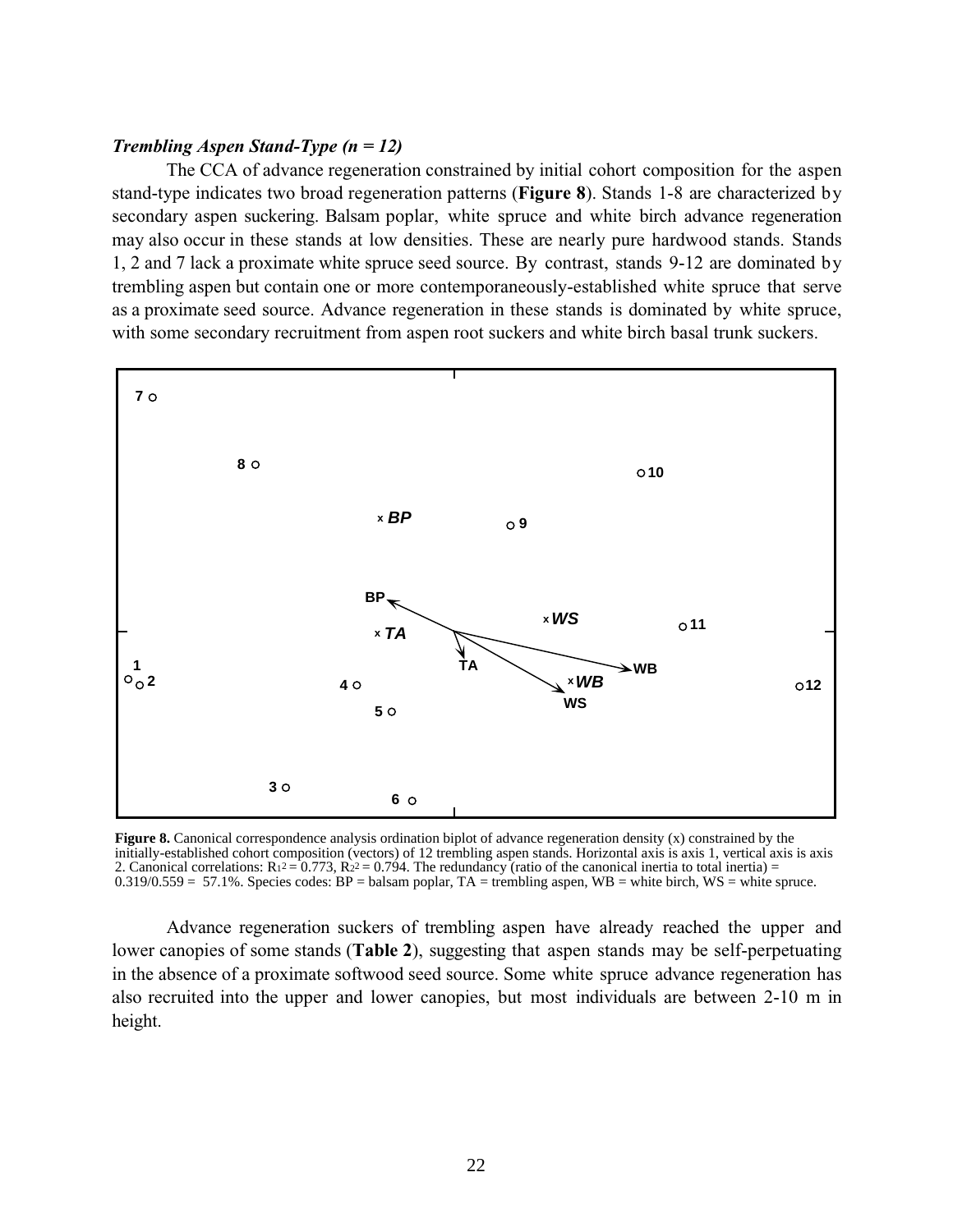**Table 2.** Average density/100 m<sup>2</sup> of three age classes and five height classes for trembling aspen and white spruce in 12 trembling aspen stands. Age classes are coded:  $C =$  contemporaneously established,  $I =$  intermediately established (advance regeneration), R = recently established. Height classes:  $1 = 15$  m,  $2 = 10-15$  m,  $3 = 10$ 2-10 m,  $4 = 0.5$ -2 m,  $5 = 0.5$  m. The fraction of stands containing representative individuals are indicated below the corresponding age-class columns.



Successful advance regeneration suckers of trembling aspen do not appear until at least 50 years post-fire (**Figure 9**), which probably coincides with the first stages of canopy selfthinning. White spruce advance recruitment into these stands peaks about 60 years post-fire. This recruitment delay in white spruce may reflect improved environmental and seedbed conditions as aspen stands self-thin. Self-thinning results in increased light levels at the forest floor (Peterson and Peterson 1992), as well as an abundance of reliably moist decomposing logs that are elevated above the smothering effects of deciduous leaf litter (Waldron 1966; Koroleff 1954). These conditions may be conducive to white spruce establishment (Lieffers et al. 1996).

The presence of white spruce advance recruitment in trembling aspen stands is strongly dependent on seed source proximity (**Table 3**). Observed differences in the abundance of white spruce regeneration in stands having a proximate seed source may be a function of competition from tall shrubs, as well as abiotic factors related to surface moisture and seedbed requirements (Kneeshaw and Bergeron 1996).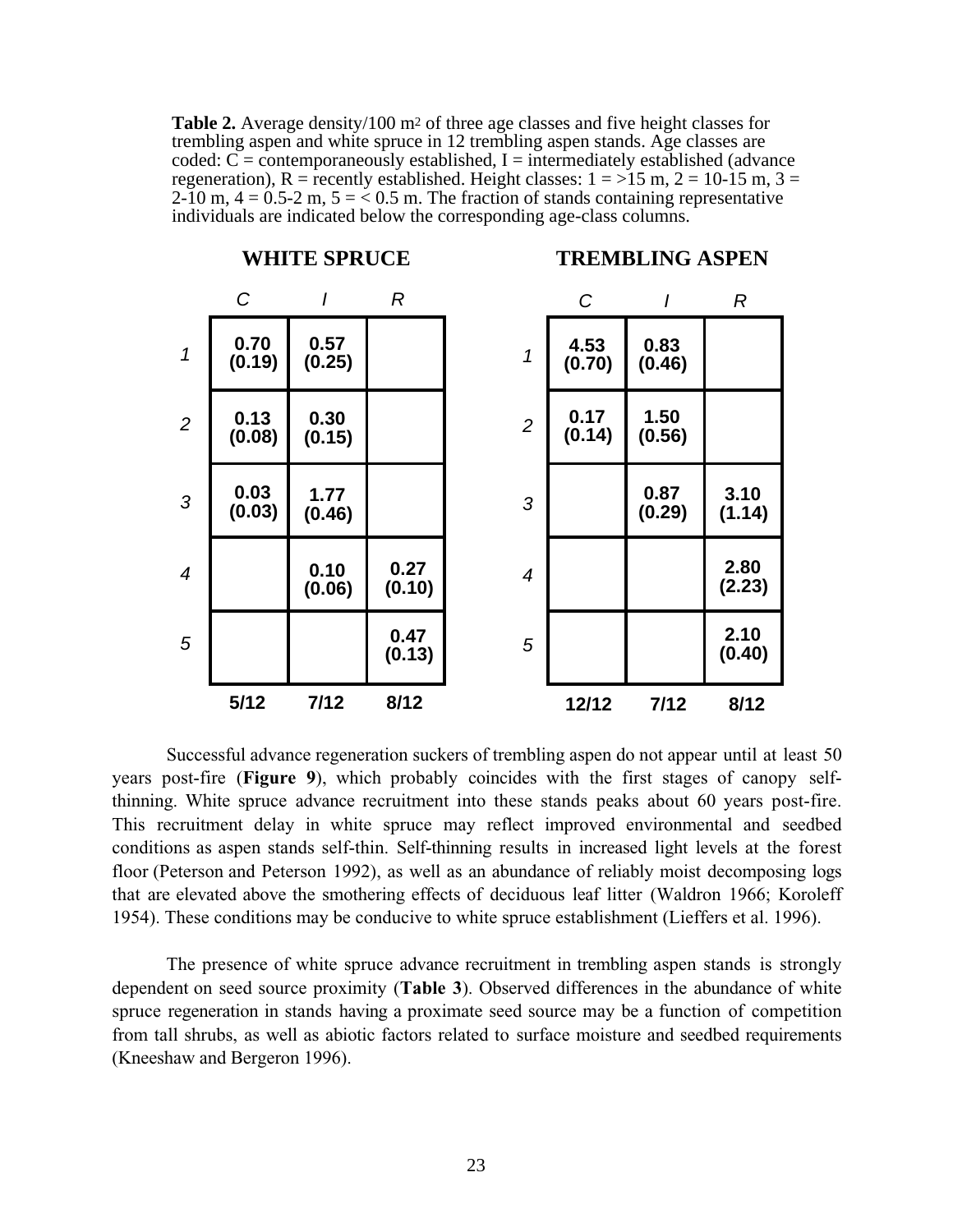

**Time Since Initial Recruitment (years)**

**Figure 9.** Age-class histograms of time since initial recruitment for white spruce and trembling aspen advance regeneration in the trembling aspen stand-type.

Aspen advance regeneration success is a function of light conditions. A multiple regression analysis incorporating percent tall shrub cover (beaked hazelnut and mountain maple) and basal area of aspen and white spruce explained 54.2% of the variation observed in aspen sucker density  $(n = 21, F = 4.73, P < 0.001)$ . Highest aspen suckering success occurred in stands where tall shrub cover and canopy basal area were low, indicating higher light conditions.

#### Trembling Aspen stand dynamics

 In the absence of a proximate white spruce seed source, trembling aspen stands may be self-perpetuating. Advance regeneration aspen suckers are already an important canopy component in many stands, and continued canopy recruitment is evident. However, older aspen stands are multi-aged and of lower density, and in some cases take on a decadent appearance (cf. Cogbill 1985). A dense tall shrub layer (beaked hazelnut and/or mountain maple) develops in many older stands, and this can negatively impact secondary aspen suckering. Ungulates (particularly elk and moose) can do considerable damage to secondary aspen suckers and so limit successful recruitment. These factors may lead to the development of decadent aspen shrublands as seen along Highway 10 in Riding Mountain National Park (Caners and Kenkel 1998).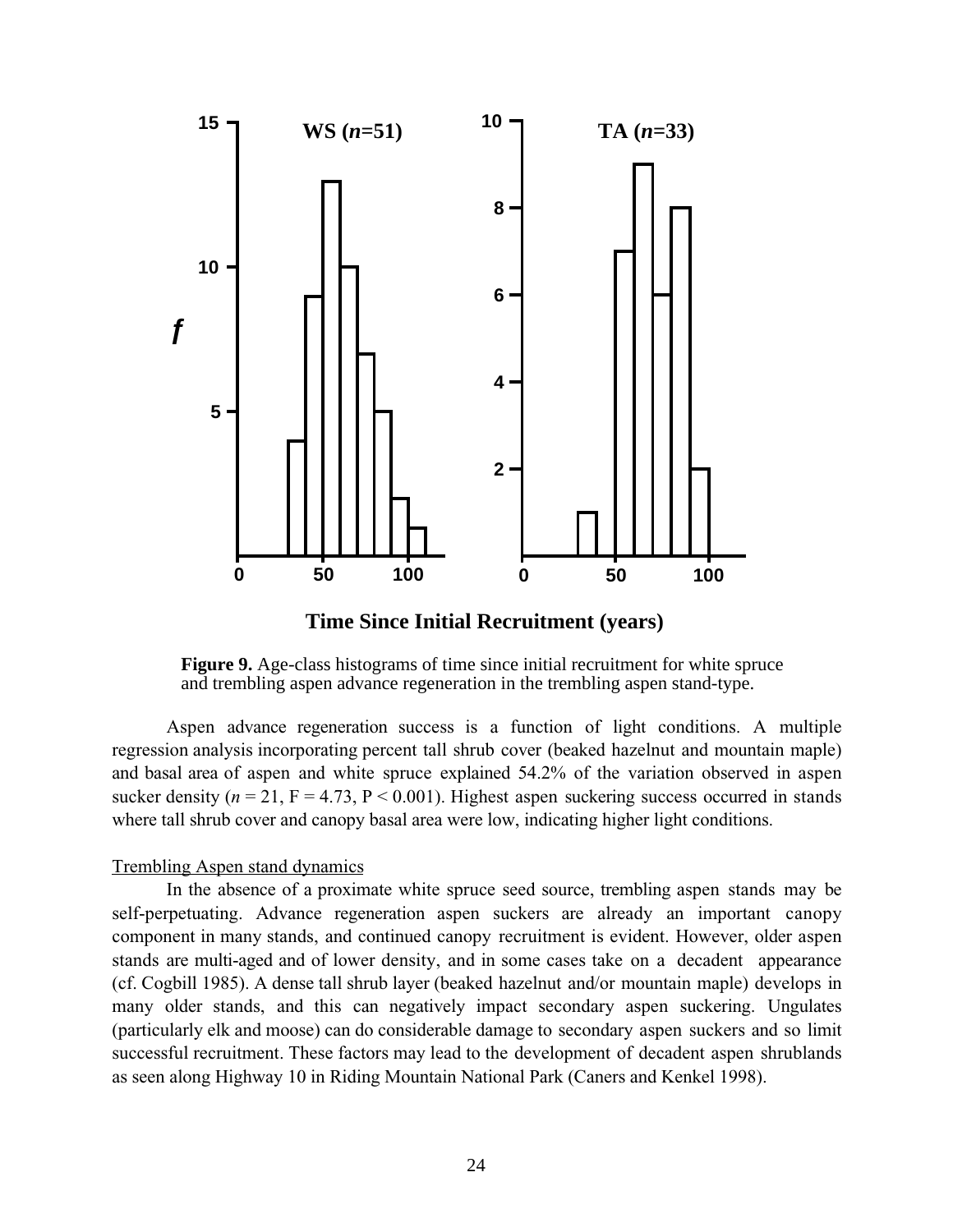| Distance to | Ecosite        | White spruce |
|-------------|----------------|--------------|
| Seed Source | Code           | A.R. Density |
| Near        | 9              | 8.00         |
|             | 12             | 8.00         |
|             | 11             | 7.00         |
|             | 10             | 5.00         |
|             | 5              | 3.00         |
|             | 4              | 1.50         |
|             | 6              | 0.67         |
|             | 8              | 0.67         |
|             | 3              | 0.33         |
| Far         | 7              | 0            |
|             | $\overline{c}$ | 0            |
|             | 1              | 0            |

**Table 3.** Density of white spruce advance regeneration (A.R.) per 100 m<sup>2</sup> for 12 Trembling Aspen stands with a near (within stand) or far (greater than 500 m away) white spruce seed source.

 White spruce abundance will increase in stands with a proximate seed source. Typically, white spruce recruitment densities are low, and growth of established seedlings is compromised by heavy shading from the tree canopy and shrub layer. These stands will continue to be dominated by aspen for some time, but white spruce will slowly increase in abundance. Ungulate herbivory of aspen suckers may result in these stands reverting to a white spruce parkland, characterized by a broken canopy dominated by white spruce, with some balsam poplar and white birch and high tall shrub cover (chiefly beaked hazelnut). In some stands a stronger shift to white spruce is possible, but aspen suckering and white birch resprouting will maintain a secondary deciduous component. Aspen stands on south-facing slopes with sandy substrates may have a proximate white spruce seed source but little or no advanced recruitment. Rapid drainage and excessive temperatures in these stands will likely preclude white spruce from becoming a significant canopy component. White spruce recruitment is also limited on north- and east-facing slopes dominated by mountain maple.

#### *Balsam Poplar Stand-Type (n = 10)*

 The CCA of advance regeneration constrained by initial cohort composition for the balsam poplar stand-type indicates four regeneration trends (**Figure 10**). Stand 13 is a floodplain site that exhibits very low recruitment of balsam poplar and trembling aspen, and no softwood advance regeneration. By contrast, advance regeneration in stands 14-18 is dominated by white spruce, although trembling aspen, birch, balsam fir, balsam poplar and/or black spruce may also occur at low abundance. The canopy of stands 13-18 is dominated by balsam poplar, with aspen present as a secondary component. By contrast, trembling aspen and balsam poplar codominate the initial cohort of stands 19 and 20, which are characterized by advance regeneration of aspen. Heavy advance regeneration of balsam fir characterizes stands 21 and 22. The initial cohort of these stands, which occur on nutrient-rich seepage slopes, consists of balsam poplar in mixture with lesser amounts of white birch.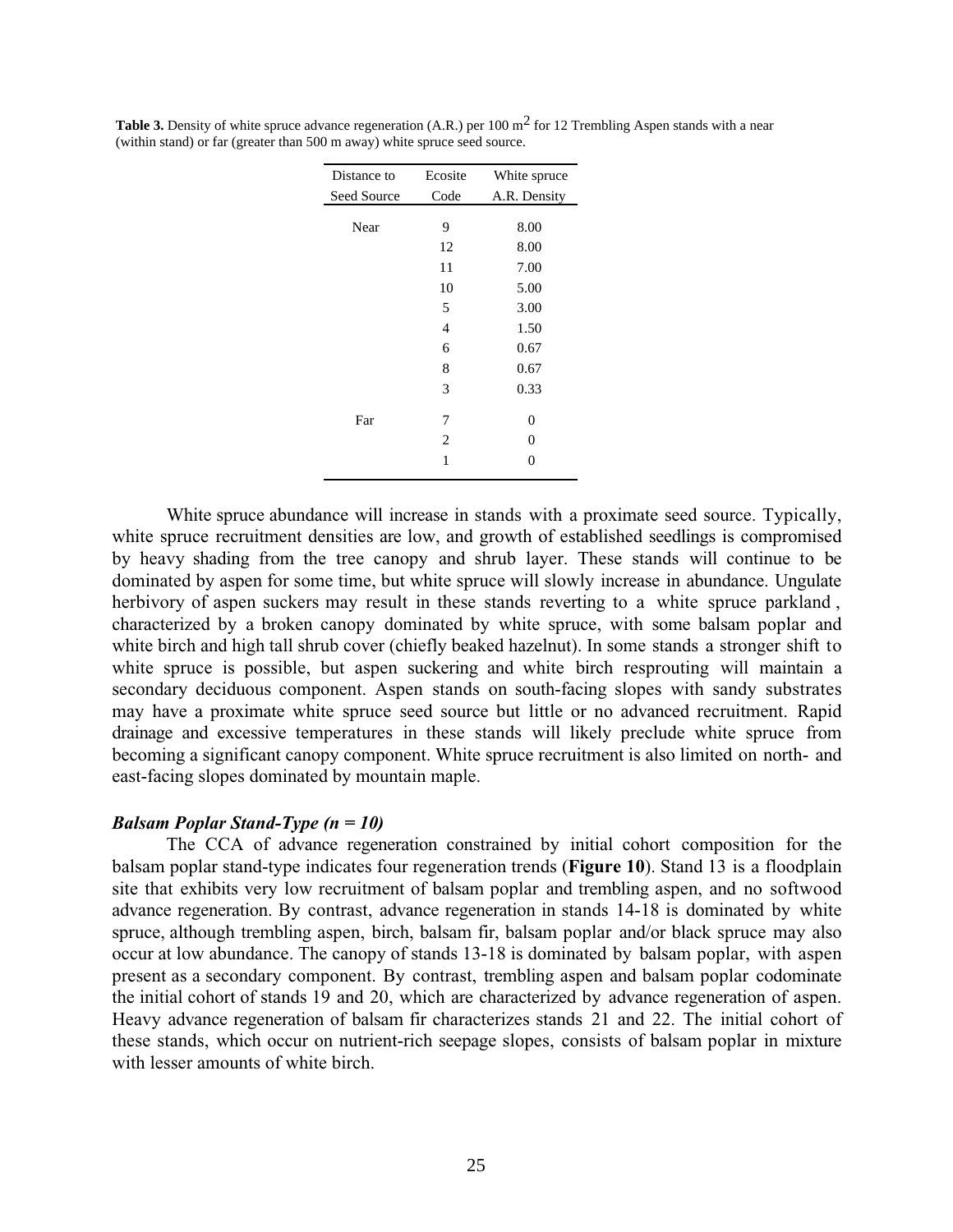

**Figure 10.** Canonical correspondence analysis ordination biplot of advance regeneration density (x) constrained by the initially-established cohort composition (vectors) of 10 balsam poplar stands. Horizontal axis is axis 1, vertical axis is axis 2. Canonical correlations:  $R_1^2 = 0.924$ ,  $R_2^2 = 0.841$ . The redundancy (ratio of the canonical inertia to total inertia) = 1.007/1.733 = 58.1%. Species codes: BF = balsam fir, BP = balsam poplar, BS = black spruce, TA = trembling aspen, WB = white birch,  $WS = white$  spruce.

 Interestingly, balsam poplar advance regeneration is minimal in these stands. Advance regeneration aspen suckers occasionally reach the upper or lower canopies, but most are between 2-10 m in height (**Table 4**). White birch secondary suckers are occasional, and some have reached as high as the lower canopy. Non-contemporaneous white spruce are common in some stands, and many of these trees have already reached the upper or lower canopies. Balsam fir advance regeneration was found in half the stands, and occurs at extremely high densities in stands 21 and 22. Many of these trees have already reached the lower canopy.

Continuous white spruce recruitment begins 30 years following stand establishment (**Figure 11**). Balsam fir recruitment is also continuous, and begins only 20 years post-fire. White birch advance regeneration peaks 50 years after stand establishment, mostly as root collar suckers. Trembling aspen suckering peaks at 80 years, generally occurring in canopy gaps.

Light availability is the most important factor determining aspen suckering success. Advance regeneration of aspen is positively associated with a poplar-aspen canopy, and negatively associated with the deep-shade of balsam fir and white spruce advance regeneration (**Figure 10**). When advance regeneration of aspen is observed in stands with a high conifer component, it invariably occurs in canopy gaps . Advance regeneration of white spruce is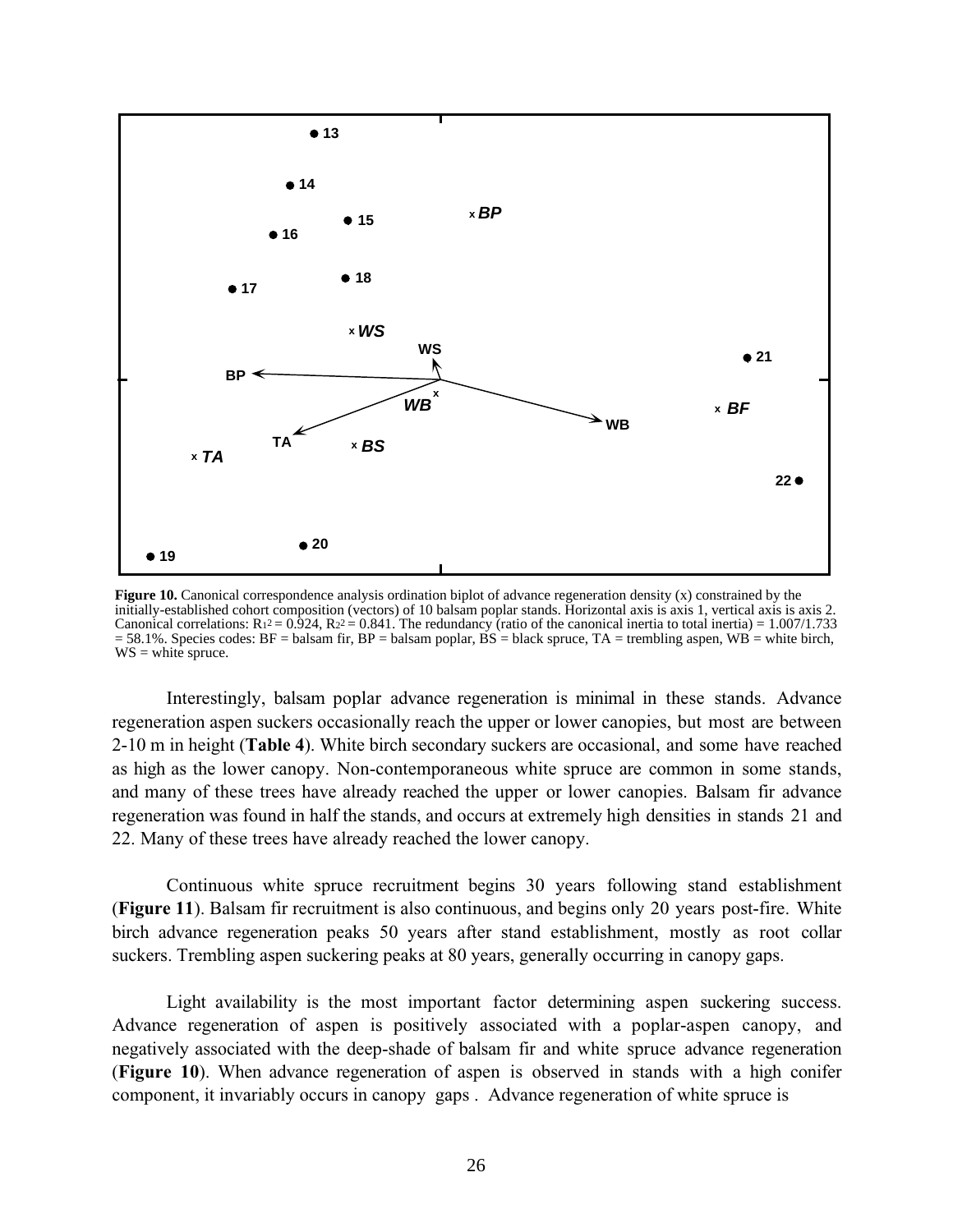**Table 4.** Average density/100 m2 of three age classes and five height classes for trembling aspen, white birch, balsam poplar, white spruce and balsam fir in 10 balsam poplar stands. Age classes are coded:  $C =$  contemporaneously established, I = intermediately established (advance regeneration), R = recently established. Height classes:  $1 = >15$  m,  $2 = 10-15$  m,  $3 = 2-10$  m,  $4 = 0.5-2$  m,  $5 = < 0.5$  m. The fraction of stands containing representative individuals are indicated below the corresponding age-class columns.

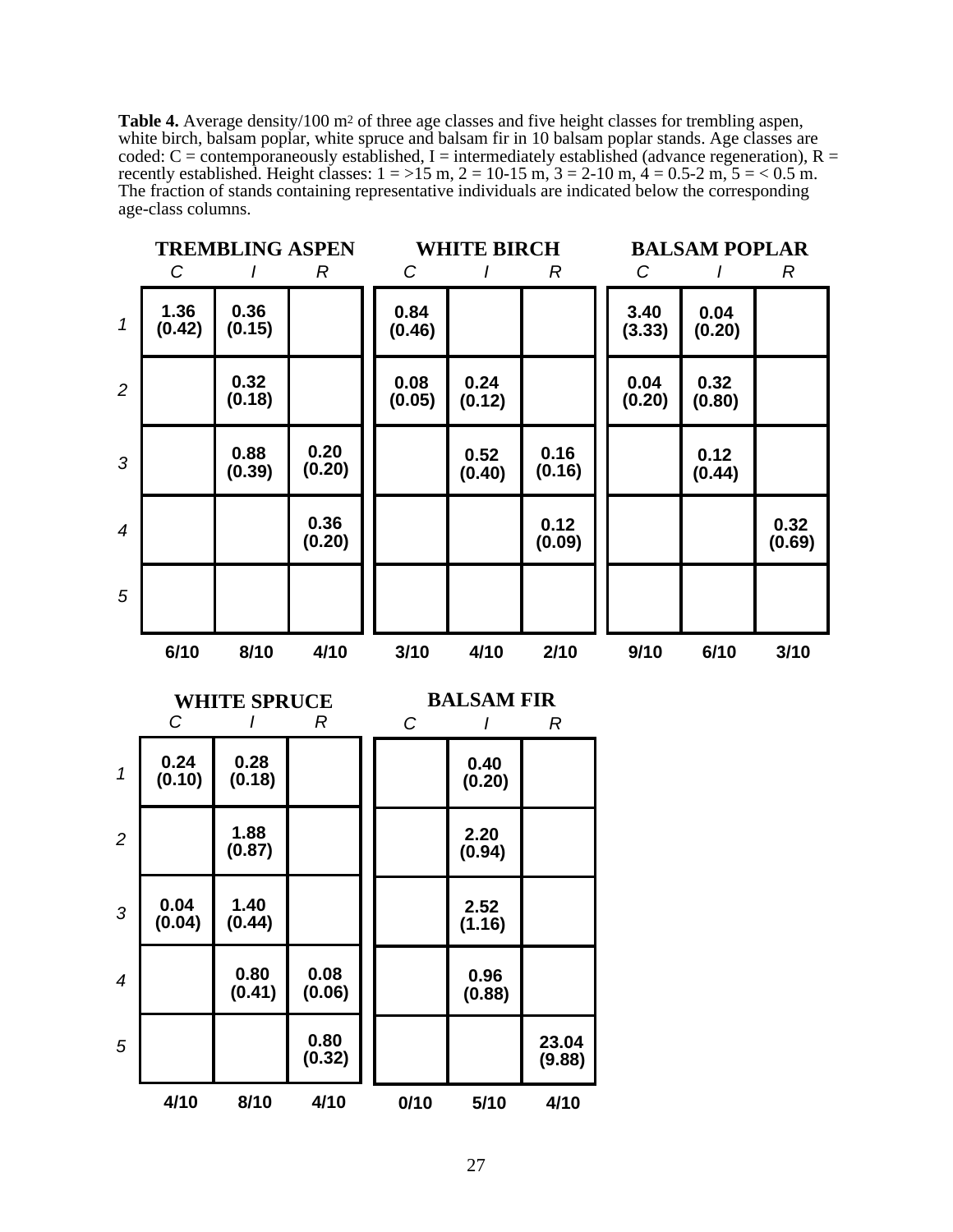

Figure 11. Age-class histograms of time since initial recruitment for white spruce, trembling aspen, balsam fir and white birch advance regeneration in balsam poplar stands.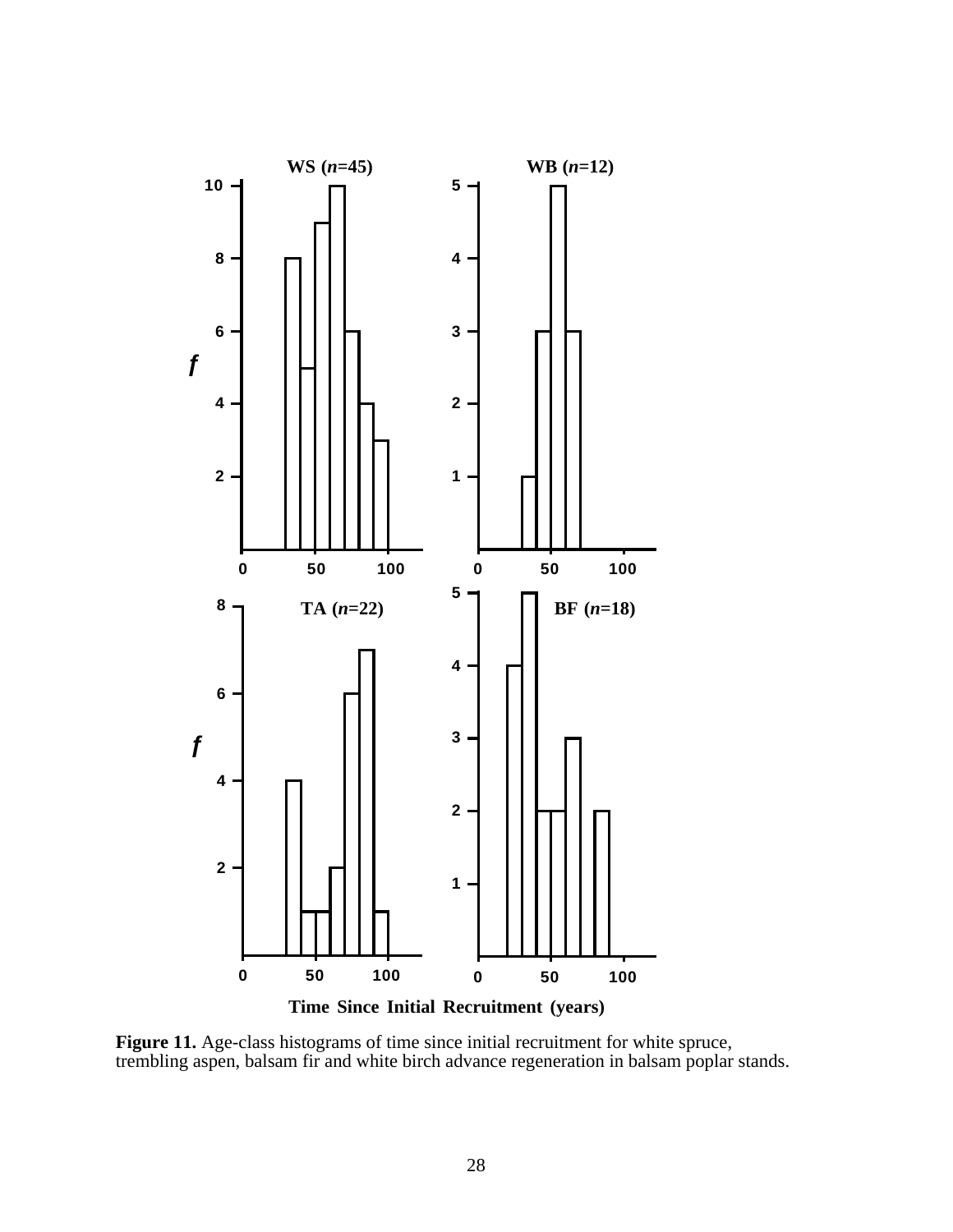negatively associated with balsam fir advance regeneration. High balsam fir regeneration densities (stands 21 and 22) create deeply shaded conditions that restrict white spruce regeneration. Balsam fir advance regeneration is strongly influenced by distance to seed source: stands 21 and 22 are adjacent to mature balsam fir stands. White birch regeneration in these stands is limited to root collar suckers from the bases of initial cohort trees.

# Balsam Poplar stand dynamics

 Most balsam poplar stands in the Duck Mountains are invaded by white spruce. The moist, nutrient-rich substrate of these stands appears to be highly conducive to white spruce establishment. Significant trembling aspen, white birch, balsam fir, balsam poplar and/or black spruce advance regeneration may also occur, indicating complex multiple successional pathways. If a balsam fir seed source is proximate, succession proceeds quickly to balsam fir dominance. These shorter-statured trees initially form a continuous subcanopy beneath the hardwood canopy, becoming dominant upon breakup of the initial canopy cohort. Floodplains are not invaded by conifers, however.

# *White Spruce Stand-Type (n = 10)*

 The CCA of advance regeneration constrained by initial cohort composition for the white spruce stand-type indicates three regeneration trends (**Figure 12**). Advance regeneration in stands 23-27 is dominated by balsam fir, with lesser amounts of trembling aspen, white spruce and/or white birch. The initial cohort of these stands is dominated by white spruce and white birch, with little balsam poplar or trembling aspen. Advance regeneration of white spruce is characteristic of stands 28 and 29, which have a higher proportion of trembling aspen and balsam poplar in the initial cohort. Stand 29 was the only white spruce stand in which no balsam fir advance regeneration was observed: there was no proximate seed source. The third regeneration trend (stands 30-32) is more complex. The advance regeneration is mixed, including trembling aspen, balsam poplar, balsam fir, white spruce and/or white birch. These stands have the lowest density of white spruce in the initial cohort.

 Advance regeneration of white spruce occurs at low to moderate density, and most trees are under 10 m in height (**Table 5**). Balsam fir invasion has occurred in 9 of 10 stands, and in most stands a proportion of these trees have reached the upper or lower canopy. Advance regeneration aspen suckers have also reached the upper or lower canopy of many stands, at low to moderate density. White birch advance regeneration (root collar suckers) occurs at low density, and occasionally reaches the upper or lower canopy.

White spruce and balsam fir show continuous recruitment into these stands, with little or no apparent temporal delay (**Figure 13**). This may be attributable to less amounts of deciduous litter, lower shrub cover, and the proximity of softwood seed sources. An initial cohort dominated by conifers may also create site micro-conditions conducive to advance conifer regeneration, by providing protection from the desiccating effects of winter winds and spring insolation while the ground is still frozen. Appreciable advance regeneration of trembling aspen does not occur until about 40 years post-fire, which coincides with the first stages of hardwood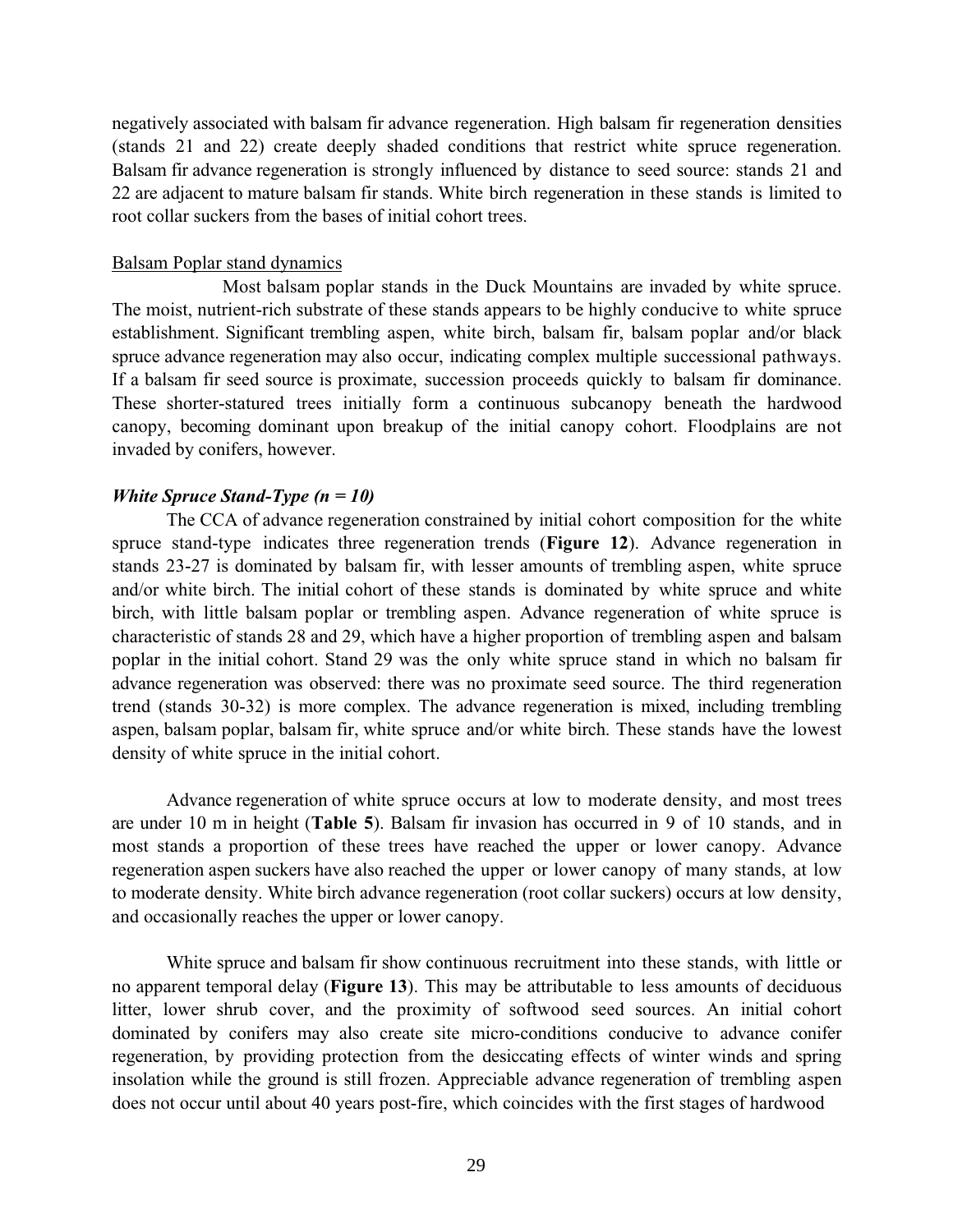

**Figure 12.** Canonical correspondence analysis ordination biplot of advance regeneration density (x) constrained by the initially-established cohort composition (vectors) of 10 white spruce stands. Horizontal axis is axis 1, vertical axis is axis 2. Canonical correlations:  $R_1^2 = 0.925$ ,  $R_2^2 = 0.917$ . The redundancy (ratio of the canonical inertia to total inertia) = 0.475/0.695 = 68.3%. Species codes: BF = balsam fir, BP = balsam poplar, BS = black spruce, TA = trembling aspen, WB = white birch, WS = white spruce.

canopy self-thinning and improved light conditions. Advance regeneration of aspen is restricted to canopy gaps . White birch suckering from the root collar begins about 30 years post-fire. Advance regeneration of white birch and white spruce declines sharply after 70 years post-fire, which corresponds to the increasingly shaded conditions created by a dense balsam fir canopy.

As in other stand-types, light availability is the critical factor controlling aspen advance regeneration. Aspen regeneration is negatively associated with both higher conifer abundance in the initial cohort and higher regeneration of balsam fir (**Figure 12**). Balsam fir advance regeneration occurs in all but one stand, and is highest in stands where white spruce densities are greatest. Balsam fir regeneration appears to deter white spruce recruitment: the two species are negatively associated, and white spruce advance regeneration is limited to stands with a higher hardwood abundance (**Figure 12**). White birch root collar suckering occurs in 8 of the 9 stands that had initial birch establishment.

#### White Spruce stand dynamics

The initial cohort of these stands is typically a codominant mixture of white spruce and trembling aspen, with white birch occasionally present as well. These stands are generally adjacent to unburned areas that serve as a proximate seed source for rapid post-fire establishment of white spruce. This stand-type is therefore most commonly encountered in the uplands of the Duck Mountains where numerous lakes and wetlands, and a hummocky physiography, result in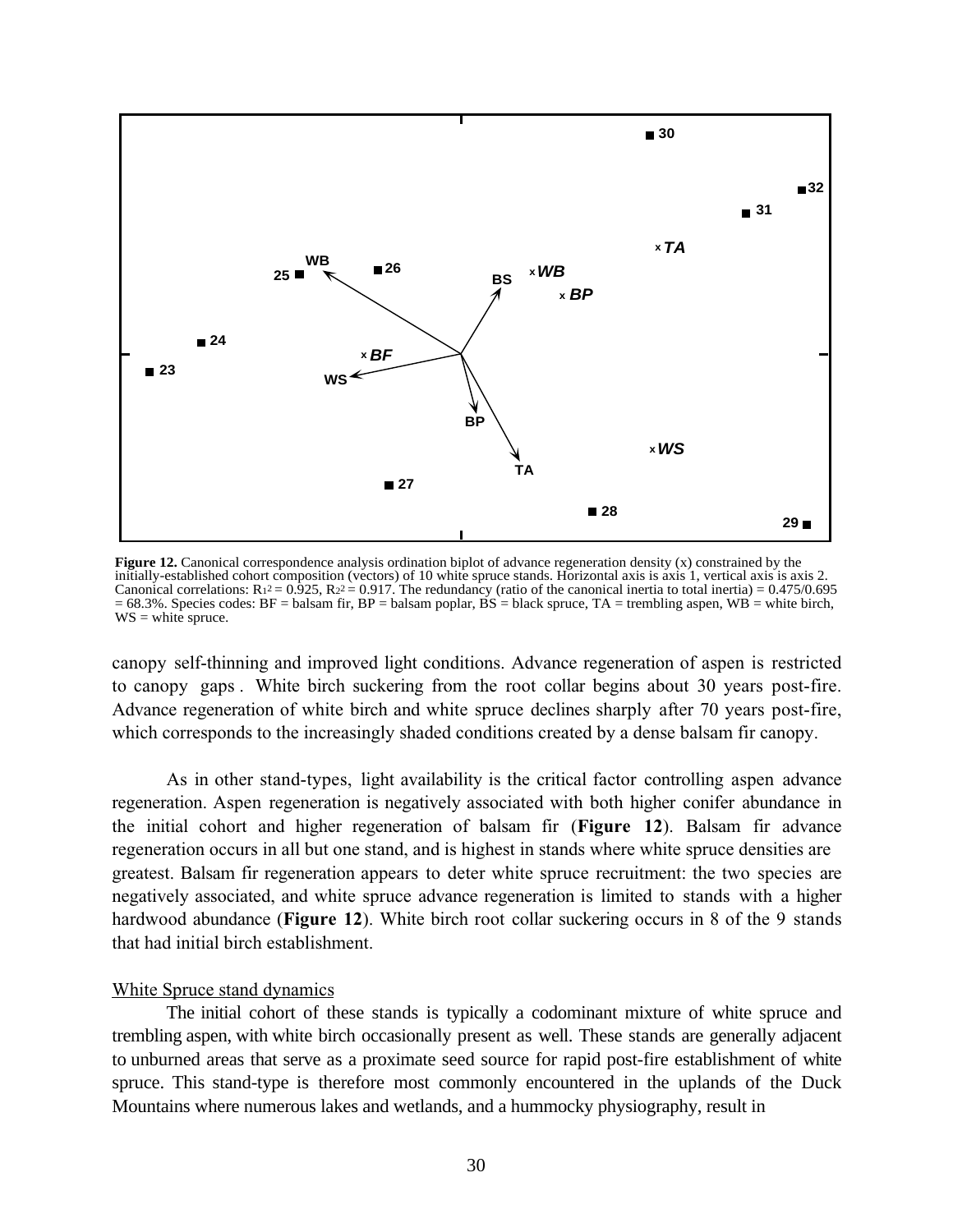Table 5. Average density/100 m<sup>2</sup> of three age classes and five height classes for white spruce, balsam fir, trembling aspen and white birch in 10 white spruce stands. Age classes are coded:  $C =$  contemporaneously established, I = intermediately established (advance regeneration),  $R =$  recently established. Height classes:  $1 = >15$  m,  $2 = 10-15$ m,  $3 = 2-10$  m,  $4 = 0.5-2$  m,  $5 = 0.5$  m. The fraction of stands containing representative individuals are indicated below the corresponding age-class columns.

|                |                | <b>WHITE SPRUCE</b>         |                | <b>BALSAM FIR</b> |                         |                  |
|----------------|----------------|-----------------------------|----------------|-------------------|-------------------------|------------------|
|                | С              | ı                           | R              | C                 | I                       | R                |
| $\mathcal{I}$  | 2.00<br>(0.52) | 0.50<br>(0.33)              |                |                   | 2.54<br>(0.88)          |                  |
| $\overline{c}$ | 0.29<br>(0.20) | 0.25<br>(0.15)              |                |                   | 1.39<br>(0.63)          |                  |
| 3              | 0.29<br>(0.25) | 0.71<br>(0.27)              |                |                   | 6.54<br>(2.69)          |                  |
| $\overline{4}$ |                | 0.64<br>(0.57)              | 0.39<br>(0.16) |                   | 0.50<br>(0.20)          | 1.43<br>(0.80)   |
| 5              |                |                             | 0.54<br>(0.17) |                   |                         | 66.50<br>(15.37) |
|                | 9/10           | 6/10                        | 6/10           | 0/10              | 9/10                    | 9/10             |
|                |                |                             |                |                   |                         |                  |
|                | C              | <b>TREMBLING ASPEN</b><br>I | R              | C                 | <b>WHITE BIRCH</b><br>I | $\mathcal{R}$    |
| $\mathcal{I}$  | 1.50<br>(0.45) | 0.25<br>(0.13)              |                | 0.21<br>(0.12)    | 0.21<br>(0.11)          |                  |
| $\overline{c}$ |                | 0.86<br>(0.37)              |                | 0.57<br>(0.46)    | 0.50<br>(0.16)          |                  |
| 3              |                | 0.50<br>(0.29)              | 0.07<br>(0.07) |                   | 0.32<br>(0.16)          | 0.04<br>(0.04)   |
| $\overline{4}$ |                |                             | 1.36<br>(0.56) |                   |                         | 0.36<br>(0.17)   |
| 5              |                |                             | 3.96<br>(1.00) |                   |                         | 1.71<br>(0.62)   |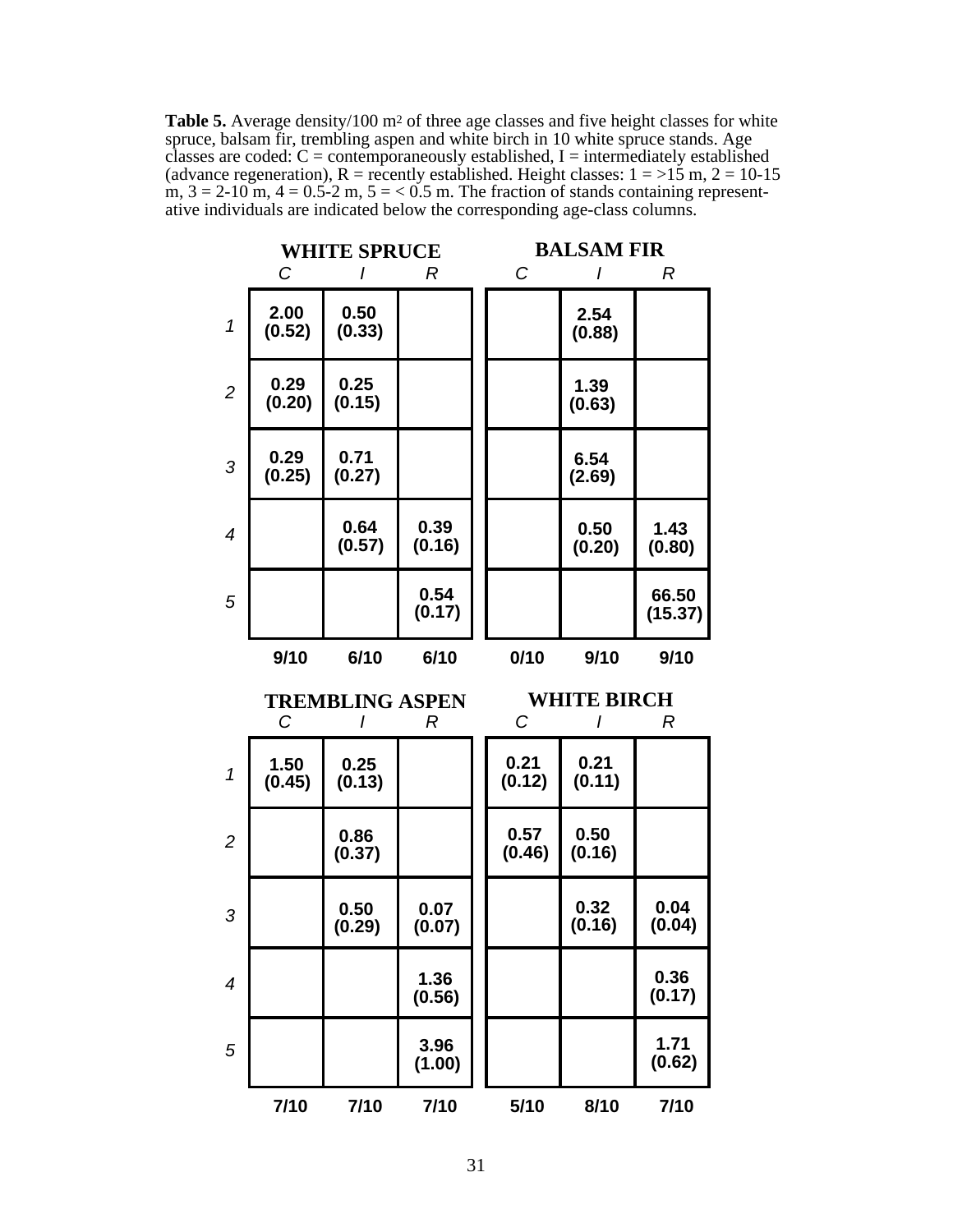

*Time Since Initial Recruitment (years)*

Figure 13. Age-class histograms of time since initial recruitment for white spruce, trembling aspen, balsam fir and white birch advance regeneration in white spruce stands.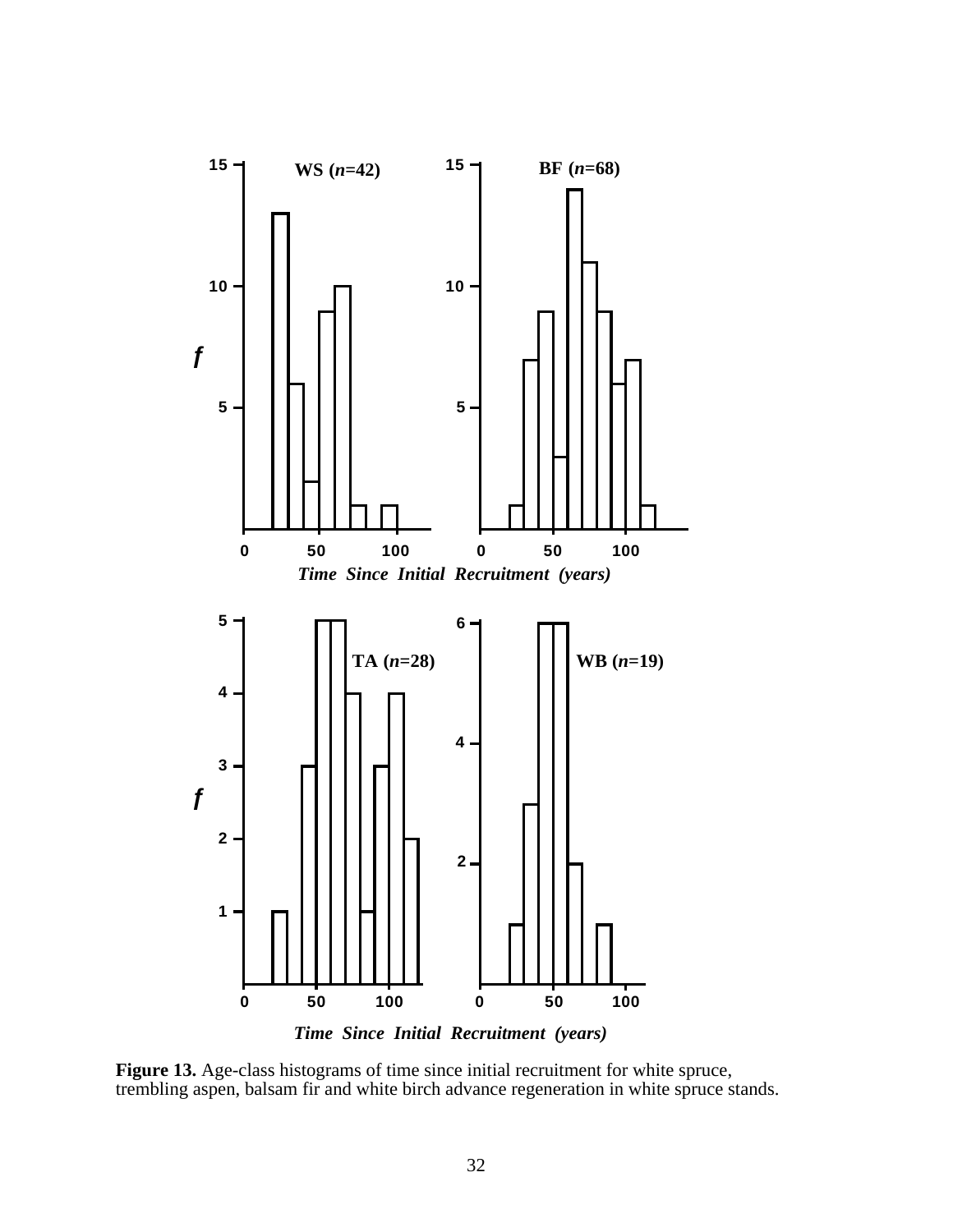natural fire barriers (Heinselman 1996). Balsam fir advance regeneration in these stands is often very high, and many of these trees have already reached the lower canopy. Balsam fir often forms a dense impenetrable subcanopy, minimizing ungulate herbivory and creating deeply shaded conditions that greatly reduce shrub cover and advance regeneration of other species. Trembling aspen sucker prolifically in these stands, but mortality is high. However, suckers occurring in gaps grow rapidly and will perpetuate trembling aspen in these stands, albeit at low density. The deeply shaded conditions of these stands (created by a dense balsam fir subcanopy) greatly limits white spruce advance regeneration. The exception is stands with a higher initial density of trembling aspen, which generally have less balsam fir regeneration and higher white spruce regeneration.

Late-successional forests of this stand-type are typically characterized by a balsam fir canopy punctuated by occasional trembling aspen (from suckers) and white birch (from root collar sprouts), with an open super-canopy of very old white spruce and white birch (e.g. stand 57, which occurs on Baldy Mountain). When a balsam fir seed source is distant (e.g. stand 29), regeneration is dominated by trembling aspen suckering and white spruce advance recruitment. Older forests of this type have a complex, multi-aged mixed softwood-hardwood canopy. Longlived white spruce are present in the canopy along with secondarily recruited aspen, white spruce, balsam fir (initially at low density) and white birch.

#### *Jack Pine Stand-Type (n = 13)*

The CCA of advance regeneration constrained by initial cohort composition for the jack pine stand-type indicates four major regeneration trends (**Figure 14**). Stands 33 and 34 have an initial cohort of jack pine and black spruce that forms a very dense closed canopy. Advanced recruitment consists of minor amounts of white spruce, black spruce, white birch and aspen. Stands 35-40 have an initial mixed cohort of jack pine and trembling aspen. Advance regeneration of white birch (from seed) characterizes these stands, with lesser amounts of trembling aspen. Conifer recruitment is limited, but may include balsam fir, black spruce, and/or white spruce. Stands 41-43 have a moderately dense initial cohort of jack pine, often in mixture with black spruce. Advance regeneration is primarily to balsam fir, but black and white spruce may also occur. The initial cohort in stands 44 and 45 is codominated by jack pine and white spruce. Dense balsam fir advance regeneration is characteristic of these stands.

Advance regeneration of white birch, generally from seed, occurs in 9 of 13 stands and often reaches the lower canopy (**Table 6**). Balsam fir has recruited at moderate density in many stands, but most of these trees are < 10 m in height. Advance regeneration of black spruce and white spruce occurs at low density, and most trees are  $\leq 10$  m in height. Aspen suckering is common in most stands, and many individuals have already reached the lower canopy.

Advance regeneration of aspen peaks at approximately 60 years post-fire (**Figure 15**). Significant white birch recruitment is delayed by about 40 years, which coincides with jack pine self-thinning and thus increased availability of rotting log seedbeds. Black spruce recruitment is generally delayed until 60 years post-fire, while balsam fir advance regeneration is delayed by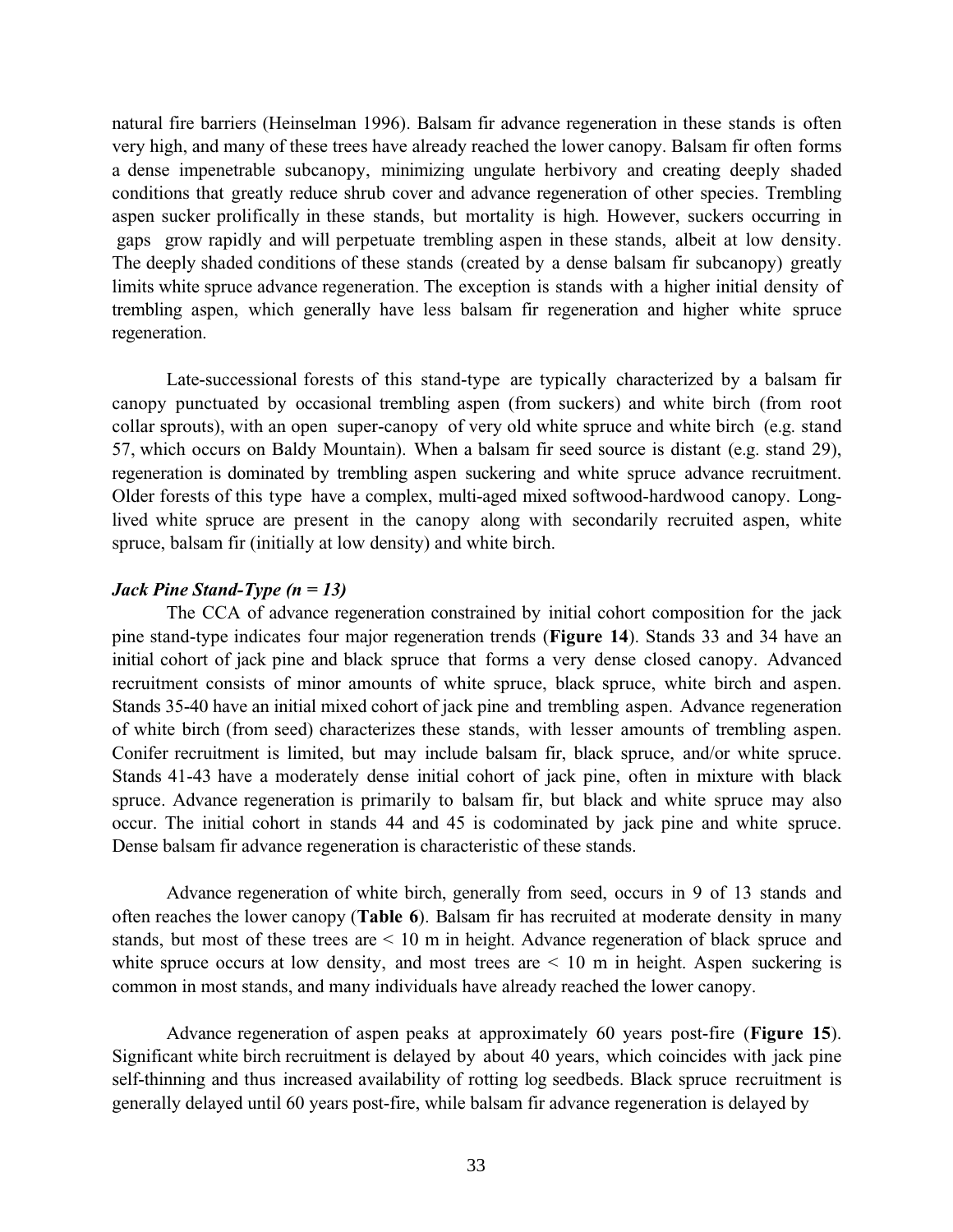

**Figure 14.** Canonical correspondence analysis ordination biplot of advance regeneration density (x) constrained by the initially-established cohort composition (vectors) of 13 jack pine stands. Horizontal axis is axis 1, vertical axis is axis 2. Canonical correlations:  $R_1^2 = 0.957$ ,  $R_2^2 = 0.841$ . The redundancy (ratio of the canonical inertia to total inertia) = 0.684/0.926  $= 73.9\%$ . Species codes: BF = balsam fir, BP = balsam poplar, BS = black spruce, TA = trembling aspen, WB = white birch,  $WS = white$  spruce.

about 50 years. By contrast, white spruce exhibits continuous and immediate recruitment, albeit at very low densities.

 Jack pine stands on north and east-facing slopes were found to have abundant white birch advance regeneration from seed: the cooler microclimate of these sites may be conducive to white birch establishment. Balsam fir advance regeneration in jack pine stands is highest along lakeshores, particularly if a proximate seed source is present. The moister conditions near watercourses, wetlands and lakes may promote balsam fir recruitment in jack pine stands. White spruce advance recruitment is low in most jack pine stands, and appears to be unrelated to seed source proximity. Substrate conditions (coarse-textured acidic soils of lower nutrient status) may limit white spruce recruitment into these stands. Black spruce recruitment is strongly dependent on seed source. Substrate conditions are also important, as recruitment is much higher in stands with soil  $pH < 6.0$ . Previous studies have found that black spruce recruitment is higher on poorer sites, which may reflect decreasing levels of interspecific competition (Kneeshaw and Bergeron 1996). As in the previous stand-types, light conditions determine aspen suckering success: suckering is limited in dense, conifer-dominated stands, but prolific under less dense mixed hardwood-softwood canopies and in canopy gaps .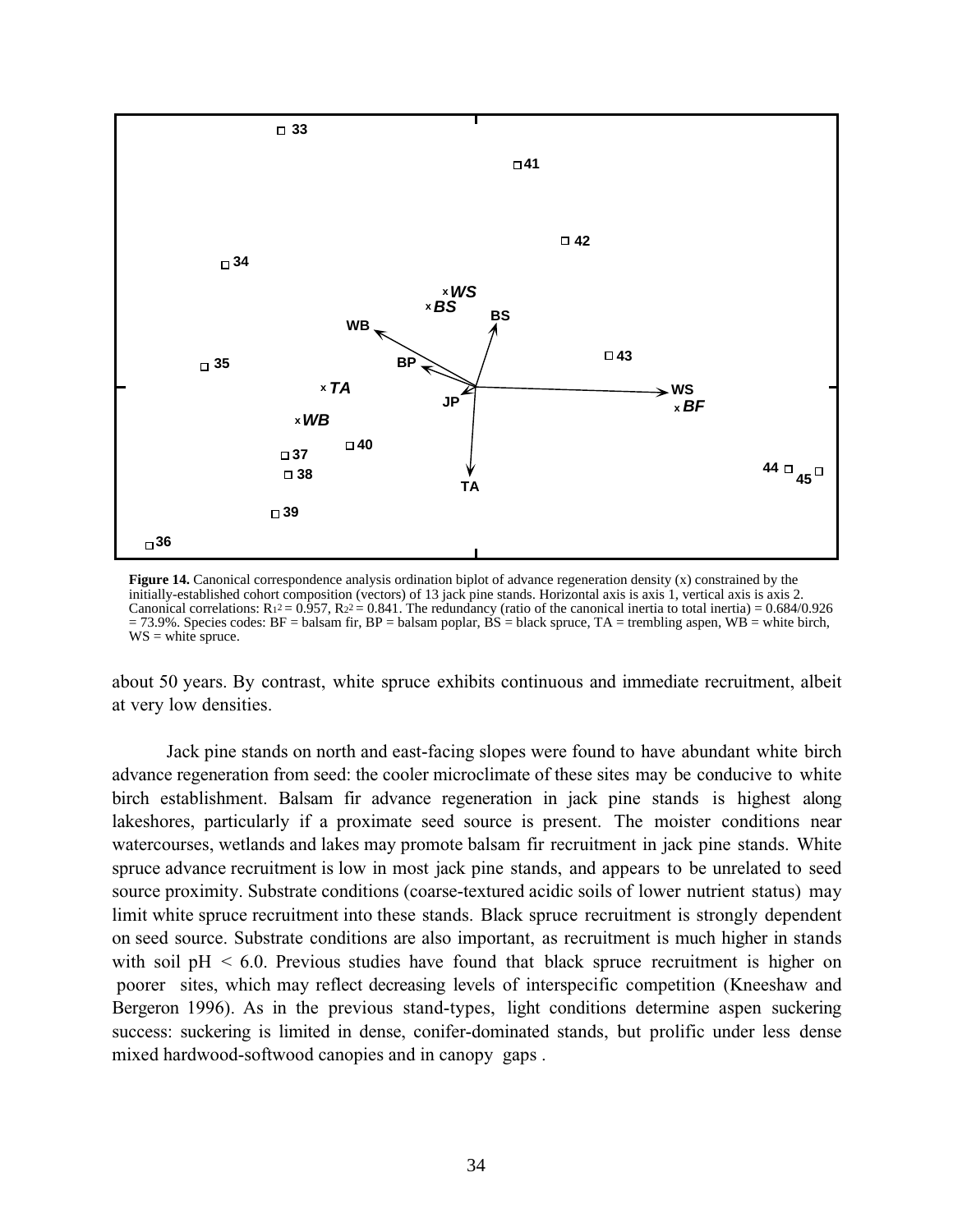**Table 6.** Average density/100 m2 of three age classes and five height classes for white birch, balsam fir, black spruce, white spruce and trembling in 13 jack pine stands. Age classes are coded:  $C =$ contemporaneously established,  $I =$  intermediately established (advance regeneration),  $R =$  recently established. Height classes:  $1 = 515$  m,  $2 = 10-15$  m,  $3 = 2-10$  m,  $4 = 0.5-2$  m,  $5 = 0.5$  m. The fraction of stands containing representative individuals are indicated below the corresponding age-class columns.

|                | C              | <b>WHITE BIRCH</b>       | R                | $\mathcal C$   | <b>BALSAM FIR</b><br>I      | R                | C              | <b>BLACK SPRUCE</b><br>I | R              |
|----------------|----------------|--------------------------|------------------|----------------|-----------------------------|------------------|----------------|--------------------------|----------------|
| $\mathbf{1}$   | 0.25<br>(0.13) | 0.11<br>(0.07)           |                  |                | 0.28<br>(0.20)              |                  | 0.69<br>(0.21) |                          |                |
| $\overline{2}$ | 0.19<br>(0.09) | 2.36<br>(0.76)           |                  |                | 1.33<br>(0.55)              |                  | 1.14<br>(0.44) | 0.33<br>(0.14)           |                |
| 3              |                | 3.03<br>(0.81)           | 0.53<br>(0.23)   |                | 9.39<br>(2.88)              |                  | 0.64<br>(0.42) | 0.81<br>(0.39)           |                |
| $\overline{4}$ |                |                          | 0.42<br>(0.36)   |                | 1.78<br>(0.65)              | 0.53<br>(0.27)   |                | 0.33<br>(0.28)           | 0.11<br>(0.07) |
| 5              |                |                          | 0.75<br>(0.31)   |                | 0.53<br>(0.38)              | 37.81<br>(14.97) |                |                          | 0.92<br>(0.32) |
|                | 7/13           | 9/13                     | 8/13             | 0/13           | 9/13                        | 10/13            | 8/13           | 6/13                     | 5/13           |
|                |                |                          |                  |                |                             |                  |                |                          |                |
|                | C              | <b>WHITE SPRUCE</b><br>I | $\boldsymbol{R}$ | C              | <b>TREMBLING ASPEN</b><br>I | R                |                |                          |                |
| 1              | 0.47<br>(0.23) |                          |                  | 2.11<br>(0.45) | 0.72<br>(0.22)              |                  |                |                          |                |
| $\overline{2}$ | 0.47<br>(0.22) | 0.17<br>(0.07)           |                  |                | 1.83<br>(0.60)              |                  |                |                          |                |
| 3              | 0.14<br>(0.08) | 0.58<br>(0.20)           |                  |                | 0.69<br>(0.19)              | 0.17<br>(0.08)   |                |                          |                |
| $\overline{4}$ |                | 0.03<br>(0.03)           | 0.25<br>(0.18)   |                |                             | 0.53<br>(0.21)   |                |                          |                |
| 5              |                |                          | 0.67<br>(0.21)   |                |                             | 2.33<br>(0.55)   |                |                          |                |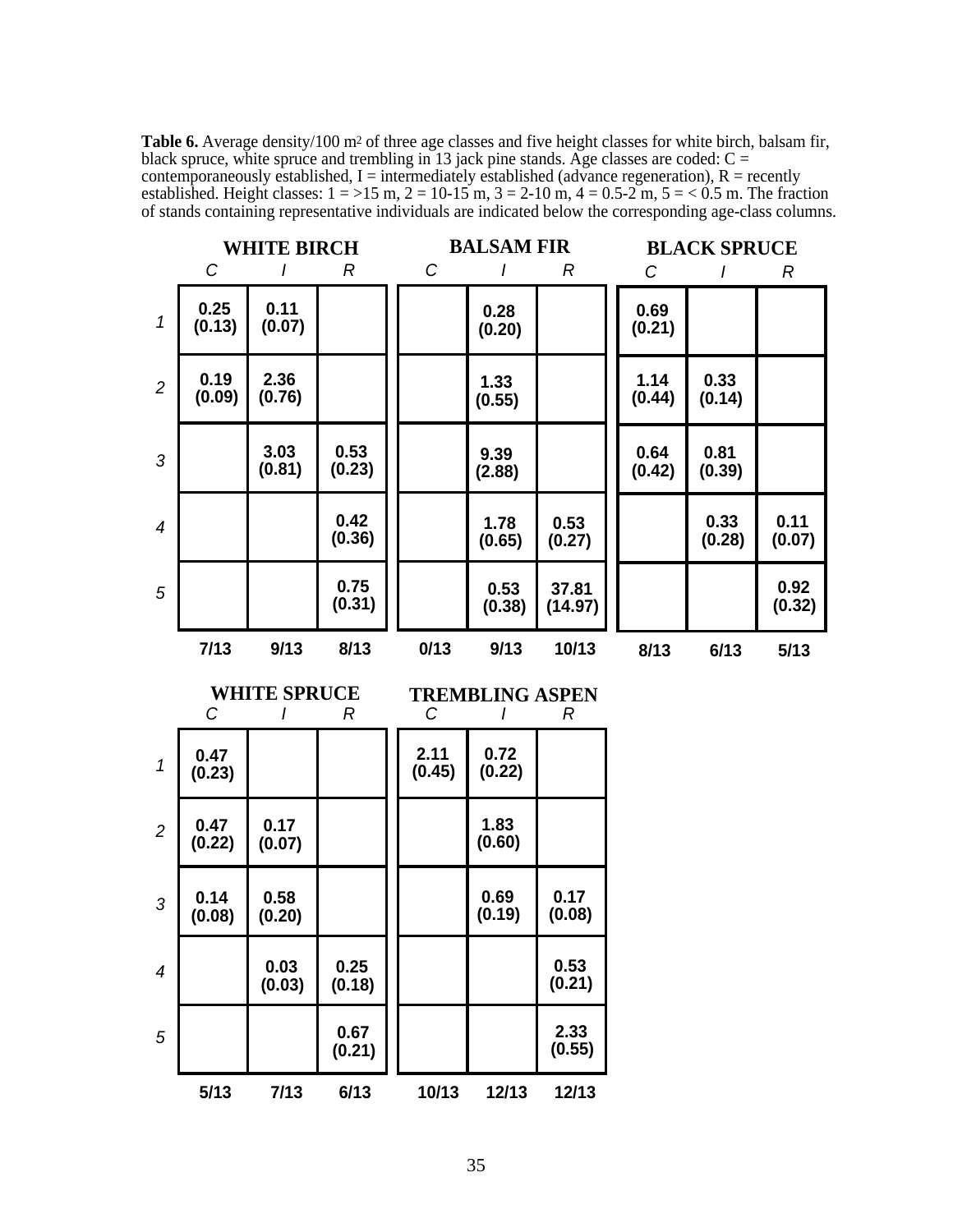

**Figure 15.** Age-class histograms of time since initial recruitment for white spruce, trembling aspen, balsam fir, white birch and black spruce advance regeneration in jack pine stands.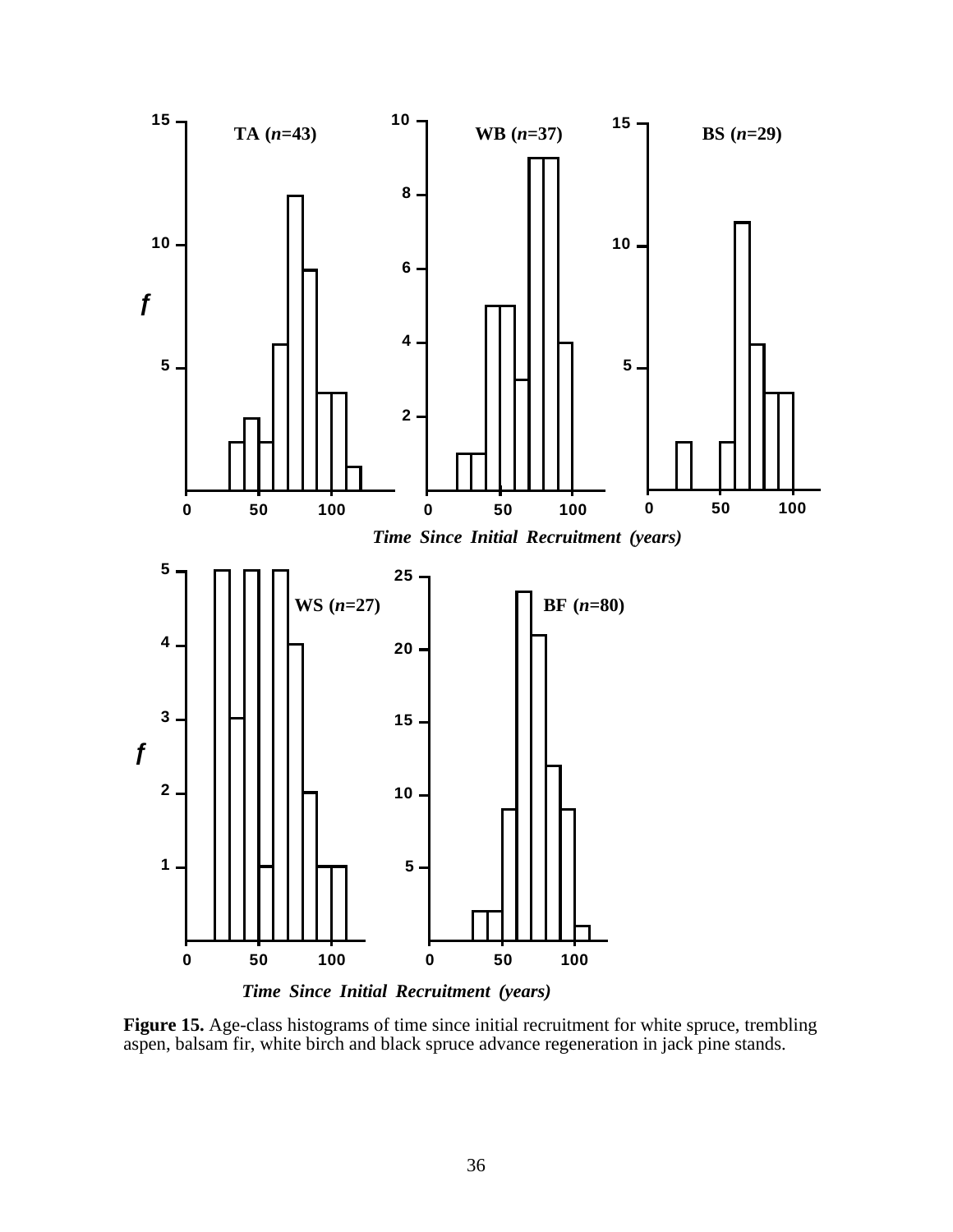Jack Pine stand dynamics

 Most commonly, trembling aspen or black spruce codominate with jack pine in the initial cohort of these stands. Advance regeneration is highly variable and appears to reflect differences in seed source proximity, physiography, edaphic factors, and initial post-fire stand composition. Site conditions appear to be particularly important in determining recruitment patterns and stand dynamics. For example, advance regeneration of balsam fir, white spruce, and black spruce is lowest on rapidly-drained sandy soils. Balsam fir advance regeneration occurs in most jack pine stands, but is a significant component only in moist sites along lakeshores where white spruce is present in the initial cohort. These stands will develop into balsam fir forest with a secondary white spruce component. Stands with significant amounts of black spruce in the initial cohort are typically very dense, and become increasingly dominated by black spruce as shorter-lived jack pine individuals senesce. Advance regeneration in these dense stands is virtually non-existent. Stands occurring on northern and eastern slopes will become increasingly dominated by white birch as the initial jack pine cohort senesces, but low levels of advance regeneration by conifers (particularly black spruce and balsam fir) will ensure a diverse mixed deciduous-coniferous canopy at later successional stages. In stands initially dominated by jack pine and trembling aspen, low levels of advance regeneration through aspen suckering and softwood recruitment (balsam fir, black spruce and white spruce) will result in a complex, multi-aged canopy as succession proceeds.

# *Black Spruce Stand-Type (n = 5)*

 Black spruce stands on mineral soils are very dense and have no or limited amounts of advance regeneration. These stands  $(n = 3)$  are characterized by a dense canopy dominated by black spruce, often with some jack pine also present. Trembling aspen or white birch may also be present, but generally as only one or two individuals per stand. When present, advance regeneration is limited to very occasional black spruce that remain in an extremely suppressed state (**Table 7**). Most of these individuals established at least 80 years following stand establishment, typically in small canopy gaps .

Two black spruce stands on organic peat substrates were also sampled. These stands are characterized by open, short statured canopies dominated by black spruce. Tamarack may also be encountered. Advance regeneration is primarily continuous black spruce layering, but saplings of tamarack and balsam fir may also be present at low abundance. Balsam fir grows very slowly under these conditions and does not reach the canopy.

#### Black Spruce stand dynamics

 Dense black spruce stands are characteristic of poorly-drained, flat lowlands of low nutrient status. Two sub-types are recognized:

1. Mineral Substrates: These stands generally occur on flat, poorly-drained lowlands. Black spruce and jack pine establish at very high densities, but jack pine rapidly thins and is a minor component by age 80-100. A dense feathermoss mat is characteristic of the understory, but in very dense stands even feathermosses are shaded out. Advance regeneration is very limited,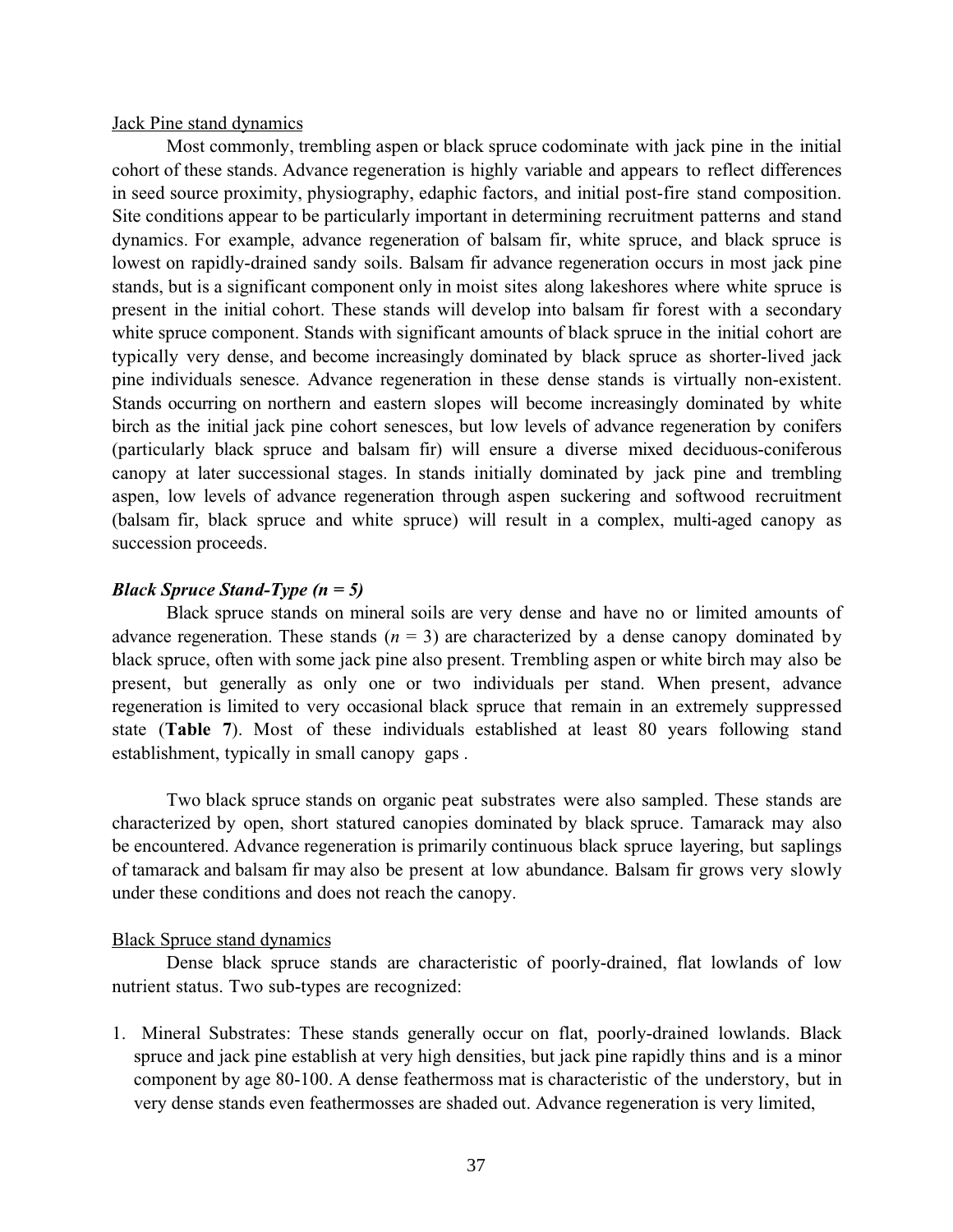Table 7. Average density/100 m<sup>2</sup> of three age classes and five height classes for black spruce in 3 black spruce stands on mineral soil. Age classes are coded:  $C =$ contemporaneously established,  $I =$  intermediately established (advance regeneration),  $\hat{R}$  = recently established. Height classes:  $1 = 15$  m,  $2 = 10-15$  m,  $3 = 2-10$  m,  $4 = 0.5$ -2 m,  $5 = 0.5$  m. The fraction of stands containing representative individuals are indicated below the corresponding age-class columns.

|                | C               | I              | R              |
|----------------|-----------------|----------------|----------------|
| 1              | 16.77<br>(6.26) |                |                |
| $\overline{c}$ | 6.11<br>(3.02)  |                |                |
| 3              | 1.78<br>(2.52)  | 1.56<br>(0.69) |                |
| 4              |                 | 0.22<br>(0.38) |                |
| 5              |                 |                | 0.67<br>(0.58) |
|                | 3/3             | 3/3            | 2/3            |

#### **BLACK SPRUCE**

and these stands will continue to be dominated by the long-lived black spruce into the foreseeable future.

2. Organic Substrates: These stands occur on organic peat substrates that may be 1 m or more in depth. The water table is usually within 50 cm of surface. Black spruce is the dominant postfire species, with tamarack occurring at low abundance in poor fens. The understory is dominated by feathermosses, peatmosses, and ericaceous shrubs. Stand density is much lower than on mineral substrates, resulting in lower branch retention and active vegetative layering. Layering will help perpetuate black spruce over the long term. Advance recruitment of tamarack may occur in older stands. As organic peat accumulates, the surface becomes drier and balsam fir may establish. These trees grow very slowly, however, and their root systems remain close to the surface. Black spruce forms an edaphic climax in these sites, with tamarack as a minor secondary component.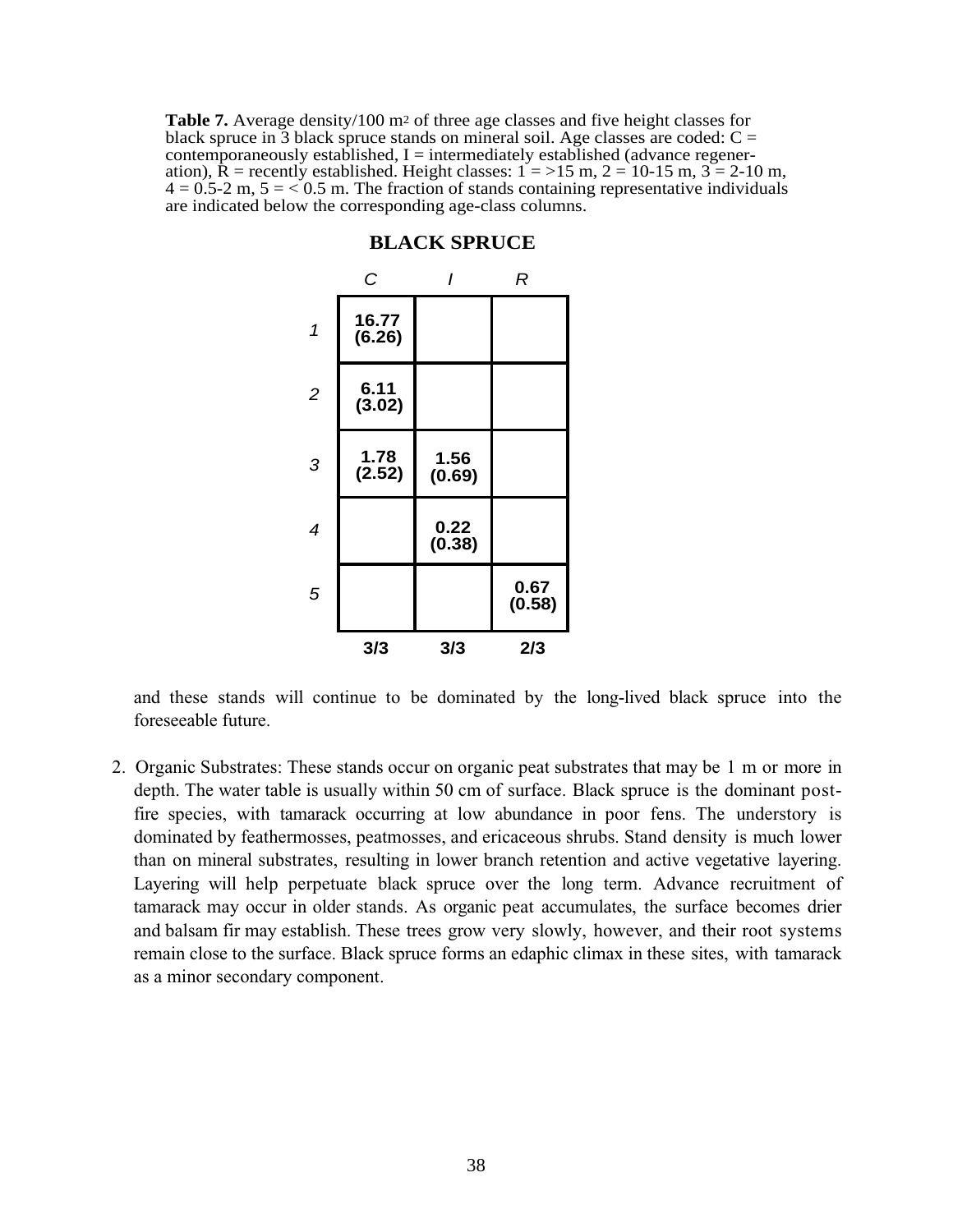# **DISCUSSION**

#### **Stand Dynamics — Role of the Advance Regeneration Cohort**

 Using static stand structures and chronosequencing to infer forest succession trends has been criticized by a number of researchers. Johnson et al. (1994) note that forest succession cannot be viewed as simply a sequence of species replacements based on shade tolerance canopy replacement can only occur if the dynamics (recruitment and mortality rates) of the understory cohorts are such that they have a significant probability of reaching the canopy . In studying boreal forest succession it is therefore critical to establish whether, and if so to what extent, the understory cohort (advance regeneration) reaches the canopy. In our study, we specifically examined this by summarizing the vertical (height) distribution of advance regeneration trees of various species in the five initial stand-types (**Tables 2, 4-7**). Our results reveal that individual trees of the advance regeneration cohort are often found in the upper and lower canopies ( $> 10$  m in height), indicating that successful recruitment of understory cohorts into the canopy does occur. The extent of advance regeneration recruitment into the canopy varies by species and across stands. Advance regeneration in black spruce and mixed jack pine black spruce stands is virtually non-existent. These stands are very dense, and deeply shaded, severely limiting advance regeneration recruitment. These stands are most similar to the mixed lodgepole pine — Engelmann spruce stands studied by Johnson et al.  $(1994)$ . Most other stands in our study showed evidence of successful advance regeneration recruitment into the canopy, in agreement with studies of mixedwood stands in Qu bec (Bergeron 2000). Trembling aspen advance regeneration (from secondary root suckers) is occurring in many stands, and is particularly prolific in canopy gaps . While aspen sucker mortality is high (attributable to both light competition and ungulate herbivory), our results indicate that many advance regeneration suckers have reached the canopy to perpetuate the species in these stands (c.f. Bergeron 2000). White birch advance regeneration (from root collar suckers) shows a similar trend, but balsam poplar advance recruitment is very limited. Our results also suggest continuous recruitment of white spruce into many stands. While some of the white spruce advance regeneration remains in a highly suppressed state, many of these trees have already reached the canopy (e.g. **Tables 2 and 4**). Successful secondary recruitment of balsam fir has also occurred in many stands, particularly in the white spruce and jack pine stand-types (**Tables 5 and 6**).

#### **Mixedwood Stand Dynamic Model**

 A synoptic model of forest dynamics in Duck Mountain boreal mixedwood stands is presented in **Figure 16**. The model incorporates the trembling aspen, balsam poplar and white spruce stand-types, as well as mixed initial cohort jack pine — trembling aspen stands within the jack pine stand-type. Mixed jack pine — black spruce stands, and stands within the black spruce stand-type, are not included. Our model incorporates both disturbance (light vs. catastrophic fire, timber harvesting, and gap dynamics) and conifer seed source proximity in explaining the longterm dynamics of mixedwood forests at the ecosite scale.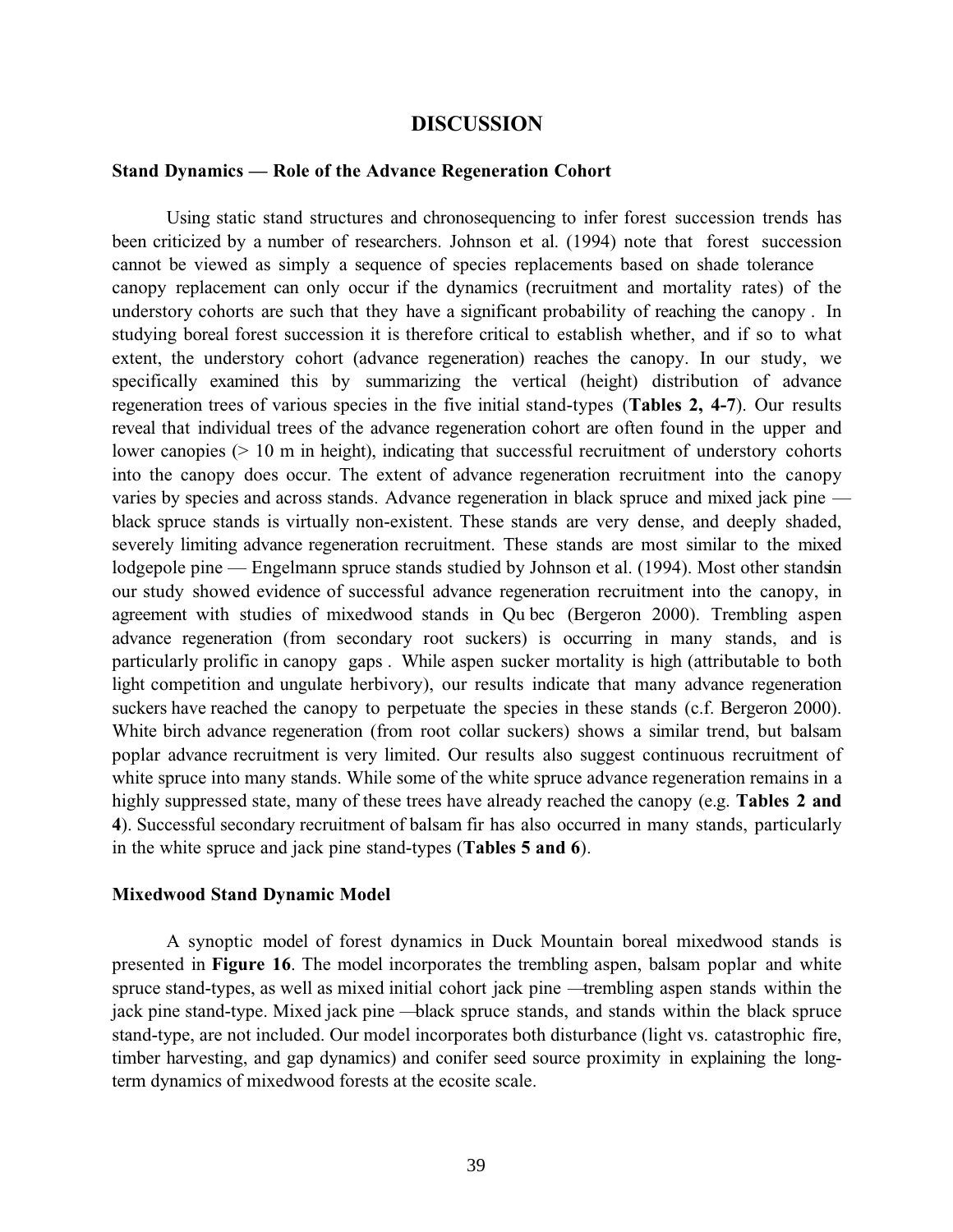

**Figure 16.** A synoptic forest succession model for boreal mixedwood stands in the Duck Mountains, Manitoba. Following catastrophic fire, stands are generally dominated by vegetative hardwood regeneration (trembling aspen, balsam poplar, and/or white birch). These stands are self-replacing under recurrent light or catastrophic fire, clear-cut harvesting, and canopy gap dynamics. Jack pine may also occur with trembling aspen following catastrophic fire, but the species is not self-perpetuating. Both hardwood-dominated and jack pine stands can develop into mixed hardwood - white spruce stands given a proximate white spruce seed source. Hardwood white spruce stands can reestablish after light fires that expose mineral soil but preserve a proximate white spruce seed source. Selective white spruce harvest and gap dynamics will also result in the perpetuation of these stands, but catastrophic fire that eliminates proximate seed sources will result in reversion to hardwood dominance. Hardwood - white spruce stands can develop a canopy component of balsam fir, given a proximate balsam fir seed source. A mixed balsam fir - white spruce - hardwood canopy is maintained through gap dynamics. Balsam fir rarely establishes immediately post-fire in Duck Mountain, and light fire will result in reversion to a hardwood - white spruce forest. Catastrophic fires that eliminate proximate white spruce seed sources will result in reversion to hardwood dominance.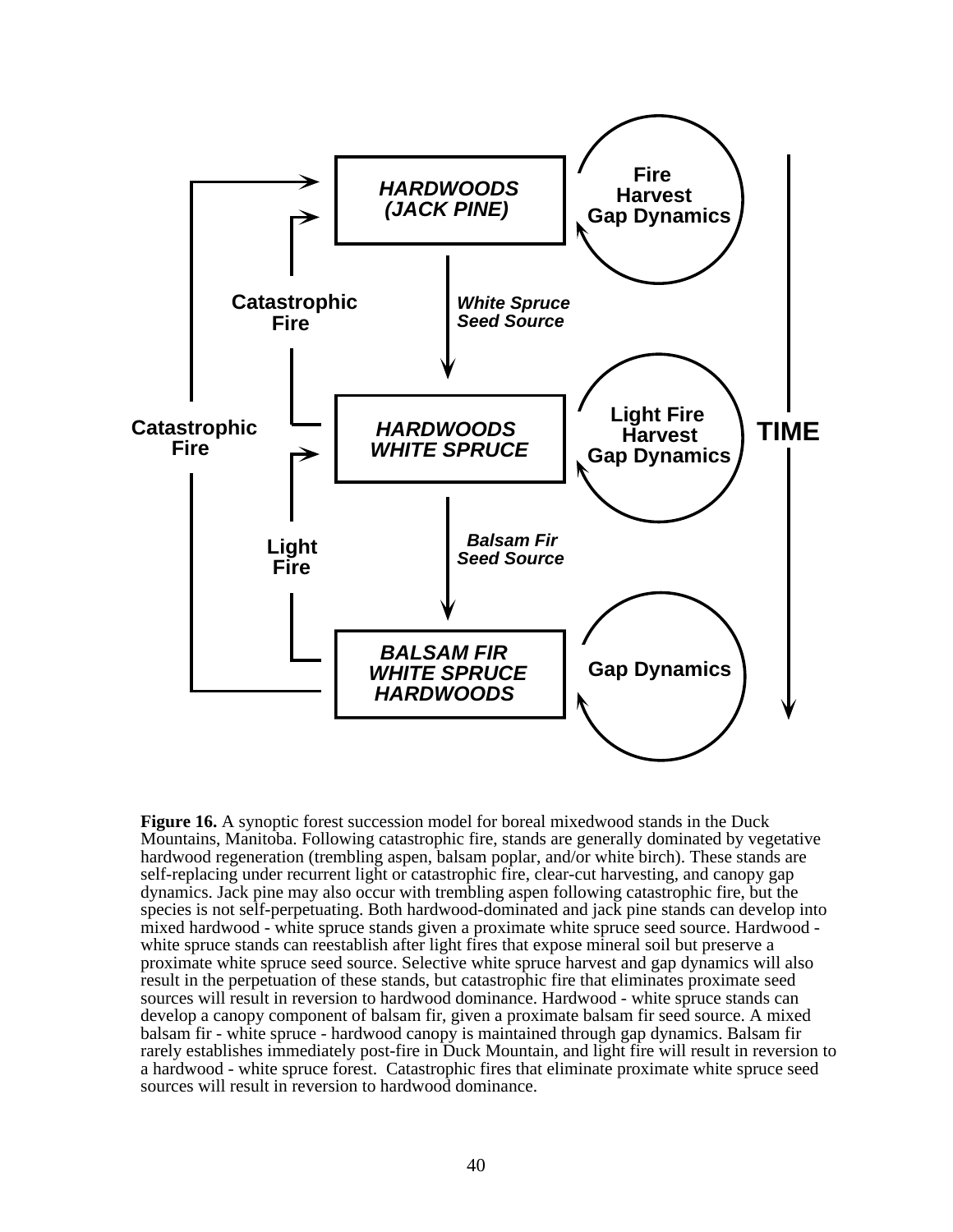Following a catastrophic fire, mixedwood stands are dominated by hardwoods (trembling aspen, balsam poplar, and white birch), sometimes in mixture with jack pine. In the absence of a white spruce seed source, the hardwood component of these stands is maintained through timber harvesting or gap dynamic processes. Recurrent fire will also perpetuate these stands: if catastrophic fires are regular, jack pine may also occur.

 Recruitment of white spruce into hardwood stands will occur provided there is a proximate seed source. Our results indicate that recruitment patterns of white spruce into hardwood stands are variable and sporadic, which is in general agreement with studies from central Alberta (e.g. Lieffers et al. 1996). Contemporaneous, heavy post-fire recruitment is characteristic of sites with exposed mineral soil substrates and a proximate seed source. Such stands have a short period of white spruce recruitment, however, since the dense initial canopy cohort casts a deep shade that limits white spruce advance regeneration. By contrast, sites having poor post-fire seedbed conditions and a distant seed source have continuous but delayed and sporadic recruitment, resulting in a multi-aged advance regeneration cohort. In the absence of a proximate balsam fir seed source, mixed hardwood-white spruce stands are maintained by smaller, lighter fires (i.e. exposing mineral soil, but sparing some seed trees), timber harvesting, and gap dynamic processes. A catastrophic wildfire will result in these stands reverting to hardwood dominance (possibly in mixture with jack pine).

 Balsam fir recruitment into mixed hardwood — white spruce stands will occur provided there is a proximate seed source. Our results indicate that recruitment patterns of balsam fir are quite variable. Very heavy recruitment is associated with high canopy cover of white spruce, mesic site conditions, and a nearby seed source. Recruitment is lighter and more sporadic when hardwoods dominate the canopy, in xeric sites, and when the seed source is more distant. Mixed balsam fir — white spruce — hardwood stands are maintained through gap dynamic processes, particularly recurrent spruce budworm outbreaks. Although hardwood abundance in these stands declines over time, small-scale gap dynamic processes will maintain the hardwood component for many years. Smaller, lighter fires will result in these stands reverting to mixed hardwood — white spruce forest, while a catastrophic wildfire will result in reversion to hardwood dominance (possibly in mixture with jack pine).

Our model is in broad agreement with long-term stand dynamic processes described for the Lake Duparquet region of boreal Qu bec (Bergeron 2000). Mixedwood stands in this region pass through three successive waves: initial dominance of hardwoods (primarily trembling aspen and white birch), followed by mixed hardwood — white spruce stands, and ending with coniferous stands dominated by balsam fir and white cedar. Post-fire recruitment of white spruce and balsam fir is continuous, but very often large increases in abundance are not seen until the earlycolonizing individuals mature and produce seed (Bergeron and Charron 1994). At each stage, there is a decrease in the hardwood component and a concomitant increase in conifers (Bergeron 2000). However, the patchy distribution of conifer regeneration and limitations on the ability of conifers to rapidly fill canopy gaps ensures hardwood occurrence even in late-successional forest stages. The oldest stands are driven by gap dynamic processes, particularly recurrent outbreaks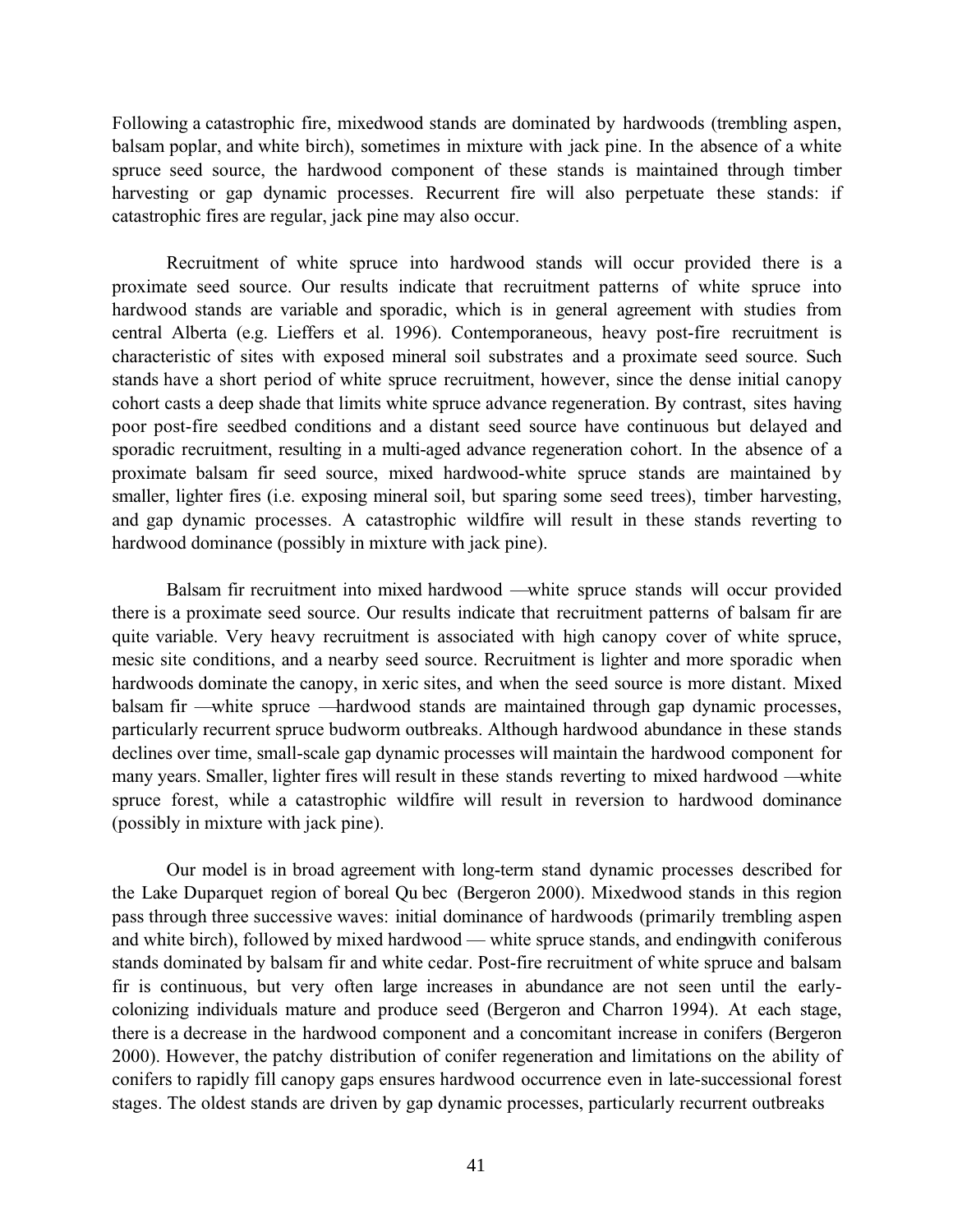of spruce budworm whose primary host is balsam fir. Achuff and La Roi (1977) note that, compared to white spruce, balsam fir has a shorter lifespan, establishes at a higher rate, and has a much higher sapling mortality. These differences in life-history attributes serve to maintain the presence of both species in late-successional forest in the northern Alberta highlands.

 Our model recognizes the importance of conifer seed source proximity in driving boreal forest stand dynamics. Bergeron and Dubuc (1989) noted that stands tend to converge towards shade-tolerant and late-successional species such as balsam fir, eastern white cedar and/or black spruce (depending on site moisture conditions), but such convergence does not occur if seed sources for shade-tolerant species are not present or abundant (see also Bergeron and Charron 1994; Bergeron and Dansereau 1993).

#### **Disturbance and Stand Dynamics**

 The Alberta highlands are characterized by moist and short summers, resulting in less frequent and extensive wildfires when compared to much of the western (prairie) boreal region (Achuff and La Roi 1977). As a consequence, late-succesional conifers generally dominate seral and climax forests in this region. Similar mesoclimatic conditions hold for the eastern uplands of the Duck Mountains and Riding Mountain, where precipitation amounts are higher and cooler conditions prevail (Caners and Kenkel 1998). In addition, physiographic features of the Duck Mountain uplands (e.g. numerous lakes and wetlands, and a hilly terrain) act as impediments to the rapid spread of wildfires from the warmer and drier mesoclimatic regions to the west and south. As a result, mature stands of white spruce and balsam fir are much more common in the higher elevation regions of the Duck Mountains. By contrast, historically higher wildfire frequencies along the lower slopes of the Manitoba Escarpment have resulted in greater dominance of trembling aspen and other early-successional or pioneer species.

 Historical fire frequency plays a critical role in determining boreal forest stand structure and composition. Throughout much of the western boreal forest the fire cycle is less than 100 years, which is well within the lifespan of pioneer tree species. This short fire cycle tends to stabilize forest composition so that the pre-fire forest will predominate after fire (Dix and Swan 1971). Fire-adapted species such as trembling aspen, balsam poplar, white birch, jack pine and black spruce tend to dominate such landscapes, while later-successional species such as white spruce and especially balsam fir are far less common. Regular wildfire disturbance normally precludes the development of self-replacing climax communities (Bergeron and Dubuc 1989). Recurrent fires also favour species with vital attributes and life-history characteristics that are best adapted to recurrent, large-scale disturbance. These include cone serotiny, vegetative or clonal growth, rapid growth following disturbance, high density at establishment (followed by extensive self-thinning), a short lifespan and shade-intolerance.

 In regions of lower fire frequency, and in areas where active fire suppression is practiced, gap dynamic processes caused by insect pests (particularly spruce budworm), fungal pathogens, and windthrow become increasingly important factors in boreal stand dynamics (Bergeron 2000).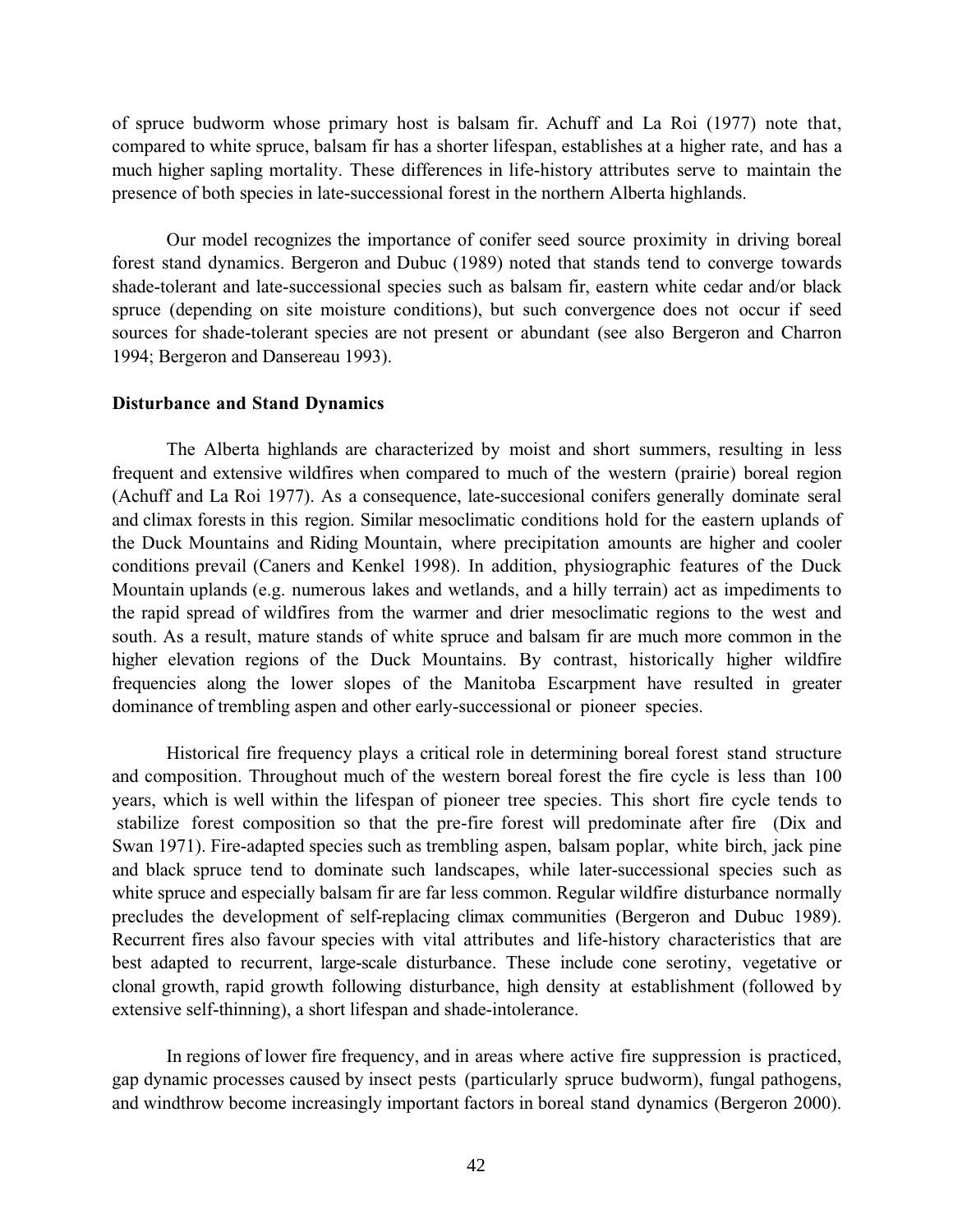Thus, there is a shift from large, frequent synchronous disturbance regimes (recurrent catastrophic wildfires within the normal lifespan of pioneer tree species) to small, infrequent and asynchronous disturbances. In the absence of fire, boreal forest succession results in increasing conifer abundance (Bergeron and Bouchard 1993). Even in the absence of fire, however, the creation of forest gaps perpetuate mixed conifer-hardwood stands for a considerable period (Bergeron and Charron 1994; Bergeron and Dansereau 1993).

 In northern Minnesota boreal forest, fire suppression since 1900 has resulted in widespread successional changes (Hienselman 1973). Prior to 1900, high fire frequencies maintained a landscape dominated by extensive, even-aged stands of jack pine and trembling aspen. Since the advent of fire suppression, these even-aged stands of pioneer species have developed into old-growth, uneven-aged mixed stands of black spruce, balsam fir, paper birch and eastern white cedar. This climax vegetation is not stable, however, since frequent small-scale disturbances (e.g. spruce budworm outbreaks, wind breakage and uprooting) serve to continually alter forest dynamics. These small canopy openings (10-30 m across) influence the direction of succession in older stands (Frelich and Reich 1995). At the regional or ecosite scale (1-16 ha), gap-dynamic succession results in convergence toward stands of mixed composition, but at the smaller plot scale (0.01-0.1 ha) succession diverges toward monodominant stands of different species. The result is a landscape consisting of different patches that are continually changing in terms of their relative size, position and geography in response to disturbance regimes (Pickett 1976; Kenkel et al. 1997b). Vegetation development at the landscape level is driven by disturbance history and episodic stochastic events, with the result that succesional dynamics are attributable to the vagaries of seed production, weather, insects and disease (McCune and Allen 1985).

 Our results suggest that similar conditions hold for the Duck Mountains. Current canopy composition, and the potential for canopy change, is a reflection of local physiography and site disturbance history. For example, the complex hummocky terrain characteristic of the Duck Mountain uplands acts as a barrier to wildfire spread, such that even the most catastrophic fires will skip small stands (e.g. leeward slopes and areas adjacent to wetlands and lakes, see Heinselman 1973). Later-successional conifers such as balsam fir and white spruce are favoured under such conditions, since they must re-invade early-successional stands from adjacent unburned areas (Bergeron et al. 1999). Pure hardwood stands, on the other hand, are located mainly on the moderately well-drained, low-relief slopes of Duck Mountain where fire barriers are absent. White spruce and balsam fir seed sources are often distant, and this is reflected in relatively low densities of recruitment of these species into many aspen stands.

 In the Duck Mountains, changes in fire return frequency and/or severity resulting from fire suppression will result in a corresponding change in the structure and composition of forest stands. In particular, later-succesional species such as white spruce and balsam fir will increase in abundance. This trend could be mitigated through the clear-cut harvesting of aspen and selective harvesting of white spruce, since such harvesting emulates well natural disturbance.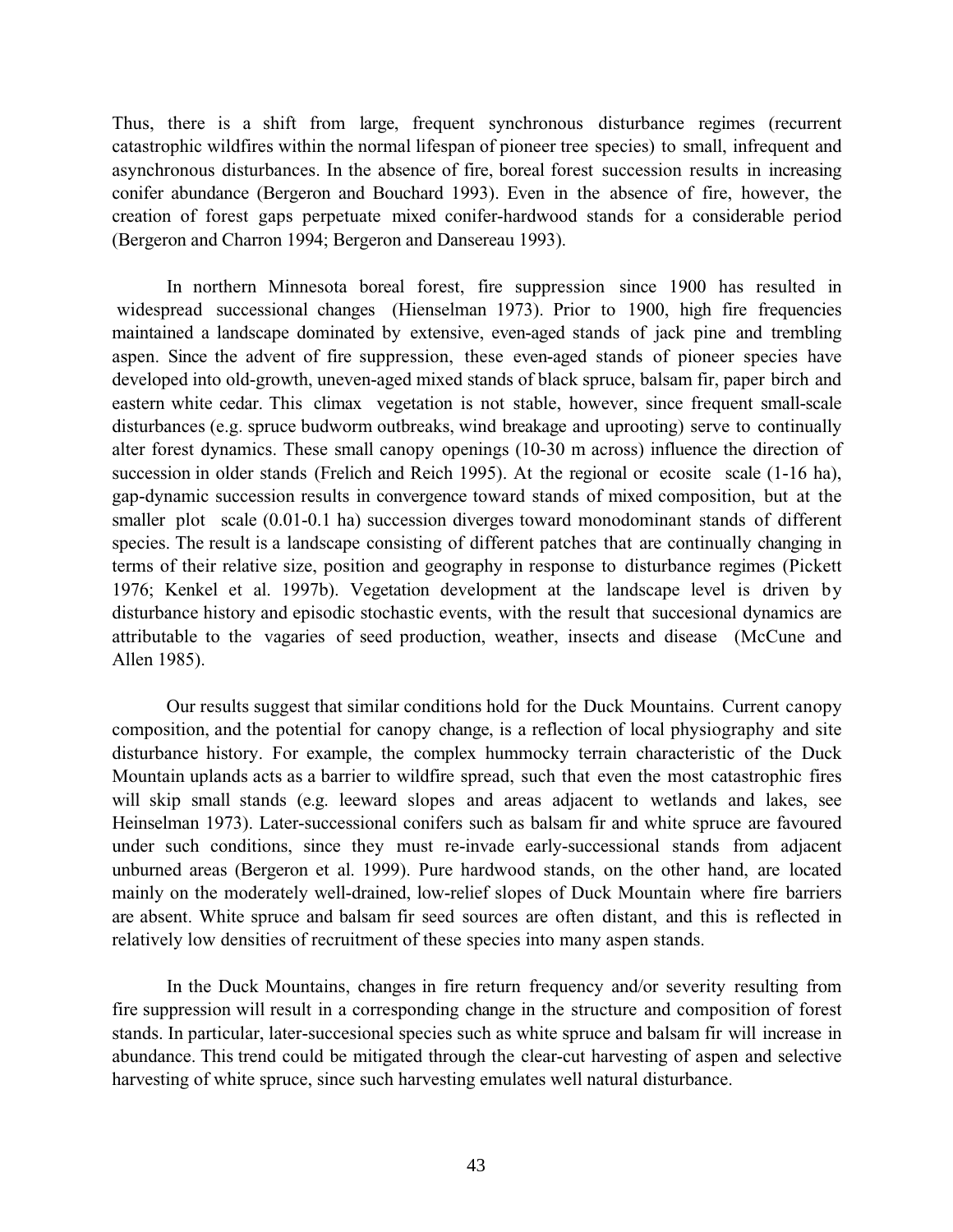In summary, our results reveal that landscape-scale succession in Duck Mountain does not result in convergence to a single self-perpetuating climax forest community. Historically, many stands burned with sufficient frequency that canopy succession did not occur, resulting in long-term reestablishment of pre-fire canopy composition. In the absence of a catastrophic fire, the initial post-fire cohort composition may be retained through gap dynamic processes. More often, however, recruitment of other species along with regeneration of the initial cohort species results in increased canopy diversity and complexity over time. Occasionally the initial cohort may be completely replaced by late-successional species. All three of the theoretical succession models proposed by Connell & Slatyer (1977) are relevant to forest succession in the Duck Mountains. The inhibition model holds for dense black spruce stands: advance regeneration is inhibited by the dense, dark canopy characteristic of these stands (c.f. Johnson et al. 1994). The tolerance model is appropriate for most mixedwood stands: for example, white spruce often recruits beneath aspen canopies but remains in a somewhat suppressed state until canopy breakup (Lieffers et al. 1996; Bergeron 2000). The facilitation model may hold for balsam fir recruitment into mixedwood stands: our results indicate that balsam fir recruitment is strongly correlated with the presence and abundance of white spruce in the canopy.

# **MANAGEMENT APPLICATIONS**

 The Duck Mountain ecoregion is currently an island of mixedwood boreal forest surrounded by cleared agricultural land. Present-day forest stands are adapted to, and are a reflection of, the regional cumulative disturbance history as well as physiographic and edaphic features. The landscape consists of a patchwork mosaic of forest stands that vary in age, structure and composition. The Duck Mountain forests are a storehouse of biological diversity, performing ecosystem functions and providing habitat to unique assemblages of wildlife. Changes in historical disturbance regimes will likely be reflected in shifts in the size, spatial pattern, age, and dominance of various forest stand-types. Management efforts should therefore focus on maintaining representative examples of all seral stages of all stand-types, so as to preserve species and landscape diversity.

 The following is a summary of recommended sustainable harvesting and management strategies for each of the five initial stand-types identified in this study.

# **(a)Trembling Aspen**

Upland aspen stands are slowly invaded by white spruce, provided there is a reliable and proximate seed source. In most stands, aspen naturally regenerates from secondary suckers and will therefore maintain canopy dominance. Recurrent, large wildfires that swept relatively unimpeded across the lower slopes of the Duck Mountains likely played an important role in perpetuating this stand type. Regular and recurrent wildfires promoted post-fire suckering while largely eliminating refugia of late-successional conifers such as white spruce and balsam fir. The combination of settlement-era fires and widespread selective logging of white spruce have also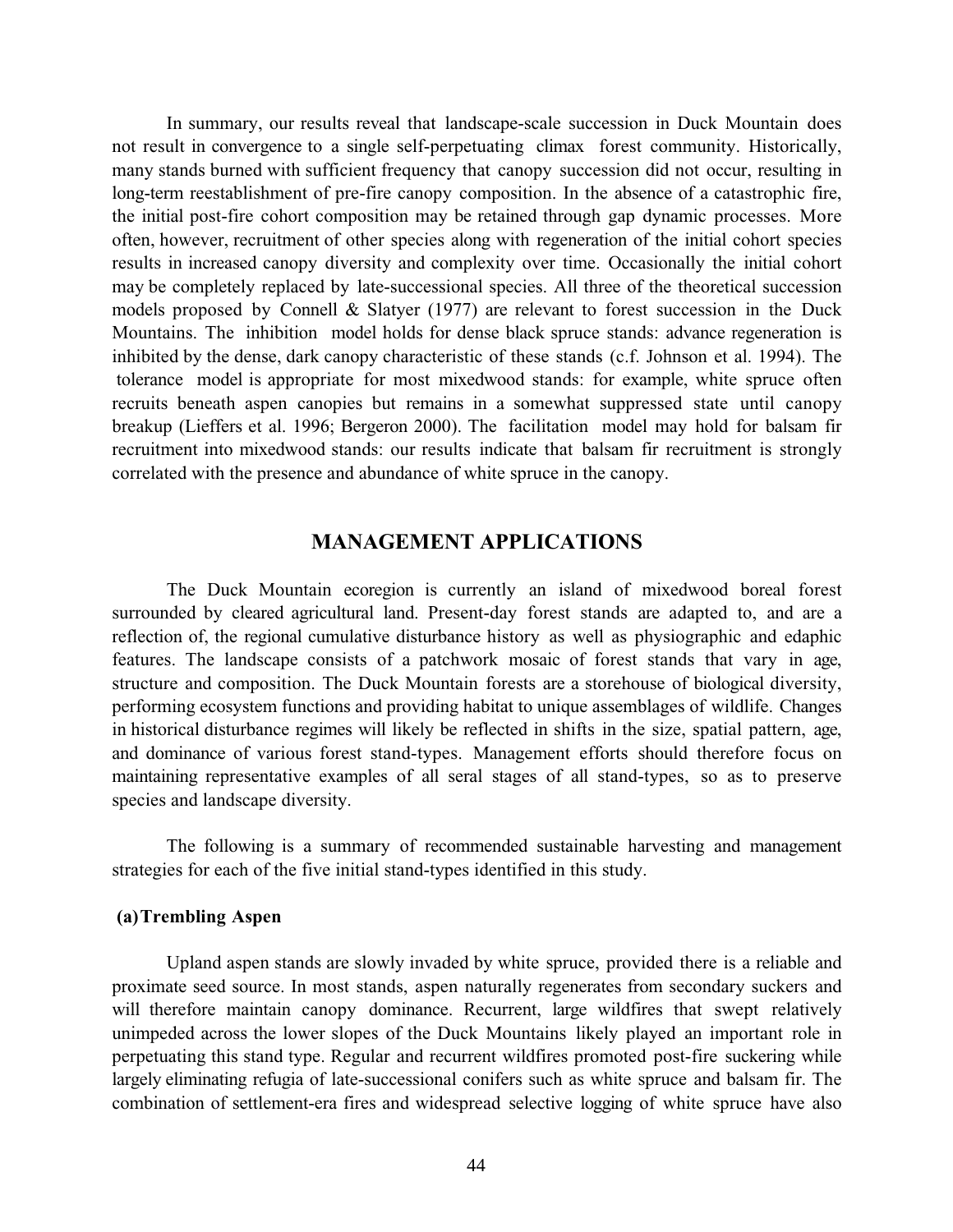contributed to the monodominant nature of trembling aspen stands in areas adjacent to agricultural land (cf. Weir and Johnson 1998). Trembling aspen recovers quickly from wildfire by suckering (Bergeron 2000), and responds in the same manner following clear-cut harvesting.

 Logging emulates well natural fire disturbance. Efforts should be made to ensure that rotations are such that various age and size structures of aspen stands are maintained in the landscape. Careful logging, particularly the protection of softwood advance regeneration (primarily white spruce) during harvesting, is to be promoted as a method for retaining preharvest biodiversity. On-site slash retention is recommended, as this promotes nutrient cycling and provides substrata for germination of other species such as white spruce and white birch.

# **(b) Balsam Poplar**

The largely deciduous canopy of young balsam poplar stands is rapidly succeeded by a mixed deciduous-coniferous canopy, with balsam poplar remaining as only a minor component in stands greater than 120 years old. If a balsam fir seed source is proximate, these stands are rapidly dominated by balsam fir. Most commonly, however, a mixed canopy of white spruce, trembling aspen, white birch, balsam poplar and black spruce develops. An exception is seasonally flooded areas, where softwoods cannot colonize.

The harvesting of balsam poplar stands is unattractive, since balsam poplar fibre is of low quality and such stands are of limited spatial extent. As white spruce abundance increases, selective logging may become feasible. Sustainable harvesting of white spruce is promoted by removing only the largest trees.

 Most balsam poplar stands are located within the matrix of trembling aspen stands on the north, west, and south slopes of Duck Mountain. The richer soils and moister conditions in these stands promote rapid invasion by white spruce and/or balsam fir, so these areas tend to become islands of conifer in a landscape largely dominated by nearly-pure deciduous stands. Maintenance of these habitat islands will promote habitat biodiversity, and ensure a seed source for later-succesional conifers into nearby clearcuts.

#### **(c) White Spruce**

 Balsam fir abundance is increasing in most white spruce stands. However, complete stand replacement by balsam fir is not expected since gap dynamics (including spruce budworm), the long-lived nature of white spruce, and vegetative regeneration by hardwoods will promote the perpetuation of mixed-species ecosites (Achuff and La Roi 1977; Bergeron 2000). In the absence of major balsam fir recruitment, the canopy of white spruce stands retains its mixed nature through the recruitment of aspen, balsam fir, and white spruce in gaps, and the resprouting of birch from the root collar of initially established trees.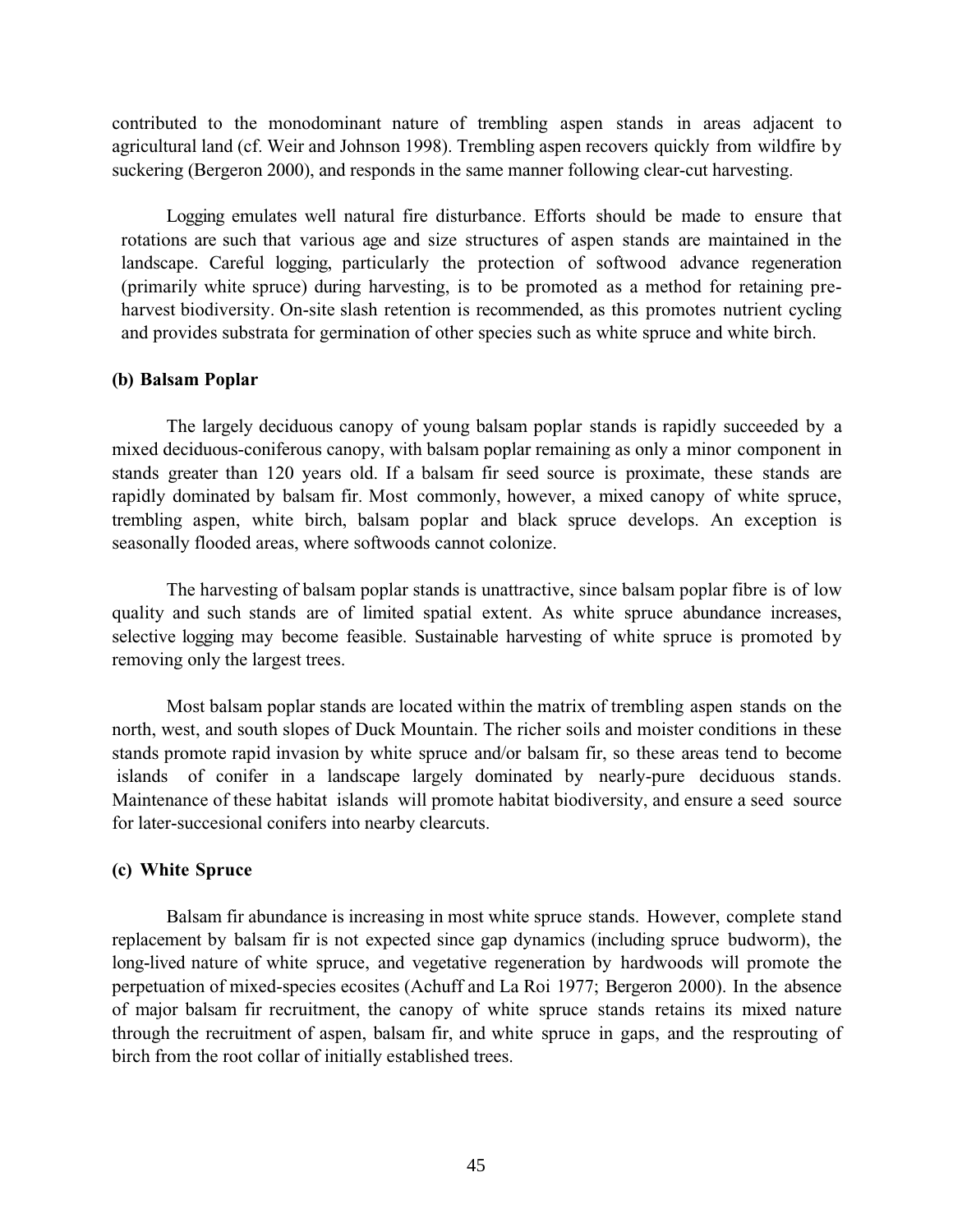Following fire, white spruce establishes on exposed mineral soil from proximate seed sources, while aspen vegetatively suckers. Clearcutting of these stands will generally promote trembling aspen suckering, expect where balsam fir is abundant. Extensive balsam fir cover would likely limit light and keep soil temperatures cool enough that suckering would be compromised. White spruce does not naturally re-establish to any appreciable extent on the organic soils that remain post-logging. If such stands are logged and emulation of post-fire succession is desired, the entire overstory, including balsam fir, should be removed and pockets of advanced white spruce regeneration left unharvested. Limited selective logging of large white spruce may be sustainable in stands lacking a heavy balsam fir component, but care should be taken to protect white spruce advance regeneration.

 An increase in balsam fir abundance over large portions of the Duck Mountain uplands is likely given increased fire cycles. A corresponding increase in the abundance and or severity of spruce budworm outbreaks may result. Balsam fir saplings are a favoured winter forage for large ungulates such as moose and elk, so that increased balsam fir sapling abundance may help sustain higher ungulate populations.

# **(d) Jack Pine**

 Most jack pine ecosites in the Duck Mountains are patchy mixtures of jack pine and trembling aspen, with high density phases of jack pine alternating with dense groves of trembling aspen. The fine-scale rolling topography of the region creates complex and variable drainage conditions that preclude the formation of extensive, monodominant jack pine stands. Patterns of advance regeneration recruitment into these stands are variable and diverse, reflecting inter-stand differences in depth to water table, edaphic factors, site drainage and aspect, seed source proximity, initial cohort composition and seedbed conditions. In general, these stands are becoming increasingly diverse as jack pine senesces and is removed from the canopy. A diverse mixture of balsam fir, white spruce, black spruce, trembling aspen and/or white birch characterizes many stands. Recruitment densities of most species is low, with the result that advance regeneration is usually not dominated by any one species.

 The mixed nature of these stands makes them less desirable for logging. Larger patches of trembling aspen and jack pine could be harvested, and selective logging of white spruce is also possible. Neither would do great harm to these stands, as they retain a very mixed canopy as they age. Management of jack pine stands must recognise their diverse canopy composition and variable successional pathways, and attempt to preserve this diversity.

 A dramatic decline in jack pine abundance in the Wellman Lake area is expected in the absence of fire. Most stands originated following the 1885 fire, and these trees are nearing the end of their life-span (while individual jack pine trees can live for 150 years or more, in competition with other species most trees senesce by 100-120 years of age). The jack pine seed source in this area will therefore disappear within the next 40 years unless another fire occurs (cf. Heinselman 1996). Trembling aspen, which is already codominant in most stands, would likely dominate in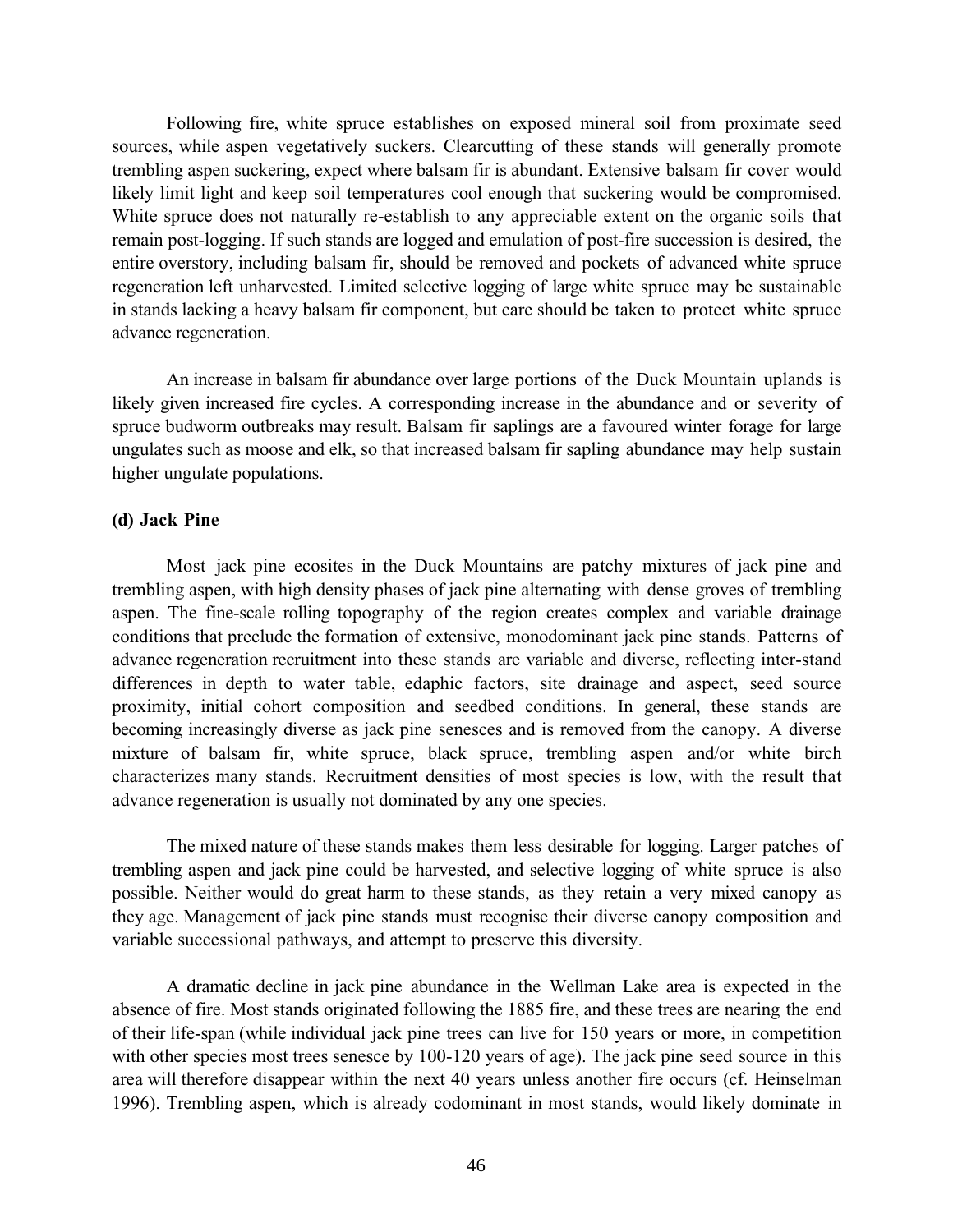the absence of jack pine. Jack pine stands are common at the eastern end of the 1961 burn north of the Blue Lakes. Early successional jack pine communities will therefore be represented in the Duck Mountains for some time.

#### **(e) Black Spruce**

 Black spruce is a slow-growing but comparatively long-lived species that generally establishes at very high densities in moist, poorly drained lowlands on mineral and organic peat substrates. Few other species can survive these fire-prone, nutrient-impoverished, anoxic and often water-logged substrates. Layering will perpetuate black spruce on organic substrates. There is currently little if any advance regeneration in black spruce stands on mineral substrates. Such stands are very dense and thin slowly, remaining very dark in the understory even after codominant jack pine senesces. A deeply shaded understory and poor seedbed conditions (a combination of a very thick feathermoss layer and cold soils) characterize these stands. Dense upland black spruce stands often fringe open wetlands, forming a natural buffer to the boreal mixedwood stands further upslope. These fringe forests may be the result of past activity by beaver, which consolidated the abundance of black spruce by felling aspen trees adjacent to the wetlands.

 Clear-cut harvesting of upland black spruce, if undertaken, should be followed by replanting and active suppression of potential competitors (herbaceous vegetation and tall shrubs). Clear-cutting of black spruce stands occurring on organic substrates should be undertaken in winter to ensure minimal damage to the substrate and established layers (advance regeneration).

# **REFERENCES**

- Achuff, P.L., and La Roi, G.H. 1977. *Picea-Abies* forests in the highlands of northern Alberta. Vegetatio 33:127-146.
- Bergeron, Y. 2000. Species and stand dynamics in the mixed woods of Quebec's southern boreal forest. Ecology. 81:1500-1516.
- Bergeron, Y., and Bouchard, A.. 1993. Use of ecological groups in analysis and classification of plant communities in a section of western Queb c. Vegetatio 56:45-63.
- Bergeron, Y., and Charron, D. 1994. Postfire stand dynamics in a southern boreal forest (Qu bec): A dendrological approach. coscience 1:173-184.
- Bergeron, Y., and Dansereau, P. 1993. Predicting the composition of Canadian southern boreal forest in different fire cycles. J. Veg. Sci. 4:827-832.
- Bergeron, Y., and Dubuc, M. 1989. Succession in the southern part of the Canadian boreal forest. Vegetatio 79:51-63.
- Bergeron, Y, Gauthier, S., Carcaillet, C., Flannigan, M., Prairie, Y., and Richard, P.J.H. 1999. Variability in fire frequency and forest composition in Canada's southeastern boreal forest: a challenge for sustainable forest management. In Proceedings of the Sustainable Forest Management Network Conference: Science and Practice: Sustaining the Boreal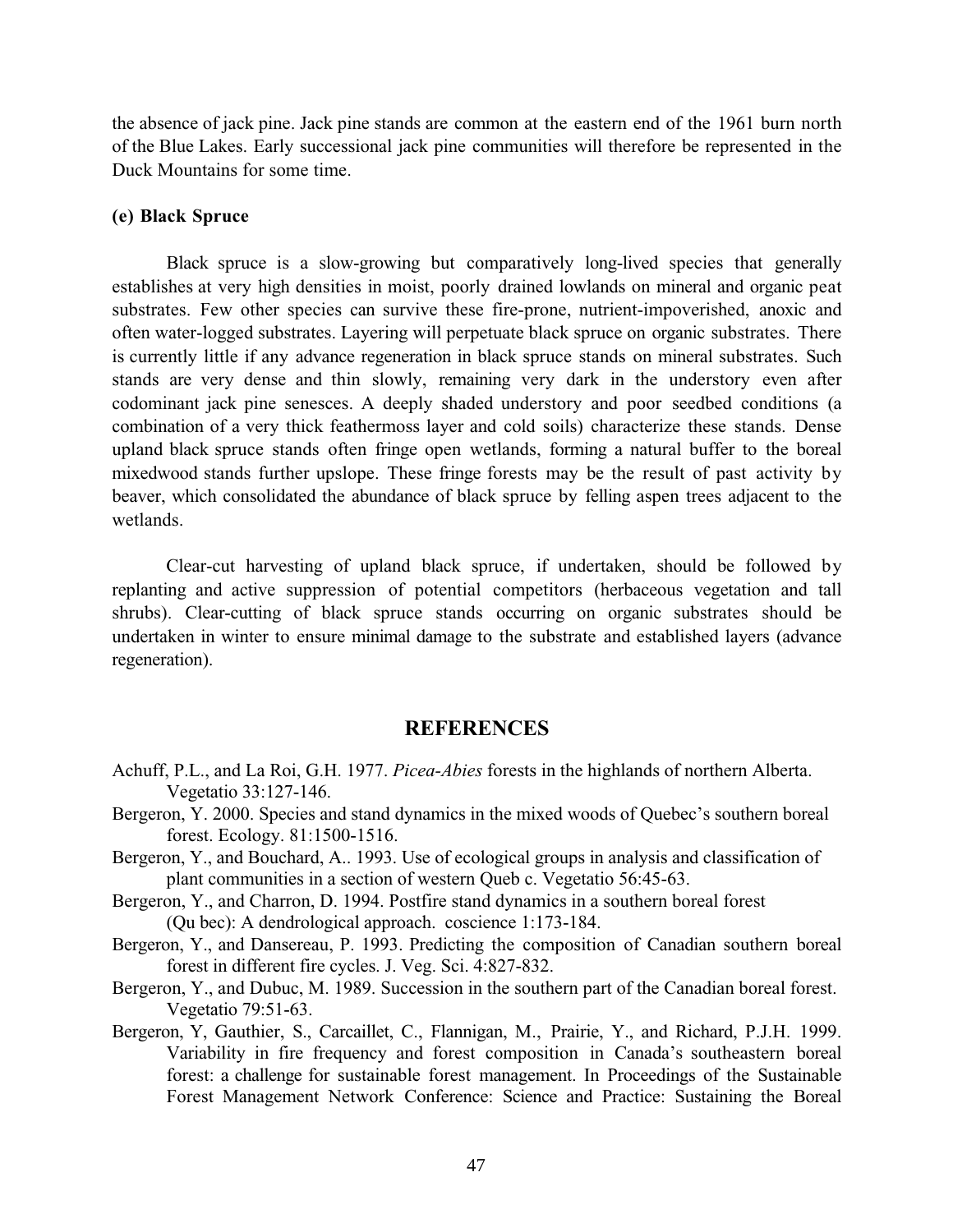Forest., 14-17 Feb. 1999, Edmonton, AB. Edited by T.S. Veeman, D.W. Smith, B.G. Purdy, F.J. Salkie, and G.A. Larkin. Sustainable Forest Management Network, Edmonton, AB. pp. 74-80.

- Bonan, G.B., and Shugart, H.H. 1989. Environmental factors and ecological processes in boreal forests. Ann. Rev. Ecol. Syst. 20:1-28.
- Caners, R.T., and Kenkel, N.C. 1998. Modelling landscape-level vegetation dynamics in Riding Mountain National Park. Department of Botany, University of Manitoba, Winnipeg. 156 pages.
- Carleton, T.J., and Maycock, P.F. 1978. Dynamics of the boreal forest south of James Bay. Can. J. Bot. 56:1157-1173.
- Cogbill, C.V. 1985. Dynamics of the boreal forests of the Laurentian Highlands, Canada. Can. J. For. Res. 15:252-261.
- Connell, J.H., and Slatyer, R.O. 1977. Mechanisms of succession in natural communities and their role in community stability and organization. Am. Nat. 111:1119-1144.
- De Grandpre, L., Gagnon, D., and Bergeron Y. 1993. Changes in the understory of Canadian southern boreal forest after fire. Jo. Veg. Sci. 4:803-810.
- Dix, R.L., and Swan, J.M.A. 1971. The roles of disturbance and succession in upland forest at Candle Lake, Saskatchewan. Can. J. Bot. 49:657-676.
- Egler, F.E. 1954. Vegetation science concepts I. Initial floristic composition, a factor in old-field vegetation development. Vegetatio 4:412-417.
- Fastie, C.L. 1995. Causes and ecosystem consequences of multiple successional pathways of primary succession at Glacier Bay, Alaska. Ecology 76:1899-1916.
- Frelich, L.E., and Reich, P.B. 1995. Spatial patterns and succession in a Minnesota southernboreal forest. Ecological Monographs 65:325-346.
- Galipeau, C., Kneeshaw, D. and Bergeron, Y. 1997. White spruce and balsam fir colonization of a site in the southeastern boreal forest as observed 68 years after fire. Can. J. For. Res. 27:139-147.
- Harrison, J.D.P. 1934. The Forests of Manitoba. Department of the Interior, Forest Service, Ottawa. Forest Service Bulletin No. 85.
- Heinselman, M.L. 1973. Fire in the virgin forests of the Boundary Waters Canoe Area, Minnesota. Quaternary Research 3:329-362.
- Heinselman, M.L. 1996. The Boundary Waters Wilderness Ecosystem. University of Minnesota Press, Minneapolis, MN. 336 pages.
- Huston, M., and Smith, T. 1987. Plant succession: life history and competition. Am. Nat. 130:168-198.
- Johnson, E.A., Miyanishi, K., and Kelb, H. 1994. The hazards of interpretation of static age structures as shown by stand reconstructions in a *Pinus contorta-Picea engelmannii* forest. J. Ecol. 82:923-931.
- Kenkel, N.C., Hendrie, M.L., and Bella, I.E. 1997a. A long-term study of *Pinus banksiana* population dynamics. J. Veg. Sci. 8:241-254.
- Kenkel, N.C., Walker, D.J., Watson, P.R., Caners, R.T., and Lastra, R.A. 1997b. Vegetation dynamics in boreal forest ecosystems. Coenoses 12:97-108.
- Kenkel, N.C., Watson, P.R., and Uhlig, P. 1998. Modelling landscape-level vegetation dynamics in the boreal forests of northwestern Ontario. Ontario Ministry of Natural Resources, Sault Ste. Marie. 151 pages.